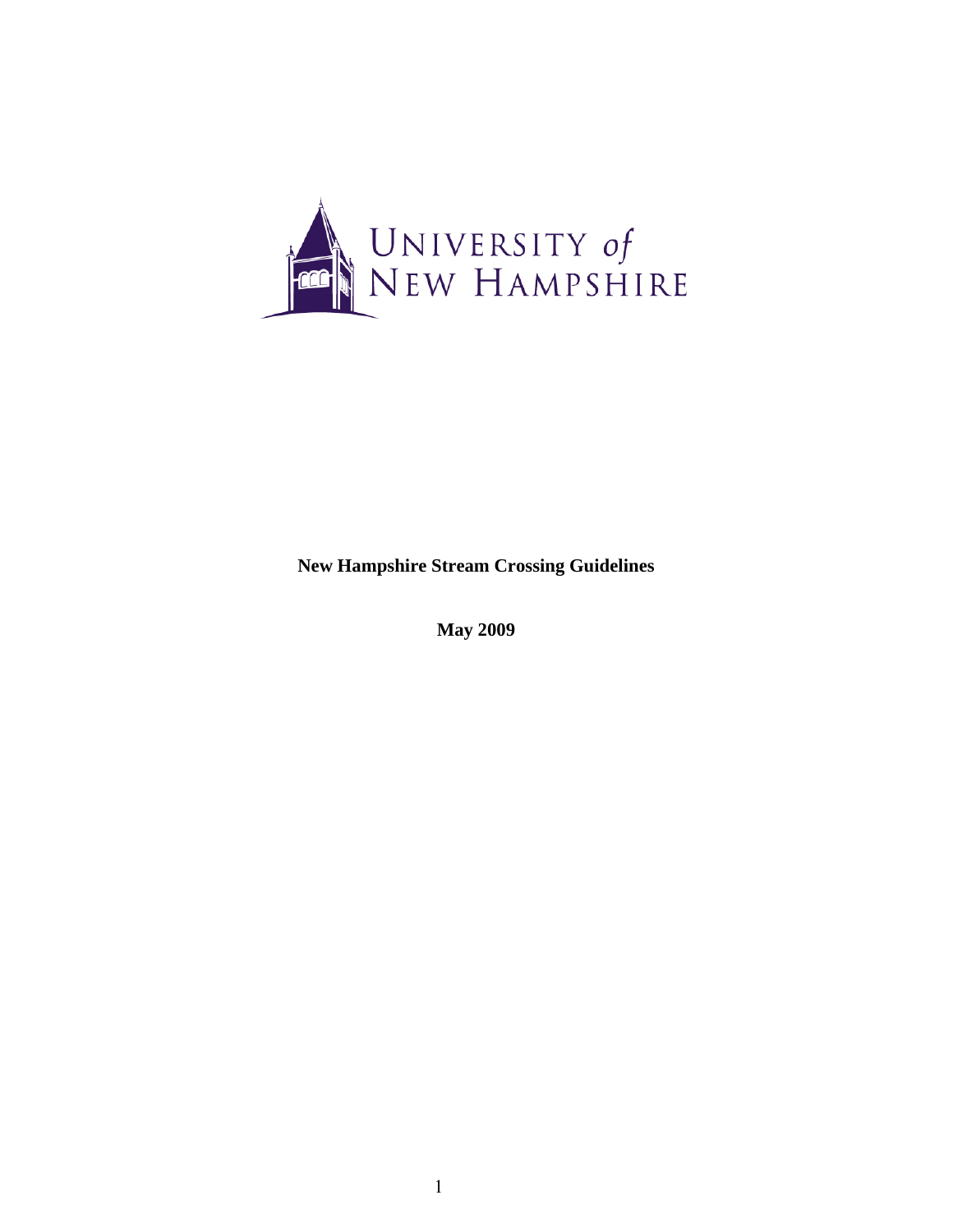This document was written to assist in the design, construction and permitting of stream crossings in New Hampshire. Many individuals from non-governmental organizations and state and federal agencies provided their expertise and thoughtful suggestions and comments in numerous meetings over nearly two years, and this document is the culmination of that work. Special thanks to Dr. Thomas Ballestero of the University of New Hampshire, who provided his time and civil engineering and geomorphic expertise, and to Matt Carpenter and Ben Nugent of New Hampshire Fish and Game Department, who did much of the work assembling the document. – John Magee, Fish Habitat Biologist, New Hampshire Fish and Game Department, September 2008.

Those who attended numerous workgroup meetings for nearly two years include representatives and members of: New Hampshire Timberland Owners Association, New Hampshire Wetlands Council, University of New Hampshire Technology Transfer Center, Rivers Management Advisory Committee, New Hampshire Rivers Council, Trout Unlimited, Antioch University, The Nature Conservancy, United States Army Corps of Engineers, United States Fish and Wildlife Service, United States Department of Agriculture Natural Resource Conservation Service, United States Department of Agriculture Forest Service, United States Geological Survey, New Hampshire Department of Transportation, New Hampshire Department of Environmental Services, New Hampshire Geologic Survey, New Hampshire Department of Resources and Economic Development, and New Hampshire Fish and Game Department. Additionally, many individuals interested in the topic such as private environmental consultants, municipal public works employees, and landowners attended the workgroup meetings.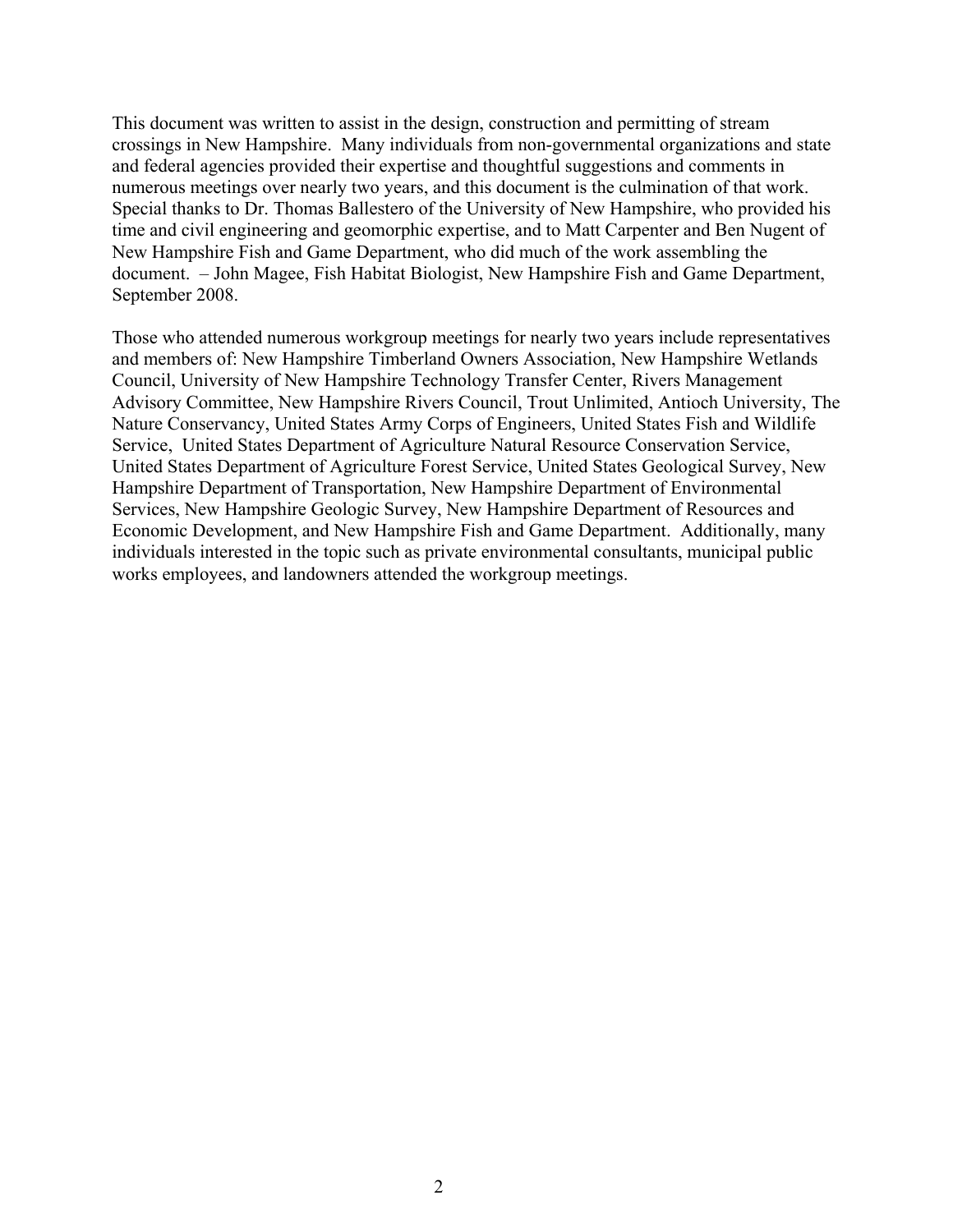| vi. Width/Depth Ratio (Bankfull Surface Width/Bankfull Mean Depth) 20 |  |
|-----------------------------------------------------------------------|--|
|                                                                       |  |
|                                                                       |  |
|                                                                       |  |
|                                                                       |  |
|                                                                       |  |
|                                                                       |  |
|                                                                       |  |
|                                                                       |  |
|                                                                       |  |
|                                                                       |  |
|                                                                       |  |
|                                                                       |  |
|                                                                       |  |
|                                                                       |  |

# **Table of Contents**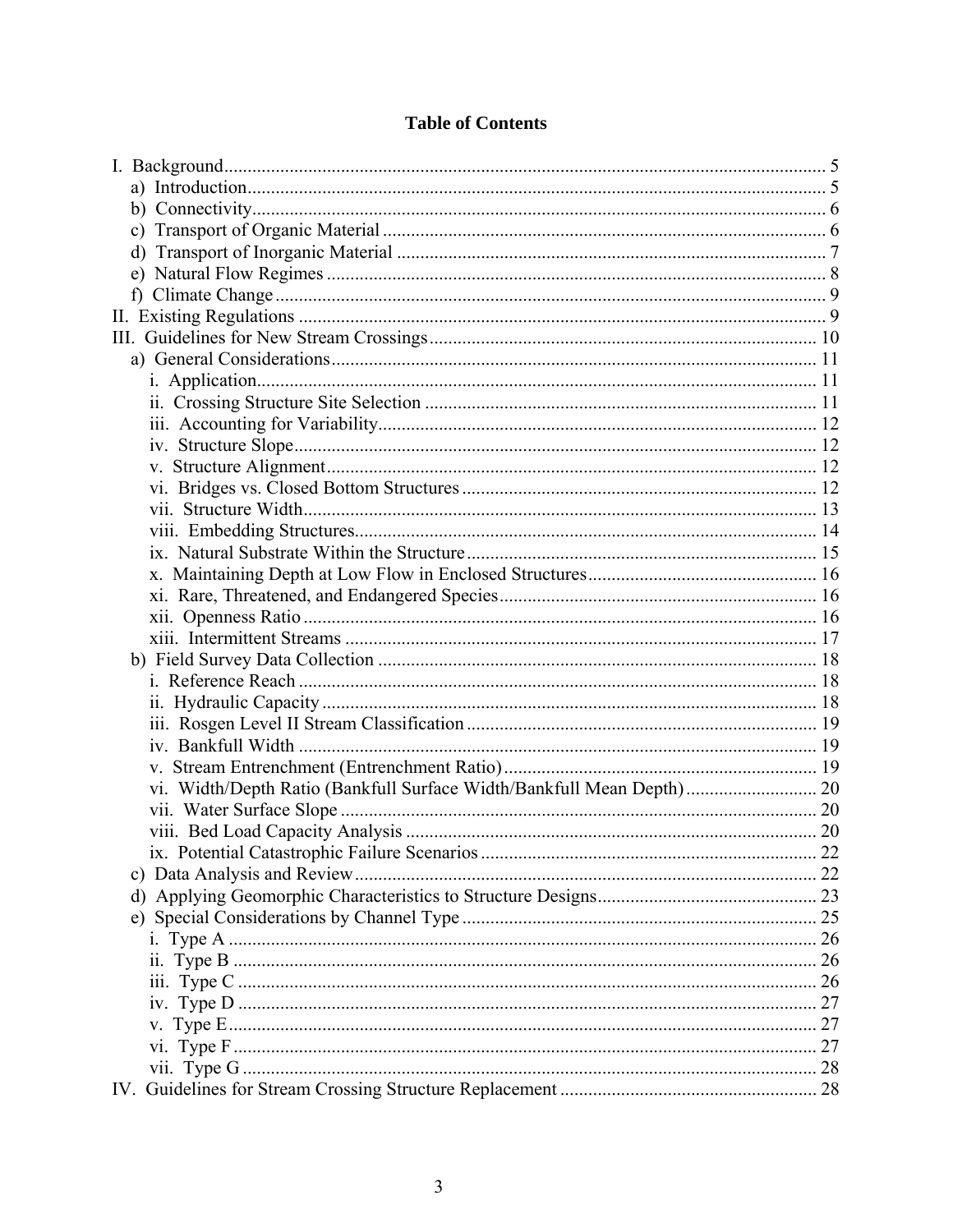|                                                                                        | 29 |
|----------------------------------------------------------------------------------------|----|
|                                                                                        |    |
|                                                                                        |    |
|                                                                                        |    |
|                                                                                        |    |
|                                                                                        |    |
|                                                                                        |    |
|                                                                                        |    |
|                                                                                        |    |
|                                                                                        |    |
|                                                                                        |    |
|                                                                                        |    |
|                                                                                        |    |
|                                                                                        |    |
|                                                                                        |    |
|                                                                                        |    |
| Appendix C – Sediment Capacity (Bed Load Sediment Transport or Sediment Discharge)  45 |    |
| Appendix D. Management Interpretations by Stream Type (Rosgen 1994, 1996)  46          |    |
|                                                                                        |    |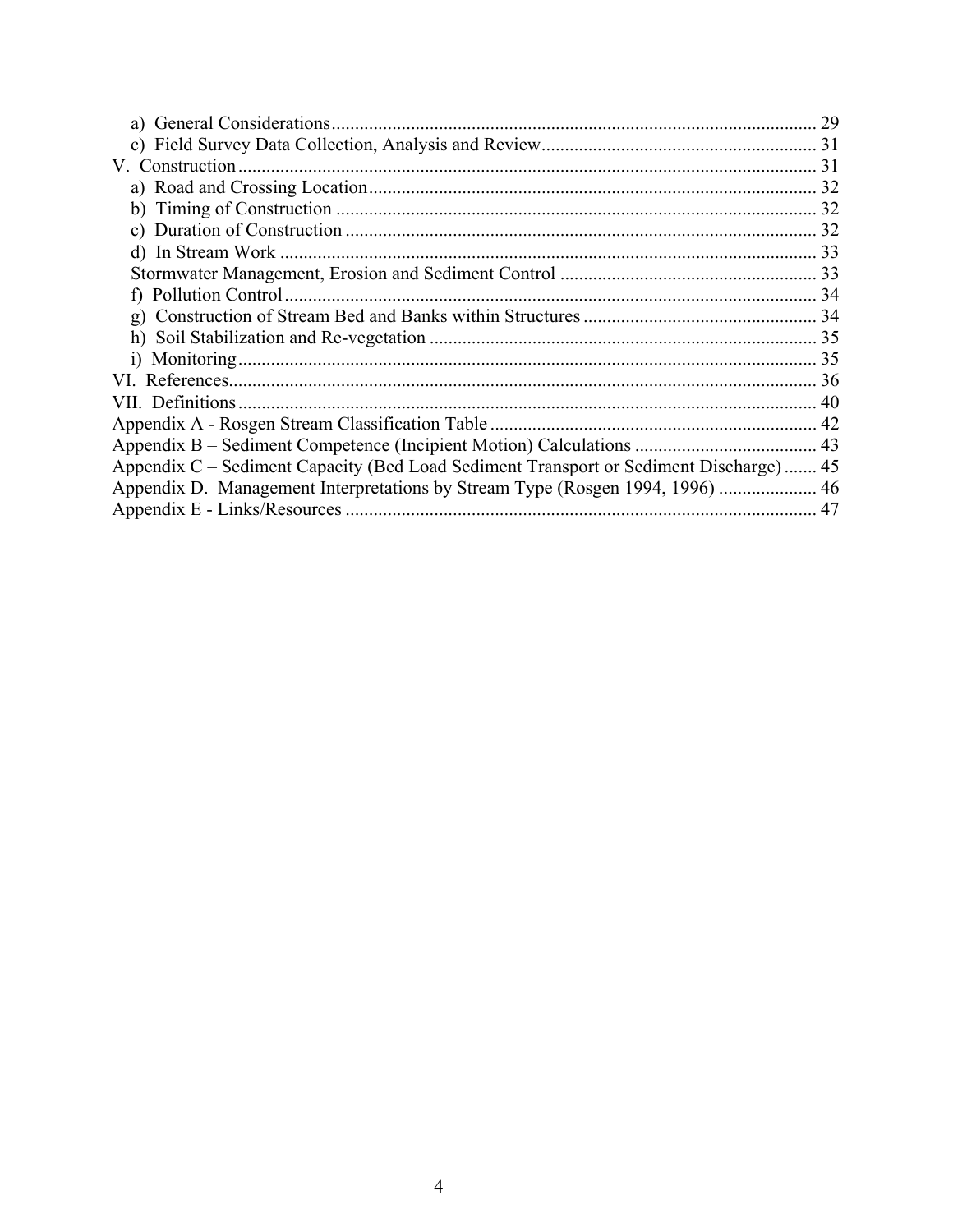## <span id="page-4-0"></span>**I. Background**

### **a) Introduction**

Habitat fragmentation by roads has typically been viewed as a terrestrial landscape issue (Forman and Alexander 1998). With aquatic habitats, the issue of fragmentation has been focused mainly on the impacts of dams, especially their effects on migratory fish (Jackson 2003). Until recently, the fragmentation of freshwater river and stream habitat by permanent stream crossings has gone largely unnoticed. New Hampshire's development history has resulted in over 4,572 dams (3,204 active; 143 breached; 958 in ruins; and 267 exempt from regulation) throughout the state (NHDES Dams Bureau dam database). While these dams have often had a negative impact on aquatic communities, very few new dams are now being built or planned, and there has been a trend toward dam removal. The number of stream crossings, however, is increasing as more people move to the state and the density of roads increases. The total number of stream crossings is estimated to be at least 17,000, which far exceeds the total number of dams. This growing network of stream crossings, if designed or replaced without consideration for river and stream ecology and geomorphology, has the potential to degrade aquatic habitats throughout New Hampshire.

Environmental impacts are not the only concern when it comes to designing permanent stream crossings. It may be financially impractical to construct crossings to accommodate relatively rare flooding events, such as greater than 100-year flows; however, taking into consideration geomorphic and ecological principles in stream crossing design may reduce future flood damage. More importantly, this approach will reduce the environmental damage that results from more frequent high flow events, like annual spring flood flows.

 It has become apparent to biologists and hydrologists working in the Northeast and elsewhere that when stream crossing structures are not appropriately designed to allow for flow variability and natural sediment transport, aquatic organism passage is reduced and the occurrence of streambed and streambank erosion on the downstream side of the crossing and aggradation on the upstream side of the crossing are predictable consequences. The effects of an inappropriately designed crossing structure often extend well beyond the point where the structure and the stream intersect. To understand the potential impacts of an improperly designed stream crossing, one must first consider the geomorphic and ecological processes that are essential to a healthy river or stream ecosystem. Preserving these system processes, rather than focusing on the needs of individual "target" species or passing a certain volume of water, is the most effective way to address both the structural integrity of the road and the needs of all species present in a watershed. However, it must be stressed that stream crossings also have to be sized appropriately to achieve conveyance objectives, that is to pass a given flow of water and expected sediment, wood and ice during storm events) with desired hydraulics for both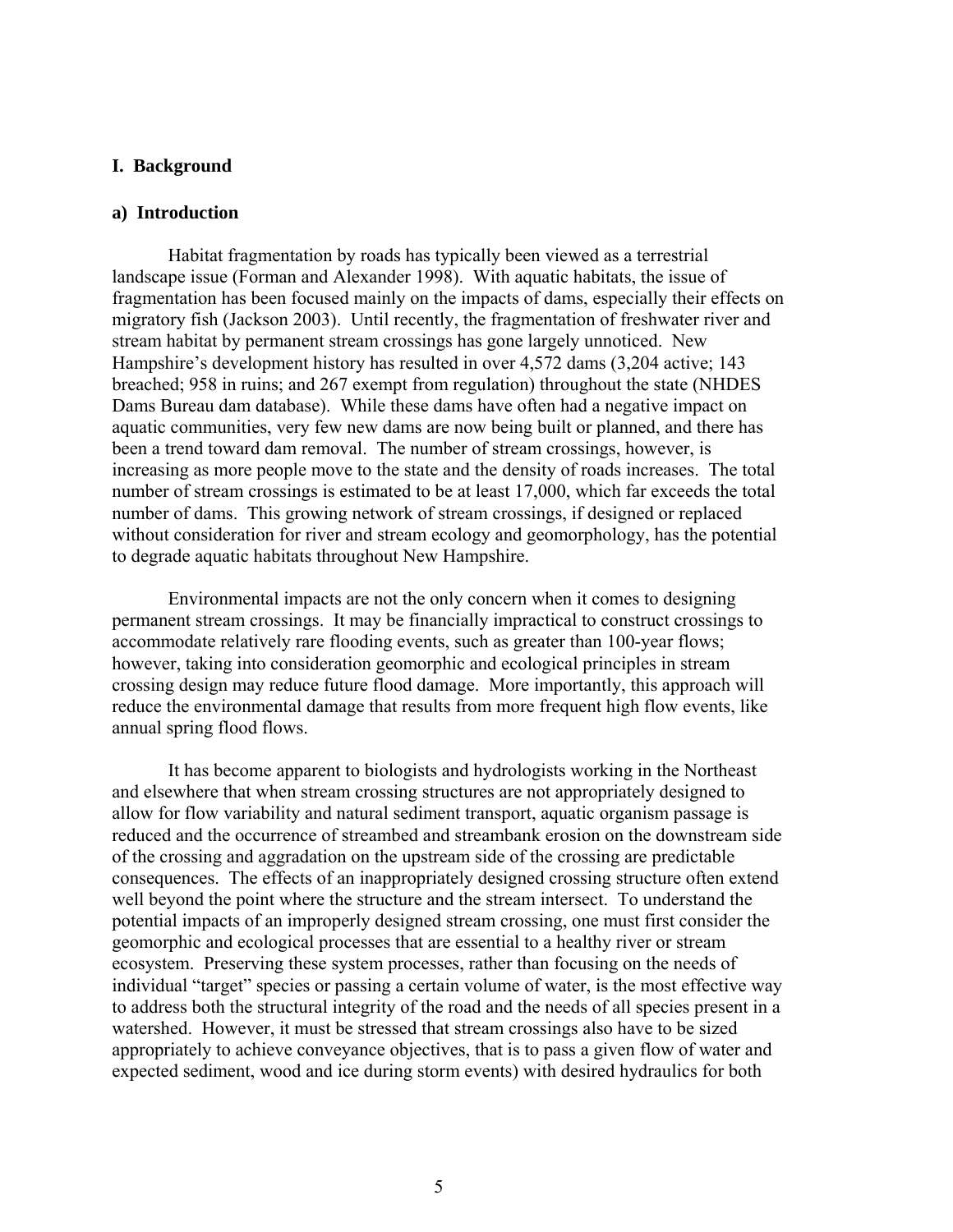<span id="page-5-0"></span>public safety and aquatic organism passage. The geomorphic and ecological processes described below have the potential to be impacted by stream crossings.

The following guidelines for stream crossing construction and replacement are specifically intended to help minimize the impacts on streams and their associated riparian ecosystems and aquatic biota, and will likely minimize the potential for damage to the road and crossings themselves.

There has been a recent nationwide awakening to the need for states to reevaluate how stream crossing structures are installed and replaced. While states have developed different approaches for stream crossings, based on available science and resources, the intentions are the same. The writers of this document have chosen to use as a template the already established foundation of the stream crossing guidelines developed for Massachusetts (River and Stream Continuity Partnership 2006).

#### **b) Connectivity**

Aquatic organisms move upstream and downstream throughout their life cycles. The survival of a population depends on access to spawning habitat, feeding areas, shelter, and the dispersal and colonization of available habitat by juveniles (Jackson 2003). These resources may be spread over a wide area in a watershed (Fausch et al. 2002), and therefore, a stream crossing can potentially block access to these areas. A healthy population also depends on unrestricted gene flow (Fahrig and Merriam 1985). Stream crossings may isolate populations, making them vulnerable to extirpation (Jackson 2003). In addition, many species of amphibians, reptiles, and mammals use riparian zones as travel corridors (Naiman et al. 1993), and the movement of these species may be impacted by certain crossings.

Stream crossing structures that are undersized relative to the natural width and depth of a stream, especially those crossings that do not have natural substrate within them, tend to have high velocities compared to what is typical elsewhere in the stream. Not only can these higher velocities reduce aquatic organism passage during periods of high flow, but also often create a scour pool immediately downstream. A scour pool can and often leads to the phenomenon called perching, in which the streambed is gradually eroded downstream of the crossing until the end of the culvert is well above the streambed, creating a waterfall at all but the highest flows. This condition limits fish from moving upstream through the culvert, especially as many fish species, and most other aquatic species, do not jump. Even with culverts that are not perched, shallow water within the structure can restrict aquatic organism passage at low flows.

#### **c) Transport of Organic Material**

Wood and leaves form the basis of the food chain in headwater streams where primary production in the stream channel is limited by the lack of direct sunlight (Webster et al. 2001). Wood and plant matter that fall into the stream can be consumed by macroinvertebrates, many of which are preyed on by fish. Large trees and branches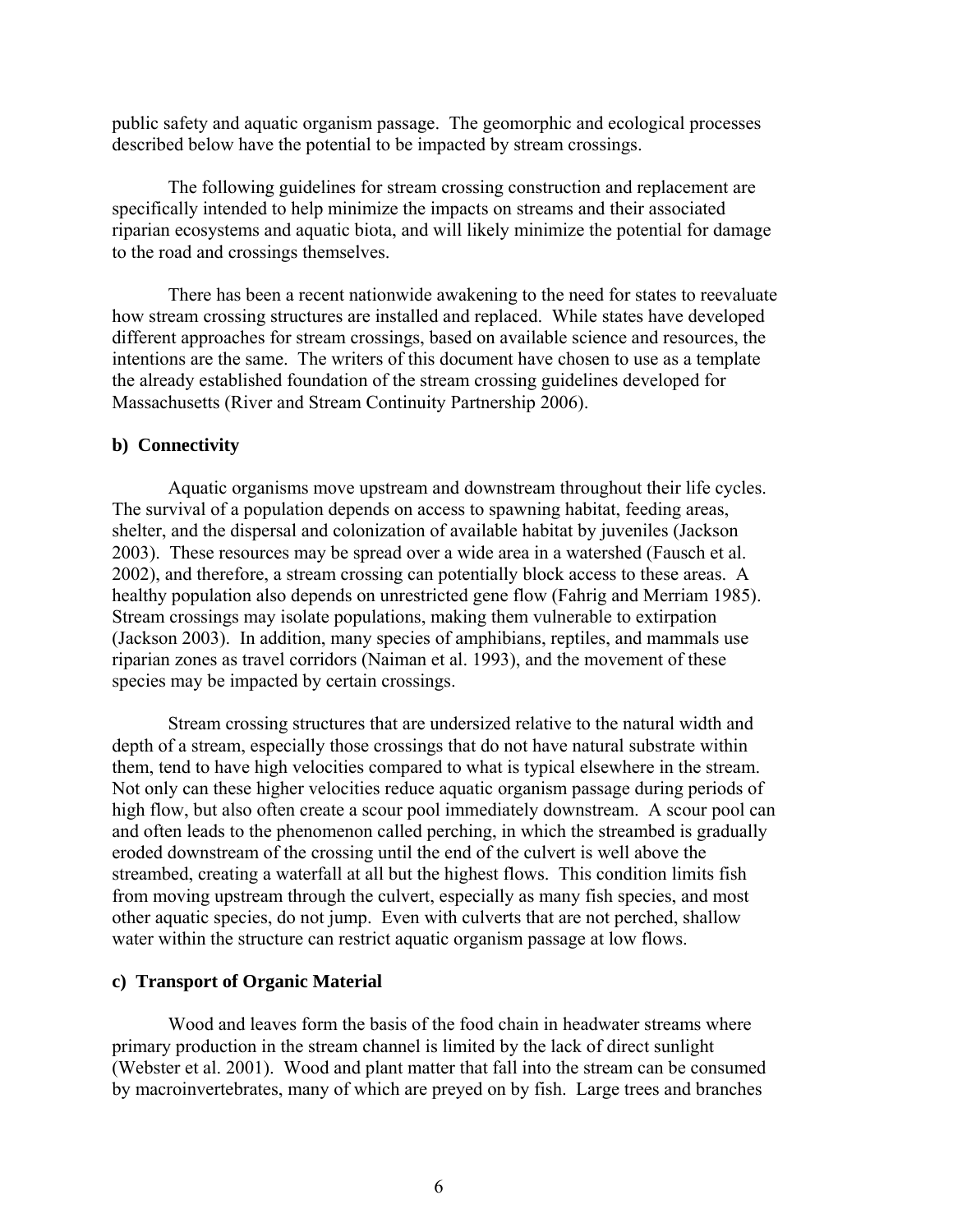<span id="page-6-0"></span>that fall into rivers and streams become channel modifying features and add to the beneficial complexity of instream habitat. Instream wood has also been shown to increase the instream retention of nutrients, and thus reduce the nutrient load to waterbodies downstream (Warren et al, 2007). The downstream flow of wood, leaves, and other organic matter is a natural process on which stream organisms depend as a source of both food and shelter. Inappropriately sized crossings tend to restrict woody material movement, and oftentimes this important material is removed from the stream system during routine maintenance. The clogged structures become maintenance points and can lead to severe flooding and erosion hazards.

In a study in the northwest United States, wood blocked 39% of the culverts that failed during a series of large flow events ranging from less than 5-year to greater than 100-year recurrence intervals. Importantly, many crossing in the study failed during relatively frequent flow events such as those during 25-year recurrence interval flows. The authors also documented that relatively smaller storm events had a proportionally higher incidence of small wood-caused failures and that failed culverts often diverted the stream flow, which led to a cascade of crossing failures downstream (Furniss et al, 1998). They concluded,

> "The behavior of sediment and debris at culvert inlets was crucial to stream-crossing performance. Crossings that presented the least change to channel cross-section, longitudinal profile, channel width, and alignment were most likely to pass sediment and debris…".

Flanagan (2004) reported that 99% of the pieces of wood that were transported during flows with recurrence intervals of less than twelve years were shorter than or equal to the channel bed width, and recommended that stream crossings should maintain the channel's natural cross section and planform.

Of particular interest is that the amount of wood in northeastern streams is predicted to increase in the near future as forests increase in age (Warren et al, 2007; Keeton et al, 2007).

#### **d) Transport of Inorganic Material**

The downstream movement of sediment is a natural process of erosion and deposition that dictates the physical characteristics of a river or stream and its floodplain. The physical nature, or geomorphology, of a river or stream has been shown to correlate with different types of fish communities (Sullivan et al. 2006), and impacts to the geomorphology of a stream has recently been linked to negative impacts on fish community diversity, productivity, and condition (Mazeika et al., 2006). In addition to a direct increase in sediment load from erodable soils around the structure, road-stream crossings that are geomorphically incompatible with a stream may either directly fail due to channel adjustment processes or alter the geomorphology of a river or stream by creating channel instability. This instability results in increased streambank and streambed erosion in some areas and excessive sediment deposition in others. This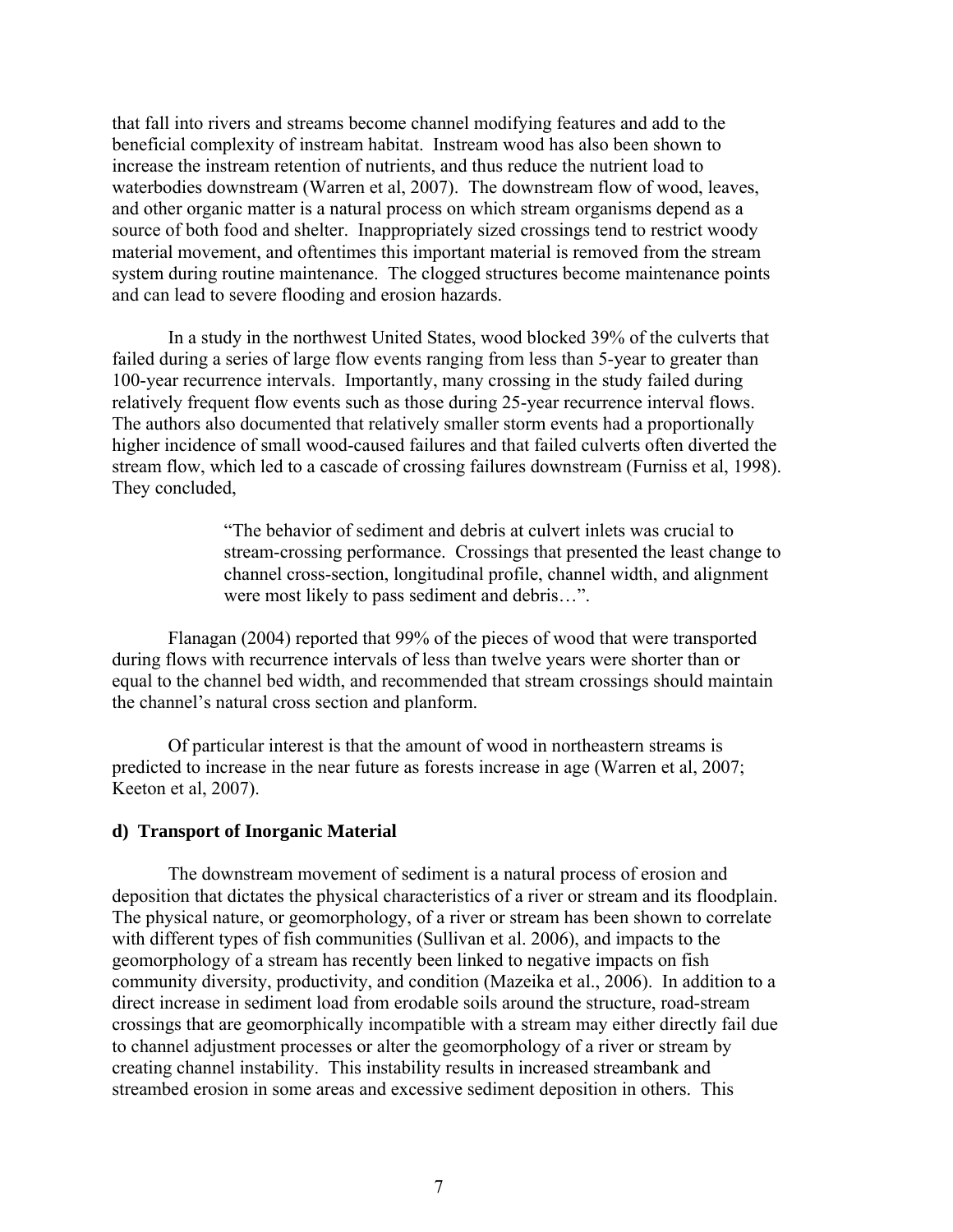<span id="page-7-0"></span>process can occur relatively soon after the crossing is constructed or may take a number of years to occur.

The downstream movement of ice is another important process occurring in moving water ecosystems, as it scours and reshapes the streambed and riparian zone, creating new opportunities for aquatic organisms and riparian plants. Stream crossings can interfere with this process by blocking ice flow, and in some cases, creating dangerous impoundments.

### **e) Natural Flow Regimes**

Riparian areas are essential to river and stream ecosystems (Naiman and Latterell 2005). Flooding during seasonal periods of increased rainfall or snow melt helps maintain flood plain and riparian plant communities by the process of water-transported seed dispersal and by preventing the encroachment of terrestrial plant species, which depend on drier soils (Merritt and Wohl 2002). Much of the organic matter essential to aquatic organisms becomes available when a river or stream floods its banks (Gregory et al. 1991). Aquatic species depend on the natural flow regime of a river to create habitats that are critical to their survival (Poff et al. 1997). Undercut banks and gravel deposits are important fish habitats that are created by natural variation in river flows.

Stream crossings can interfere with the natural flow regime by creating artificial flow constrictions. These constrictions may lead to cumulative effects including stream channel instability and disruptions to natural flow patterns and sediment transport. Unnatural channel migration or streambed erosion (degradation) can lead to floodplain abandonment or excessive sediment deposition, which can destroy both riparian and instream habitats. Ponded areas above undersized stream crossings may cause flooding and sediment deposition upstream. Altering the natural flow regime can change the structure and composition of streambank plant communities (Merritt and Wohl 2002).

Most of these environmental impacts are the result of stream crossings designed only to pass a designated flow without taking into account the geomorphology of the stream and the full range of natural flow variability (Richter et al., 1996). A crossing structure that is designed to be hydraulically and geomorphically transparent is one way to avoid environmental impacts and reduce the potential for crossing failure. In such a design, the stream crossing is nearly invisible to the ecosystem in that it creates no shortor long-term adverse consequences. A stream crossing structure, whether it is a bridge, open bottomed arch, or a pipe culvert, should be designed to be geomorphically compatible with the river or stream on which it is built. Geomorphic compatibility, in the context of a stream crossing, is a crossing structure designed to match, in size and shape, the geomorphic characteristics of the river or stream on which the crossing is to occur, while accounting for the natural range of geomorphic variability typical of the stream type and any anticipated changes in form that will occur as channel evolution takes place in the future. Geomorphic characteristics are determined by the landform characteristics of the valley in which a river or stream flows. Valley size, the slope of the valley walls,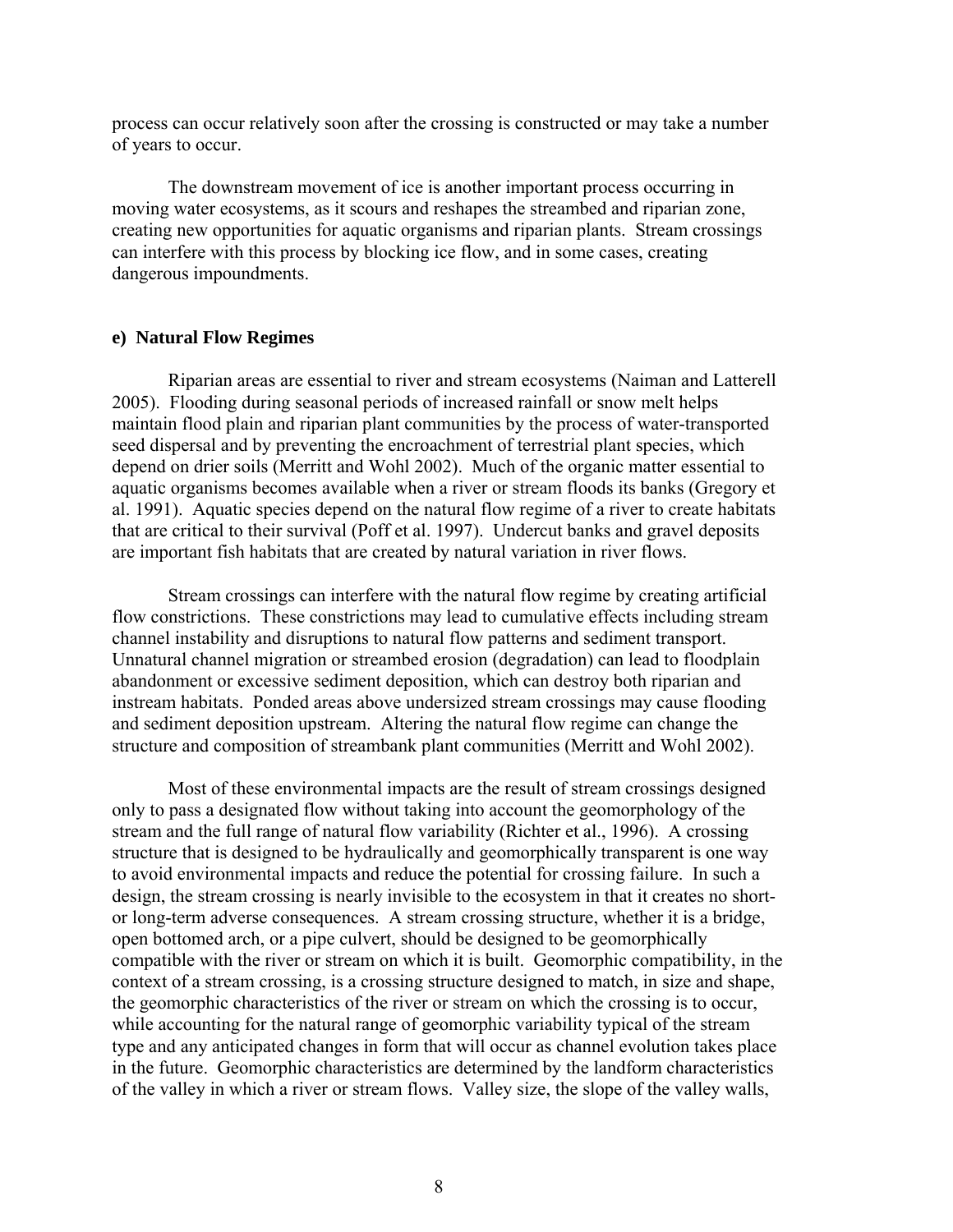<span id="page-8-0"></span>and the geology or type of substrate of the valley will influence the physical nature of a stream channel. Dave Rosgen in his 1996 book, Applied River Morphology, has created a classification system for stream channel types based on measurable attributes of stream channel morphology.

From the perspective of stream crossing design, the important attributes to understand are the cross sectional channel dimensions, the width of the flood-prone area, the channel slope, and the sediment particle size distribution. With this information, along with an analysis of hydraulic capacity, one can design a stream crossing that will not alter the natural geomorphology of a stream. In general, a stream crossing structure that is geomorphically compatible with the stream will have a minimal effect on aquatic organism passage, the transport of sediment and organic materials, and the natural flow regime of a river or stream.

# **f) Climate Change**

Although not an objective of this document, it is important for the reader to understand that many climate change models predict that large precipitation events are likely to increase in frequency (Pew Center on Global Climate Change, 2006). Due to the increased flow variability anticipated in the future, even greater span lengths in crossing designs are recommended to accommodate future hydrologic changes associated with global climate changes.

#### **II. Existing Regulations**

 Wetlands Rules – The Department of the Army, State of New Hampshire Programmatic General Permit (SPGP), issued by the Army Corps of Engineers, developed in cooperation with the New Hampshire Department of Environmental Services Wetlands Bureau:

This New Hampshire PGP minimizes duplication between New Hampshire's Regulatory Program governing work within coastal and inland waters and wetlands and the Corps Regulatory program. Subject to certain exclusions and conditions, the PGP eliminates the need to apply for separate approval from the Corps for most minor, non-controversial work in New Hampshire when that work is authorized by the New Hampshire Department of Environmental Services (DES) Wetlands Bureau. (NHSPGP effective June 28, 2007)

 The objective of this guidance document is to assist permit applicants with their legal responsibility to comply with the existing SPGP, specifically General Condition 21, which states: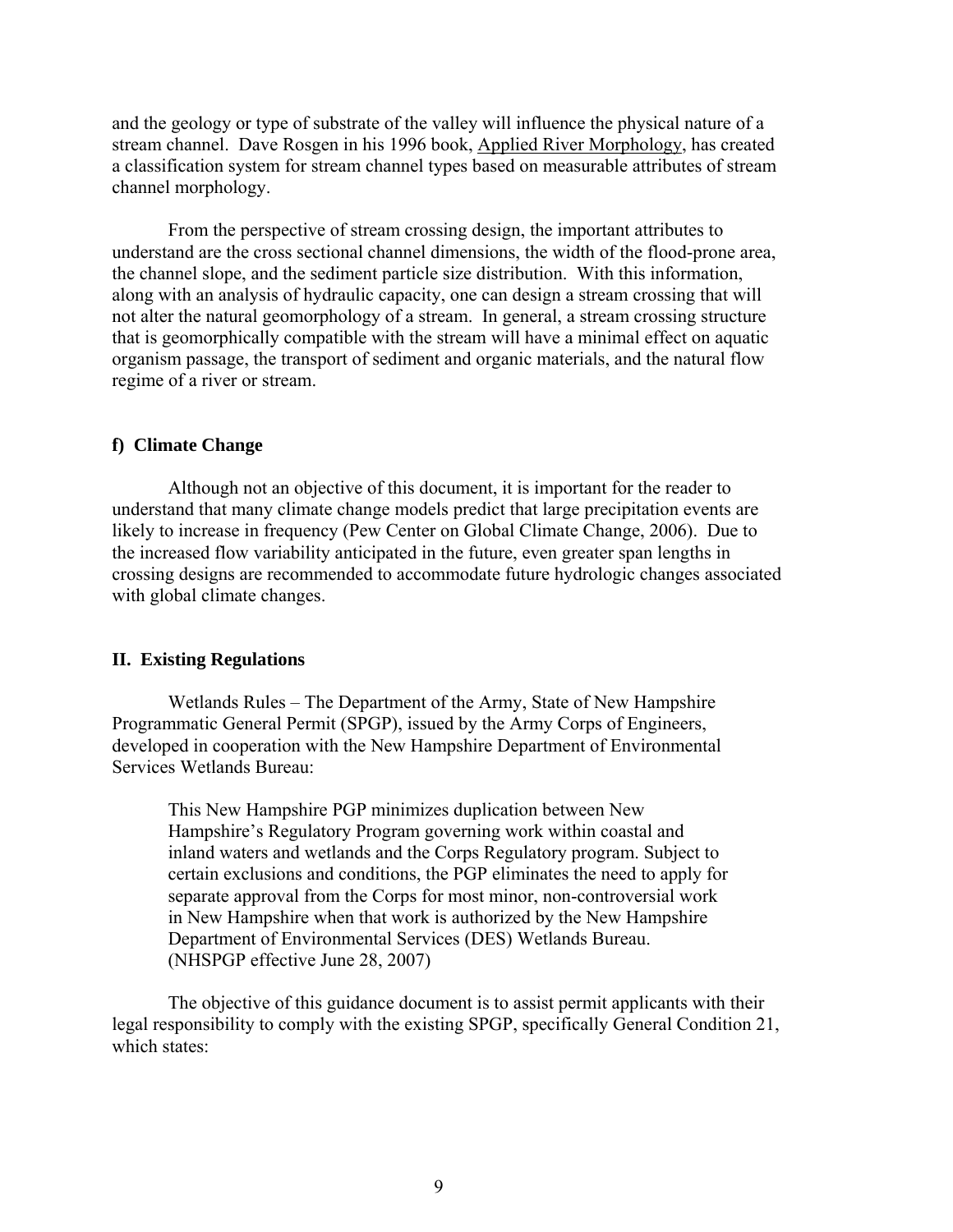<span id="page-9-0"></span>(a) All temporary and permanent crossings of waterbodies and wetlands shall be suitably culverted, bridged, or otherwise designed to withstand and to prevent the restriction of high flows, to maintain existing low flows, and to not obstruct the movement of aquatic life indigenous to the waterbody beyond the actual duration of construction.

(b) Aquatic Life Movements. No activity may substantially disrupt the necessary life-cycle movements of those species of aquatic life indigenous to the waterbody, including those species that normally migrate through the area, unless the activity's primary purpose is to impound water.

Another permit application requirement is in ENV-Wt 302.03, which states:

"Env-Wt 302.03 Avoidance, Minimization, and Mitigation. (a) The applicant shall submit a statement describing the impact of the proposed project design and provide evidence which demonstrates that, subject to (b) below:

(1) Potential impacts have been avoided to the maximum extent practicable; and

(2) Any unavoidable impacts have been minimized."

 Essentially, if the crossing does not interfere with the natural stream processes, it is very likely that the applicant will be able to comply with General Condition 21 of the SPGP and ENV-Wt 302.03.

## **III. Guidelines for New Stream Crossings**

One approach to setting design guidelines for stream crossings that will facilitate aquatic organism passage is to provide a general numerical standard that will work in most cases. The advantage of this approach is that it is relatively easy to communicate and apply. The disadvantage of a general standard approach is that it does not take into account the specific conditions, including stream stability, at the site of the proposed crossing. An analysis of hydraulic capacity is typically conducted for proposed stream crossing structures in New Hampshire. Designing a stream crossing structure with a geomorphic approach, which builds off of several aspects of standard hydraulic and hydrologic analyses, requires additional information about the dimensions of the river or stream. With an investment of additional survey work, one can design a stream crossing that is both hydraulically and geomorphically compatible with the dimensions of the stream or river on which it will be (re)built. A basic understanding of the geomorphic characteristics, in addition to the hydraulic capacity, of the site may be the difference between a crossing that blocks aquatic organism passage, and thus does not comply with the State Programmatic General Permit and also has a greater likelihood of failure in the future, and a crossing with minimal impact. The guidelines outlined below are intended to help anyone charged with building a stream crossing to include geomorphic principles in their design. They are organized into five sections: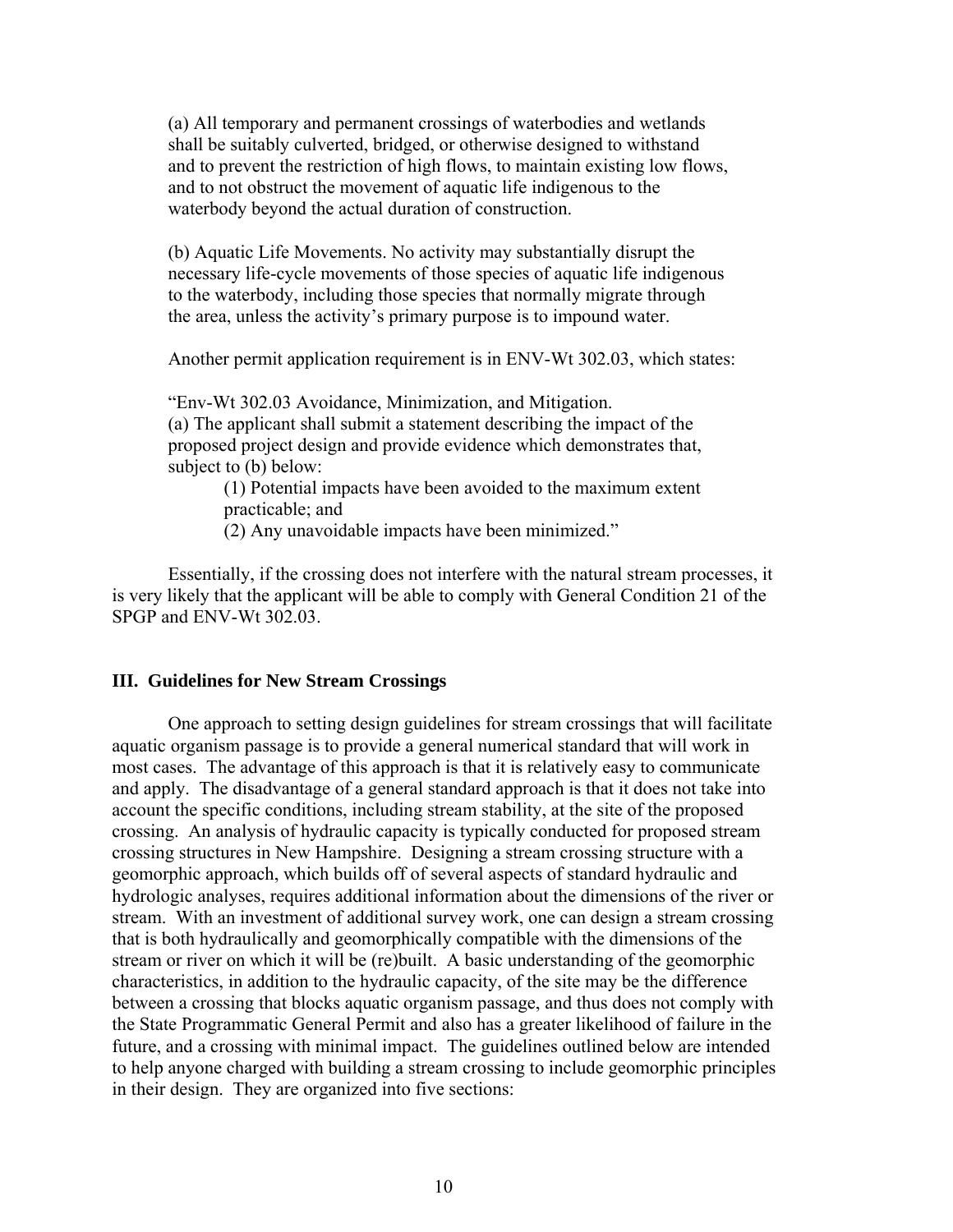<span id="page-10-0"></span>General Considerations – Establishes the scope of this document and the general principles that must be observed when designing stream crossings that are based on geomorphic and ecological principles.

Data Collection – Introduces the information that must be gathered to design a geomorphically compatible stream crossing.

Applying the data – Provides examples of how to use the data collected to design a geomorphically compatible stream crossing along with special considerations for each Rosgen stream type.

Replacement Crossings – Outlines the special considerations for replacing existing crossing structures.

Construction – Lists the Best Management Practices for the construction phase of a stream crossing project.

# **a) General Considerations**

## i. Application

These guidelines are not intended for temporary crossings, such as skid roads and temporary logging roads. The UNH Cooperative Extension (UNHCE, 2005) and New Hampshire Department of Resources and Economic Development (Division of Forests and Lands, (NHDRED, DFL, 2001)) offers best management publications for forestry operations. These guidelines are also not intended for constructed drainage systems designed primarily for the conveyance of storm water or irrigation.

## ii. Crossing Structure Site Selection

Stream crossings should be avoided whenever possible. Land use planning that minimizes stream crossings will reduce both the environmental and financial costs of development. Aquatic systems need to be considered with any type of proposed construction project. If avoiding a stream, river, or wetland cannot be prevented, methods to minimize impacts to these aquatic systems need to be identified within the **initial** stages of project development and planning. The extent of potential flooding hazards, environmental impact, aquatic biota, hydraulic capacity, and stream and floodplain geomorphology need to be determined early on. Ideally, stream crossings should be constructed at the most stable stream locations in the absence of other social, cultural or other sensitive environmental resources. Evidence of such stability can be gleaned from historic information, for example, surveys, aerial imagery, vegetation, etc., which indicates that the vertical and horizontal position of the stream has changed very little. Where historical information is unavailable or unclear, an assessment of channel stability should be used to select the most appropriate crossing site.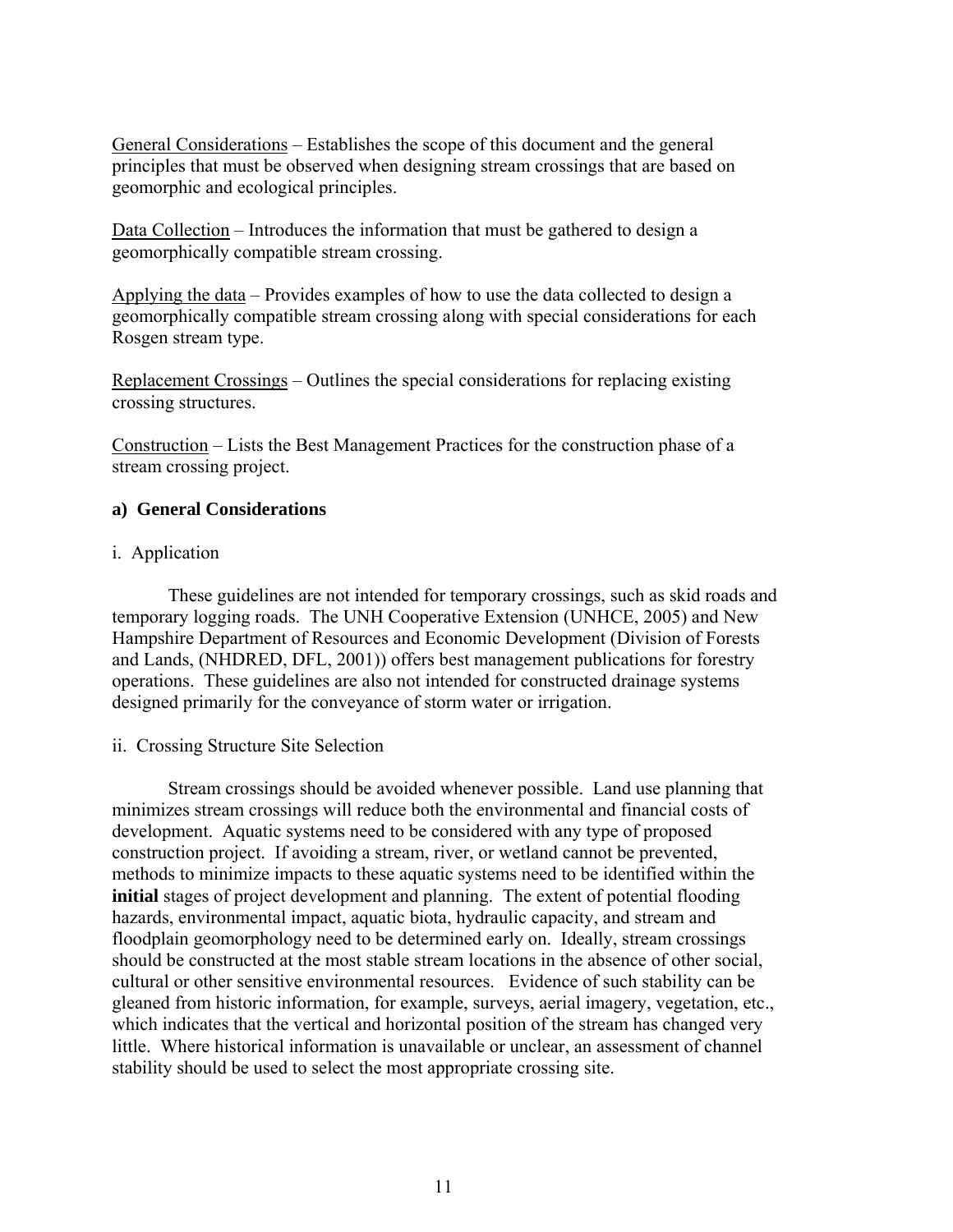## <span id="page-11-0"></span>iii. Accounting for Variability

Rivers and streams develop geomorphologic variability associated with sediment load and discharge history as a result of natural conditions and land use practices. As streams move towards equilibrium, lateral bed shift, aggradation, and degradation can occur. The design of any structure must consider the channel type, longitudinal profile, and must account for likely variability of the stream or river for the life of the structure. David Rosgen, in his 1996 book entitled *Applied River Morphology*, provides a stream channel classification system, which identifies stream types based on morphological characteristics. This classification system can be a useful tool for predicting the behavior of the system, such as sediment transport and stability.

#### iv. Structure Slope

Structures without bottoms are generally preferable. If an enclosed structure is constructed, the slope of the structure must be considered. In general, the placement of the structure should be at a slope similar to the gradient of the natural stream. Differences in slope between the crossing structure and the natural stream should be minimized to reduce changes in shear stress between the bottom of the structure and embedded bed material. A geomorphically designed structure should maintain water velocities at all seasonal flow variations and sediment carrying capacities consistent with the natural stream channel. The use of closed bottom structures for crossing streams with high gradients may require grade controls, for example constructed step pools, or baffles, to dissipate energy and maintain substrate within the structure.

#### v. Structure Alignment

Lateral and vertical stream channel adjustment, sediment/woody material obstructions, and the overall site disturbance are necessary considerations when designing a stream crossing. The function of a crossing could be reduced if the structure is not designed to mimic the alignment of the natural channel. Outlets and inlets of crossing structures designed askew to the natural stream channel will potentially increase bank scour rates and lateral channel movement. Stream channel realignment should be considered only as a last option. Altering natural stream channels can lead to channel instability, changes to stream hydraulics, and the loss or degradation of aquatic habitat. Road development planning should always consider stream crossings and how to avoid or minimize them.

## vi. Bridges vs. Closed Bottom Structures

Bridges that span both the stream channel and floodplain generally have the least impact on fluvial ecosystems, but well designed culverts and open-bottom arches may also be appropriate. Site constraints may make the use of bridge spans impractical and in some cases, such as those areas with deep, soft substrate, well-designed culverts may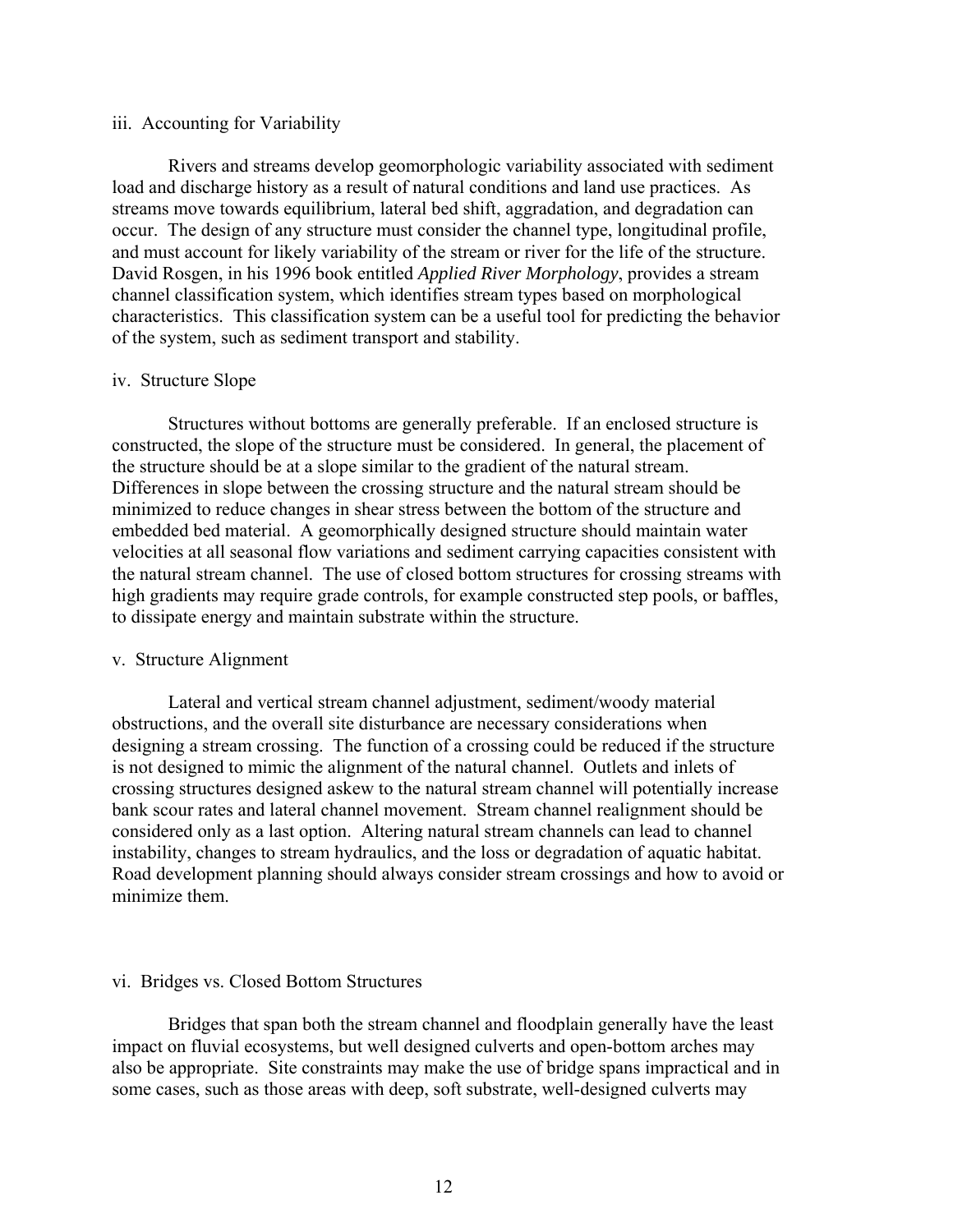<span id="page-12-0"></span>actually perform better than bridges (areas with deep soft substrate). However, in areas where site constraints do not limit the usefulness of these structures, bridges are preferred over culverts. It is important to maintain the bankfull channel width, flow rates, and substrates within the crossing structure consistent with the natural condition of the stream. If these characteristics are modified, even when a bridge is constructed, the natural sediment transport properties of the site will be changed. This will likely result in streambed aggradation and/or degradation and may increase structure maintenance costs. If the natural stream channel is altered by bridge construction or structure installation, the stream channel within the structure should be rebuilt to mimic the geomorphic processes of the natural stream channel.

Crossings should be designed to maintain river/stream continuity and facilitate passage for wildlife. The best designs for accomplishing this involve open bottom structures or bridges that not only span the river/stream channel, but also span one or both of the banks allowing dry passage for wildlife that move along the watercourse. Where the crossing involves high traffic volumes or physical barriers to wildlife movement, the crossing structure should be sized to pass most wildlife species (minimum height and openness requirements). To not obstruct the movement of wildlife species, especially aquatic wildlife, the crossing should be tied into the upstream and downstream banks, and instream bank-edge habitat should be maintained or constructed.

#### vii. Structure Width

The width of a stream crossing structure should be appropriate to provide for the adequate passage of water, sediment, aquatic biota, and organic matter at all flow levels. Because of the high variability of stream channel types in New Hampshire, it is recognized that a single standardized numeric value for the size of crossing structures based on any metric for all streams is unrealistic and may actually lead to long-term erosion or sedimentation problems at the crossings or obstruction of aquatic organism passage, consequences that this guidance document is intended to prevent. A stream crossing structure should be wide enough to accommodate the geomorphic characteristics of a stream without impacting the balance of sediment erosion and deposition that occurs naturally at the site. In all cases, to ensure aquatic organism passage for the long-term, it is critical to avoid channel constriction during typical bankfull flows, as these are the channel forming flows. A numeric standard that has been used to determine the appropriate width of the streambed inside the proposed structure is 1.2 times the bankfull width plus 2 feet (and also see other guidance documents in the "Examples of Other Agency Stream Crossing Guidelines" section at the end of this document, many of which also suggest that a minimum of 1.2 times bankfull width be used as a minimum). Barnard (2003) concluded that culverts that were built to this specification and included a stream simulation design within them (i.e., contained a designed and constructed streambed within the culvert), and had a culvert slope/channel slope ratio <1.25, did create similar fish passage conditions compared to the adjoining channel. The streams in this study were relatively small and steep, likely all Rosgen Type A and B channels, with bankfull channel widths ranging from 6.3 to 15 feet and channel slopes ranging from 2% to 17%, with most greater than 4%, and had been in place for only several years.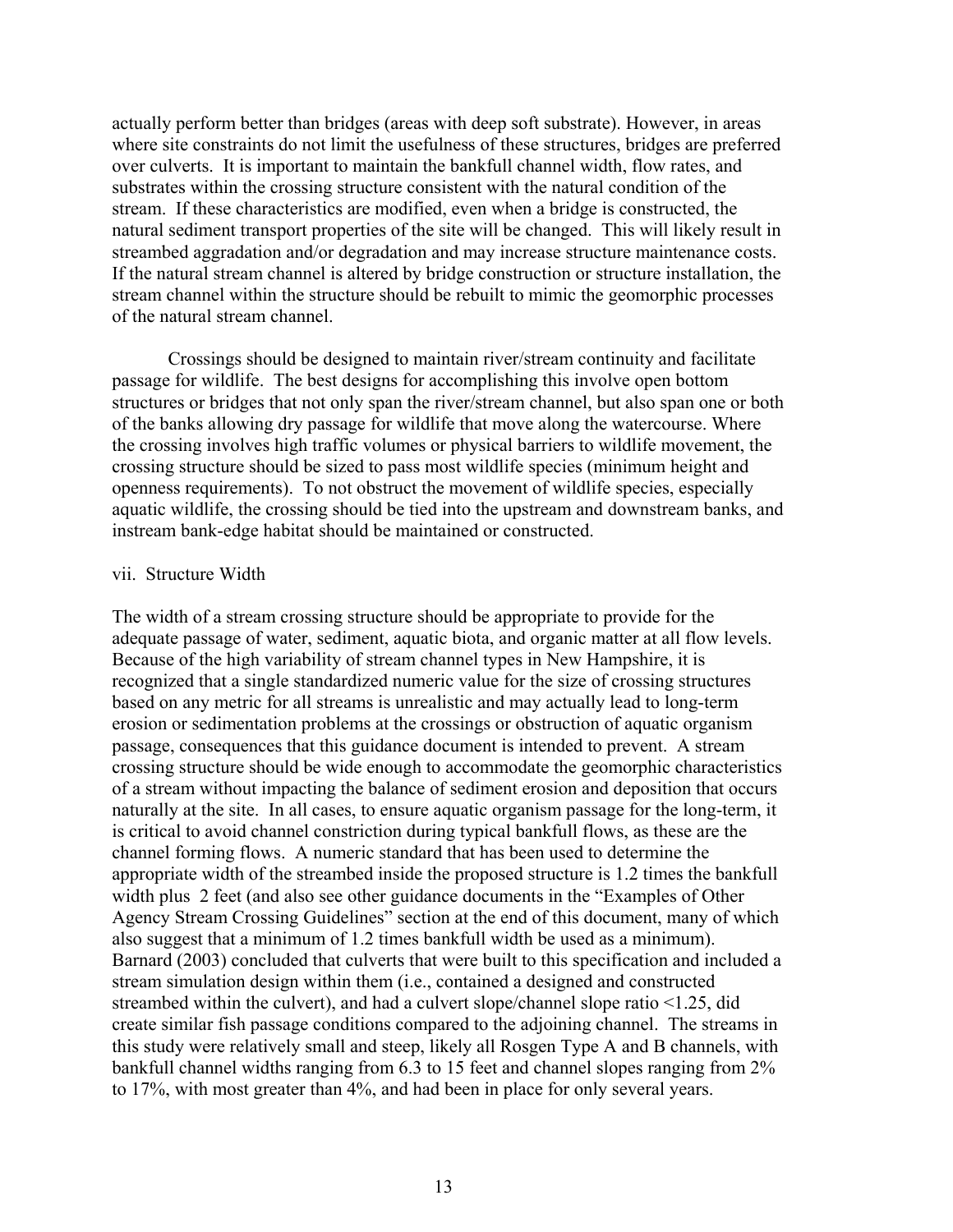<span id="page-13-0"></span>Therefore, although this information is useful, it should be used with an understanding of the limitations of the dataset and the conclusions drawn from the analysis. Simply applying this as a numeric standard for all crossings is not recommended given the amount of geomorphic variability in New Hampshire streams and rivers; however, this numeric value may be useful to those designing and constructing crossings and to those involved with reviewing applications for stream crossings.

Culverts **typically** should be no less than 6 feet and no more than 16 feet in diameter. Six feet is the minimum width needed to properly construct stream simulation; the inside of culverts smaller than this are too small to access and construct the streambed. For projects requiring a culvert 16 feet wide or greater, a bridge/span is likely more practical, but properly designed and constructed culverts may also be a solution in these cases. A stream with a 3 foot bankfull width requires, at a minimum, a culvert that is 6 feet wide at the streambed (3 feet times 1.2 plus 2 feet). A stream with a 12 foot bankfull width requires, at a minimum, a 16 foot wide culvert (12 feet times 1.2 plus 2 feet), or in other words, streams with a bankfull width less than 12 feet are culvertable while those 12 feet or wider typically should be a bridge/span.

# viii. Embedding Structures

It is preferable for enclosed structures to be embedded, sloped, and aligned adequately to provide natural sediment transport, structure stability, and passage of water, organic matter and aquatic biota at all levels of flow. Stream stability, gradient, and flow magnitude highly influence the necessary levels of structure embedment. An appropriately embedded structure should have:

- Sufficient conveyance of water and sediment, with velocities suitable to maintain aquatic organism passage.
- Sufficient depth of material within the culvert to achieve stability of the culvert bed material comparable to that of the upstream and downstream channel.
- Sufficient depth of material to prevent dewatering and subsequent aquatic organism passage problems at any flow conditions.
- Sufficient embedment to account for long-term vertical channel adjustment anticipated for the adjacent streambed. In some cases site constraints may limit the degree to which a culvert can be embedded. In these cases, pipe culverts should not be used and pipe arches, open-bottom arches, or bridges should instead be constructed. The footing depths should be determined by the design engineer of record using scour analysis, geotechnical investigations, and/or other appropriate methods.
- Sufficient conditions to ensure adequate ecosystem connectivity and accessibility to both sides of the stream crossing (River and Stream Continuity Partnership 2006).

For general guidance, the following are often used to determine the minimum embedment depths for crossings: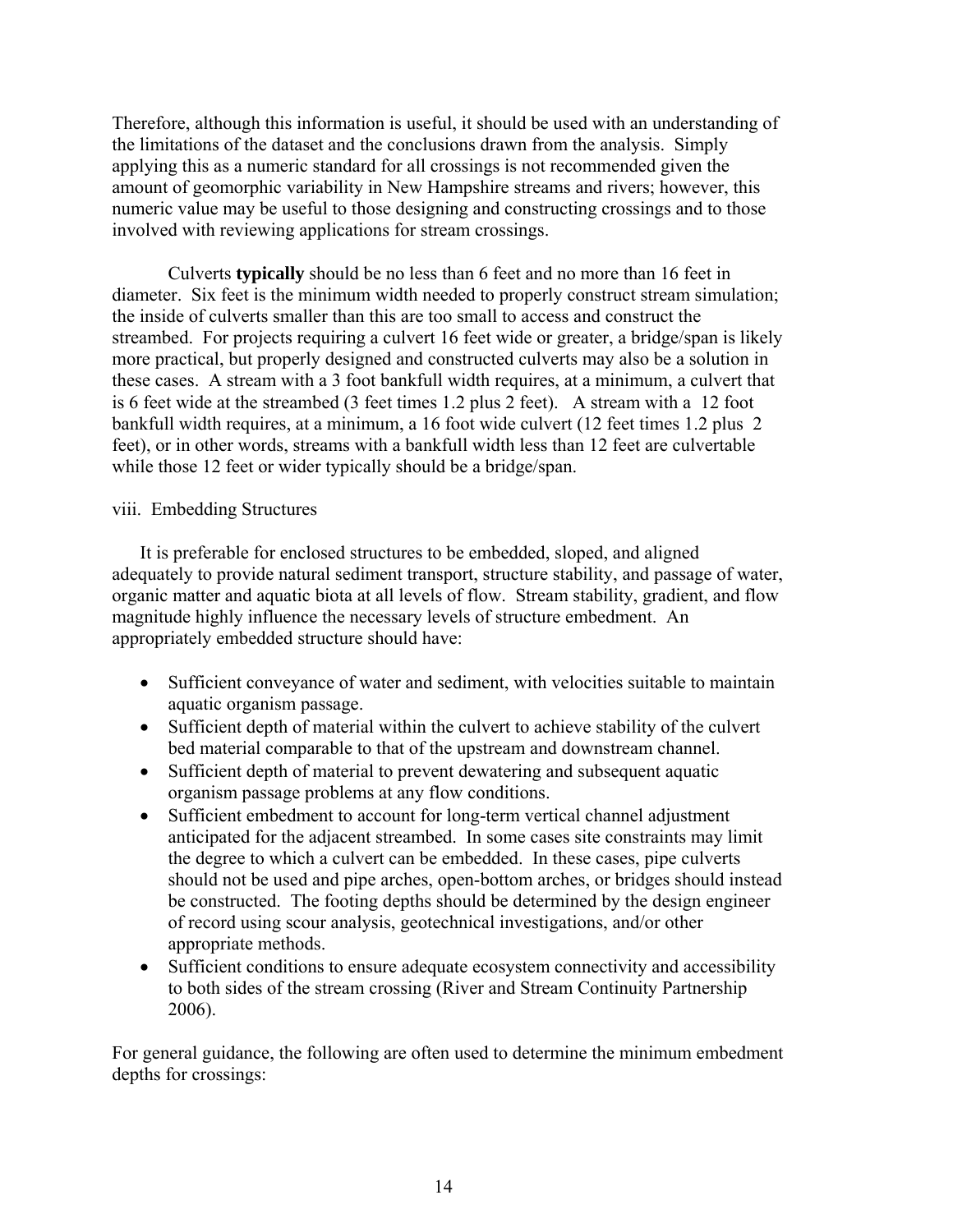- <span id="page-14-0"></span>• Greater than or equal to 2 feet for box culverts and other culverts with smooth internal walls.
- Greater than or equal to 1 foot for corrugated pipe arches.
- Greater than or equal to 1 foot and at least 25 percent for corrugated round pipe culverts.

## ix. Natural Substrate Within the Structure

Careful attention must be paid to the composition of the substrate within the structure. The substrate within the structure should match that of the substrate in the natural stream channel (mobility, slope, stability, confinement) at the time of construction. If natural sediment transport is maintained, upstream particles are expected to replace materials lost within the crossing structure. If the amount of sediment moving into the structure is not equal to the amount of sediment moving out, then there will be problems with aggradation within or upstream of the structure or with scouring and/or bank erosion downstream of the structure. However, there may be some situations, such as in an enclosed bottom structure in a high gradient pool/cascade stream reach, in which it is specifically intended that natural substrates in the crossings are to remain stationary.

There may be specific situations in which some sort of armoring, that is using larger stone material than in the natural bed or on the banks, immediately along the face of culvert of bridge abutments may be necessary to resist scouring forces that are predicted to occur during a specific design flow. Those situations may be most common in streams with finer substrates like sand, silt, and mud, or locations with high levels of flow rate fluctuations. When possible, it is ecologically better to design a slightly wider structure so the armoring structures do not modify the channel width and flow velocity. This may also avoid damage to the structure and/or additional maintenance such as the removal of wood and sediment accumulated during large flow events. The stream channel dimensions (depth, bankfull width, and slope) in the crossing structure during all flow conditions should approximate those in the natural river/stream channel.

When armoring of the streambed is necessary, the armoring material should resist displacement during flood events and be designed to maintain appropriate channel characteristics through natural bed load transport. Sometimes, in order to ensure bed stability (not rigidity) at higher than bankfull flows, it may be necessary to use larger substrate within the structure than is generally found in the natural stream channel. In these cases, the substrate should, as closely as practicable, approximate the natural stream channel and fall within the range of variability seen in the natural channel upstream and downstream of the crossing.

The objective is to design the structure to maintain a streambed composition and form throughout the culvert similar to and continuous with the adjacent reaches. To do this, one should:

• Design and install streambed material and bedforms if not adequately supplied and developed naturally.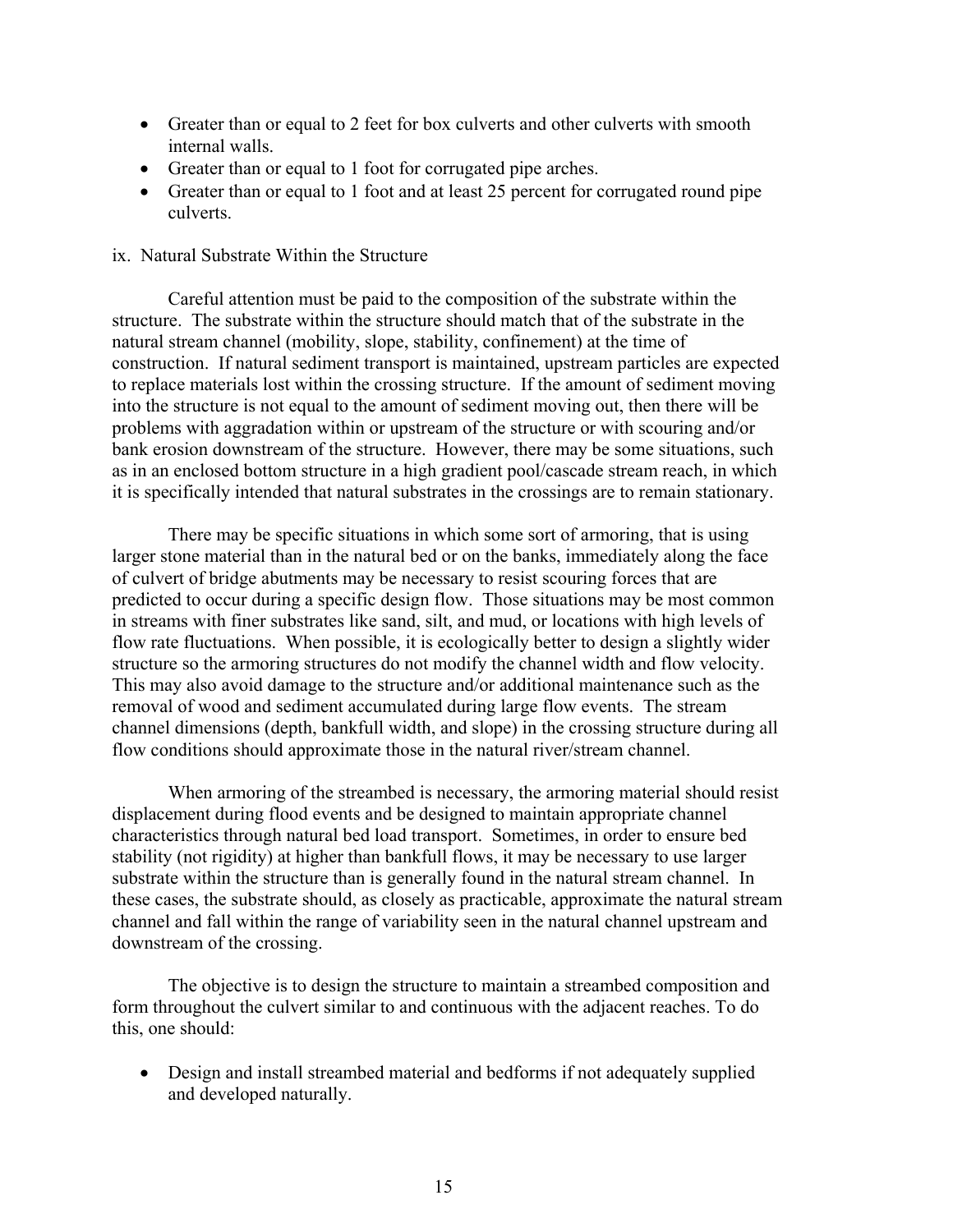- <span id="page-15-0"></span>• Design sign profile and alignment through structure similar to those of adjacent stream reaches.
- Design culvert elevation to remain embedded for the life of the structure and in consideration of future channel conditions.

## x. Maintaining Depth at Low Flow in Enclosed Structures

In order to provide appropriate water depths and velocities at a variety of flows, and especially low flows, it is usually necessary to reconstruct the streambed within a closed bottom structure. Otherwise, the width of the structure needed to accommodate higher flows will create conditions that are too shallow at low flows. When constructing the streambed special attention should be paid to the sizing and arrangement of materials within the structure. If only large material is used, without smaller material filling the voids, there is a risk that flows could go subsurface within the structure, thereby creating a surface water disconnect (barrier) in the structure. Appendix E contains references for channel reconstruction methods. It should be noted that there are design and construction costs associated with rebuilding the streambed within a closed bottom structure; these costs should be considered relative to the cost of constructing an open bottom structure.

## xi. Rare, Threatened, and Endangered Species

In some instances, following these guidelines for stream crossing structures may not be adequate to protect natural stream process and other sensitive environmental resources. In the event of an occurrence of a rare, threatened, or endangered species or exemplary natural community in the subject stream, based on state maintained databases, the protection of the species may require specific considerations that may be different than the guidelines presented here. These considerations are specific to each case, and therefore, generalizations regarding the protection of rare, threatened, or endangered species or exemplary natural communities cannot be made in this document.

# xii. Openness Ratio

Openness ratio is the cross-sectional area of a structure opening, in square meter, divided by its crossing length in linear meters. For a box culvert, openness  $=$  (height x width)/ length. For crossing structures with multiple cells or barrels, openness ratio is calculated separately for each cell or barrel. At least one cell or barrel should meet the appropriate openness ratio standard. Embedded portions of culverts are not included in the calculation of cross-sectional area for determining openness ratio (*verbatim* from River and Stream Continuity Partnership, 2006).

At this time, documentation determining openness ratio requirements for aquatic wildlife is limited. However, for very small perennial streams with relatively small bankfull widths, a typical crossing length (upstream to downstream) may preclude aquatic organism passage because of the lack of light within the crossing, especially for those crossings that are very long under large road systems. In those cases, the very long crossing may be such a deterrent to some aquatic organisms that they attempt to cross the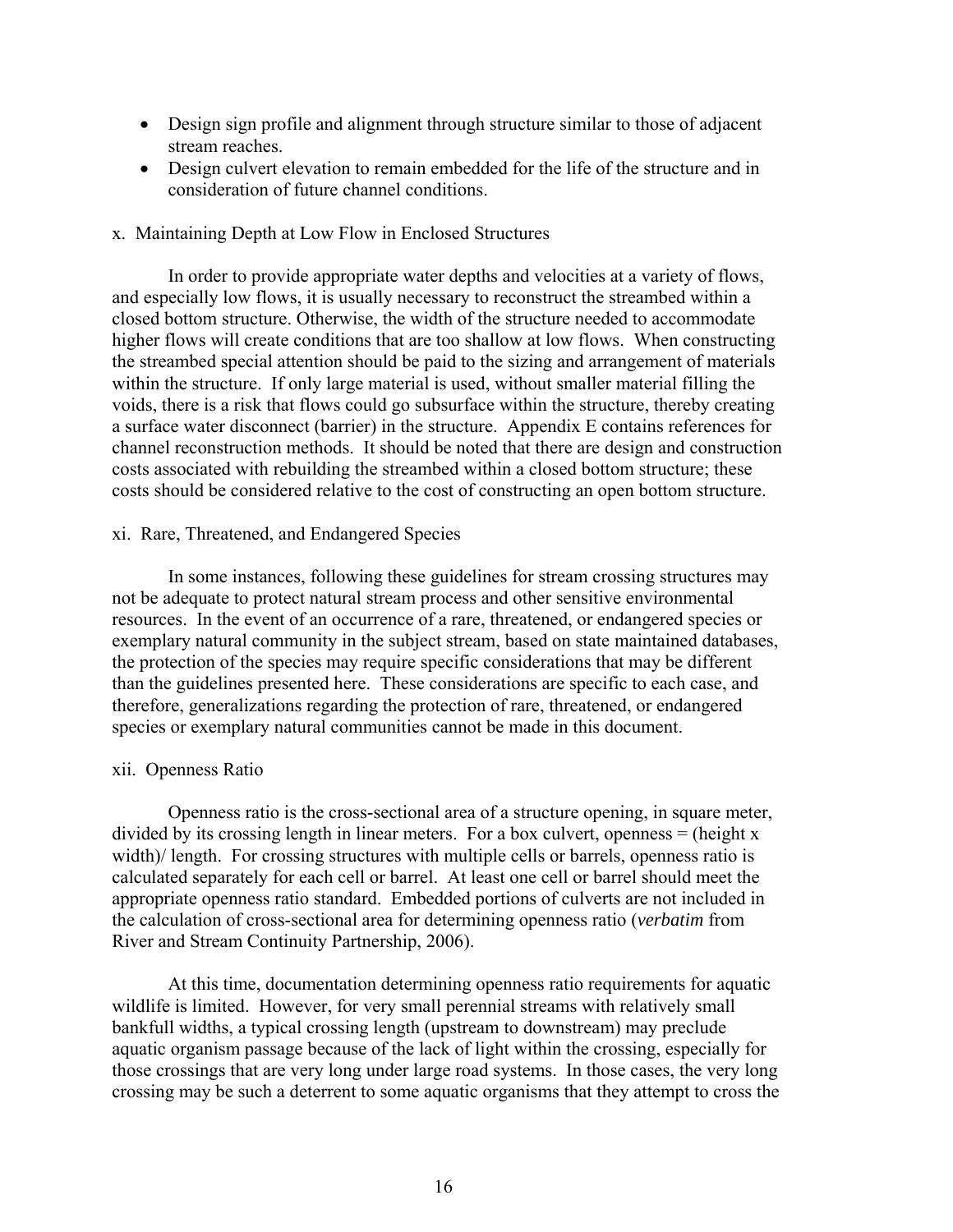<span id="page-16-0"></span>road and may be subjected to vehicular mortality and collection. An openness ratio of 0.25 meters has been suggested in the Massachusetts Stream Crossing Guidelines as a minimum requirement for the passage of most aquatic species (River and Stream Continuity Partnership 2006).

In most cases, a geomorphically compatible stream crossing structure will allow for aquatic organism passage without the specific need to meet an openness ratio of 0.25 meters. In areas where the passage of semi-aquatic wildlife, such as turtles and amphibians, is a concern, it is recommended that an openness ratio of at least 0.25 meters be included in stream crossing design. Minimizing impacts to migration patterns will help maintain population viability and genetic diversity in populations that depend on the breeding success of wide ranging adults with delayed ages of sexual maturity (Marchand and Litvaitis 2004).

#### xiii. Intermittent Streams

Headwater streams, including intermittent streams, support a significant proportion of the aquatic biodiversity in a watershed. Intermittent streams provide habitat (including rearing and spawning), migration corridors, and forage opportunities for several fish, insect, and wildlife species (Meyer et al 2007). The same geomorphic principles that apply to perennial streams are also exhibited in intermittent streams. To protect the values and functions of wetlands as well as public infrastructure appropriately-sized crossings on intermittent streams are necessary. Therefore, the design of crossings on intermittent streams should incorporate the same principles of stream crossing design used for perennial streams, designs that account for both hydrology and sediment transport characteristics. To avoid impacts to downstream areas, flow velocities and sediment transport within the structure should not be significantly different from the stream above and below the crossing. In most cases, this should be accomplished by spanning, at a minimum, 1.2 times the bankfull width plus 2 feet. In designs where a culvert is found to be appropriate, the structure should be embedded at an appropriate level where the downstream side of the structure remains at a consistent elevation relative to the natural streambed. The intent of embedding the culvert is to encourage the formation of a streambed within the structure; therefore the embedded portion of the culvert should not be included in the hydraulic analysis.

Determining bankfull width may, at times, be difficult on some intermittent streams, and in these cases best judgment should be used at each site to estimate the bankfull width of the channel. A solution that minimizes impacts throughout the intermittent stream without creating additional barriers to aquatic organism passage or impacting perennial streams or wetlands downstream of the intermittent stream needs to be identified. In most cases, this should be accomplished by spanning, at a minimum, 1.2 times plus 2 feet of the bankfull width of the channel. Culverts should be embedded and a streambed that is similar to the substrate above and below the crossing, should be rebuilt within the culvert using construction practices found in USDA Forest Service (2008b) or in some cases be allowed to reestablish naturally based upon favorable site specific conditions. If a specific intermittent stream is used directly by fish (e.g., an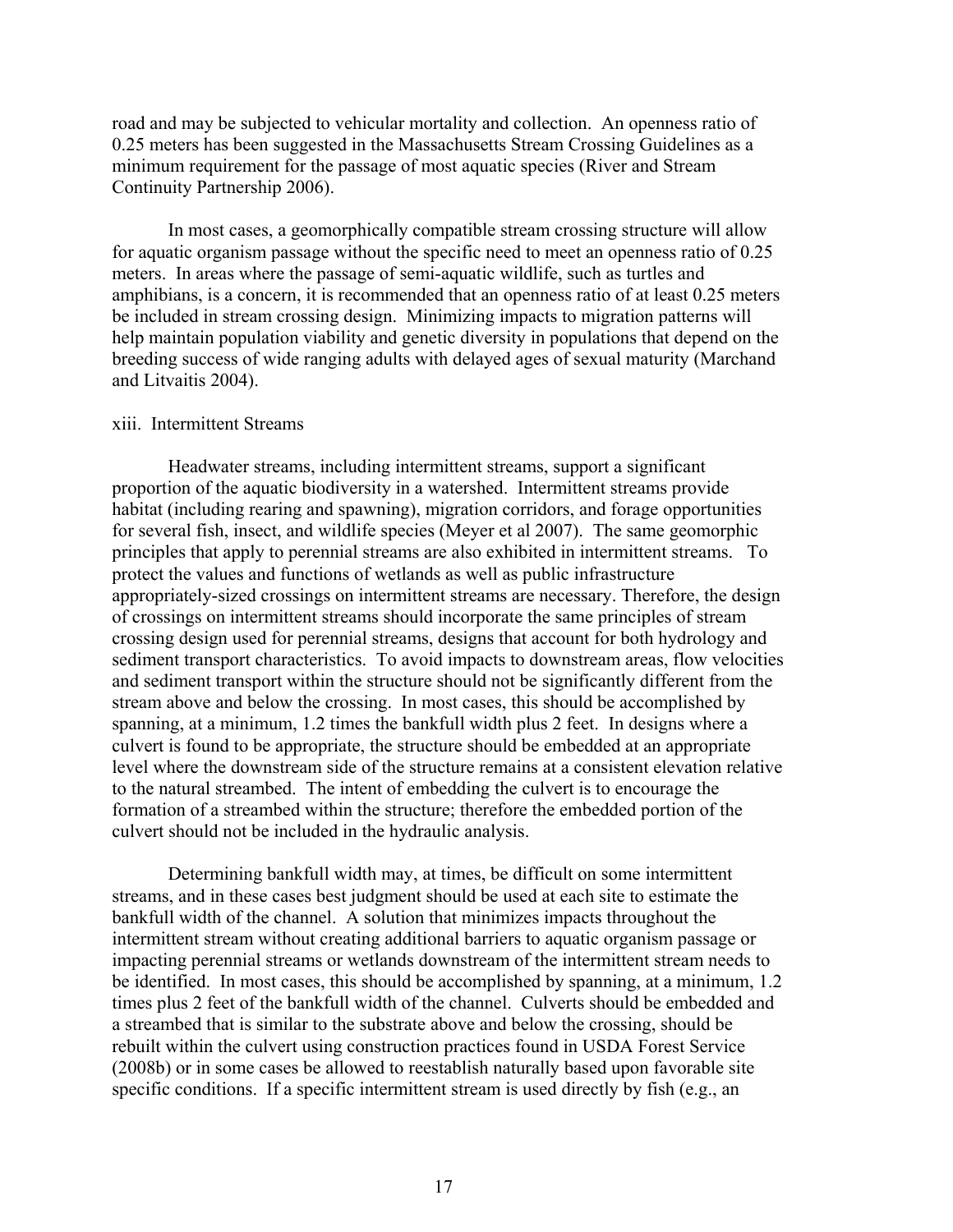<span id="page-17-0"></span>intermittent stream that flows into a waterbody known to be used seasonally by spawning rainbow smelt [*Osmerus mordax*]) as in maps provided to the NHDES by NH Fish and Game Department, the crossing should also be additionally designed to not restrict fish passage at the flow levels expected during likely periods of movement.

## **b) Field Survey Data Collection**

Site-specific surveys should be conducted to determine the appropriate type, width, elevation, and length of the proposed crossing structure including the need for additional structures to convey floodwaters, especially where flood plains are present. Reference reach site selection, if needed, is critical for accurate data extrapolation and the overall success of stream crossing design. Observational data should also be collected to determine what would occur in the event that the crossing failed due to partial or complete blockage by sediment, wood, ice, or debris. This will help designers reduce the risk to additional flood damage should the crossing fail during a high flow event.

### i. Reference Reach

A sample area in proximity to the proposed crossing location needs to be highly representative of the physical dimensions of the stream channel. Impacted or degraded areas should be avoided during the selection phase of reference reaches. Ideally, information should be gathered from areas free to adjust with no excessive constriction/deposition. Harrelson et al. (1994) provides a detailed guide to choosing reference reach locations. The critical concepts that must be understood to design a geomorphically compatible stream crossing and analyze potential impacts to stream channel stability are described below.

## ii. Hydraulic Capacity

Typically, stream crossings are designed primarily to convey a chosen peak flow or precipitation event based on a specific predicted frequency of the event (e.g., 25 or 50 year flood). The magnitude of the chosen peak flow event is usually dependent on the road type, potential flood damage, and cost (Normann et al 2001). Predicted discharge rates (water depth and velocity) at bankfull stage flood events and other flood magnitudes also need to be considered in stream crossing design. The analysis of the hydraulic properties of a stream is necessary for both new and replacement stream crossing structures and is already traditionally conducted. Field data collection should consist of surveys to determine channel geometry, the channel width, depth, cross sectional area, longitudinal slope, and channel and floodplain roughness so that water velocity, shear stress, and discharge may be determined. It is beneficial to collect flow data during a variety of flow stages. A good reference for cross section surveys and other on site data collection can be found in Harrelson et al. (1994). Available regional curves, regression equations, FEMA flood studies or other reference flow data are useful tools to predict and/or compare measured bankfull flows and more infrequent, higher magnitude flows.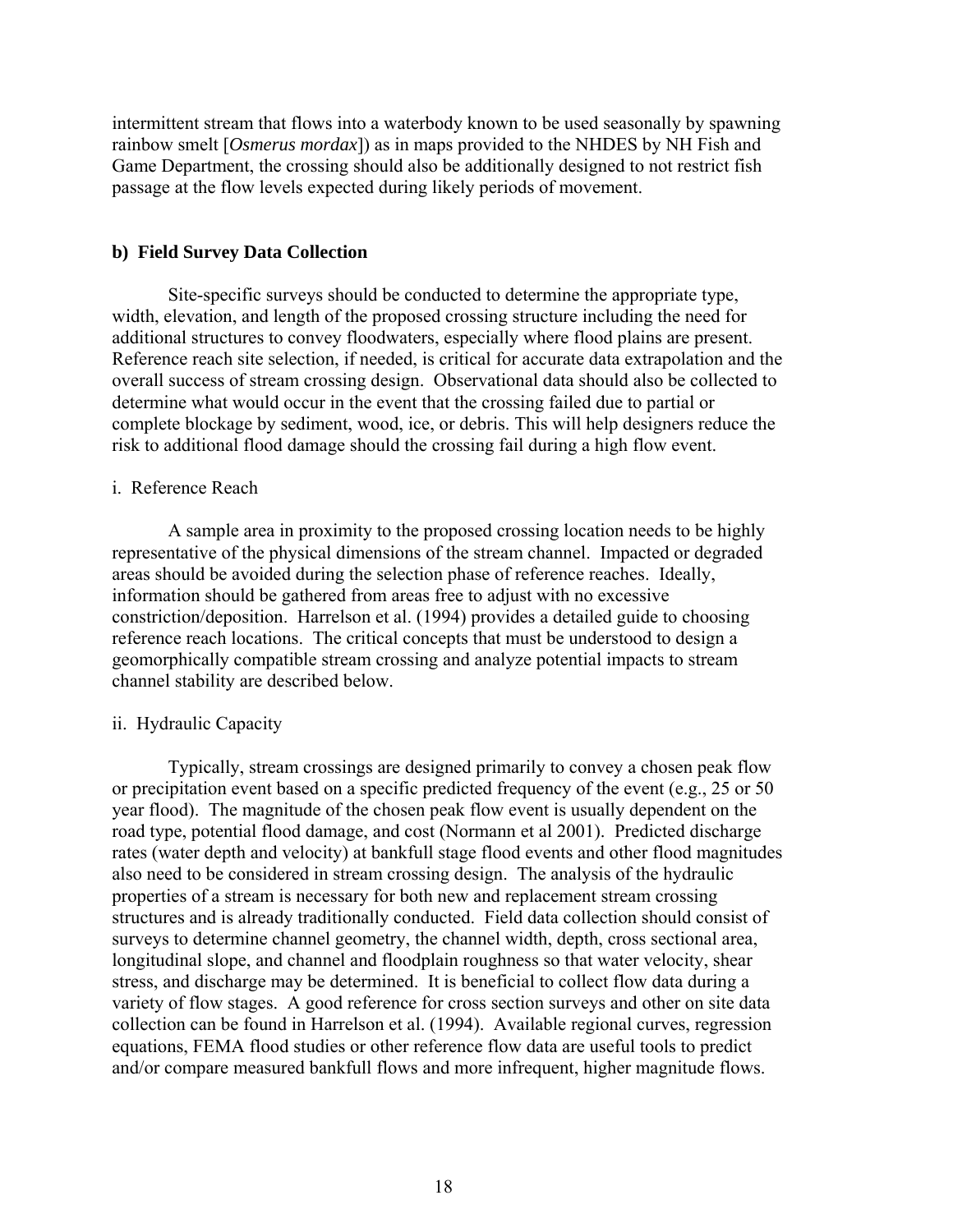## <span id="page-18-0"></span>iii. Rosgen Level II Stream Classification

In order to assess the stability and dimensions of a stream and its potential response to the installation or replacement of a crossing structure, including its effects on channel stability, the ability to convey sediment, and aquatic organism passage, the stream should be classified using the Rosgen Stream Classification system described in Rosgen (1996). A Level II classification uses measurable geomorphic variables, including entrenchment ratio and width to depth ratio, to place the stream into one of seven major stream types, Type A to Type G, each with more refined subcategories based on slope and substrate particle size. The characteristics of each stream type are important to consider during the design of a stream crossing structure. For example, F type streams, tend to be expanding laterally with eroding banks, which should be accounted for in the design of the crossing. The Rosgen Stream classification system provides the range of variability in geomorphic characteristics, the entrenchment ratio, width to depth ratio, and slope, which a stream crossing should be designed to accommodate. If a stream crossing is designed with dimensions that are outside of the natural range of variability for that stream type, the stream may become unstable and shift into a new stream channel type, which could in turn negatively affect the stream crossing structure and aquatic organism passage. Appendix A provides a summary of the range of descriptive statistics for each Rosgen stream type.

## iv. Bankfull Width

The identification of the bankfull dimensions within lotic systems is a useful tool to describe the overall flow capacity and evolution of the stream reach. The bankfull flow is commonly referred to as the channel forming flow. A good understanding of how to accurately determine bankfull dimensions is essential to the design of geomorphically compatible stream crossings. Several key analyses in this process are based on bankfull stage measurements. Incorrectly identifying the bankfull dimensions can lead to inappropriate assumptions about sediment transport and flooding magnitude, possibly resulting in a poorly functioning stream crossing. The bankfull stage is considered the stage at which water just begins to overflow onto the active floodplain (incipient point of flooding) and subsequent influences on the dimensions, patterns, and bed features of the river begin to occur (Leopold et al. 1964; Rosgen 1996). Stream geometry and sediment discharge (bedload transport) are strongly influenced by the frequency and scale of these bankfull discharges. On average, bankfull discharge events have a return period of approximately 1.5 years (Rosgen 1994). It should be noted however, that analyses of available recorded flow data at some gauge stations in New Hampshire has shown that bankfull flows can occur at shorter intervals (approximately 1.2 years). There are several useful guides to identify bankfull flow stage indicators (Harrelson et al 1994; Rosgen 1996; Vermont Agency of Natural Resources 2004; and USDA Forest Service 2005).

#### v. Stream Entrenchment (Entrenchment Ratio)

The degree of confinement of a river, in relationship to its valley or flood plain, defines how flows are conveyed. Entrenched streams, which have low entrenchment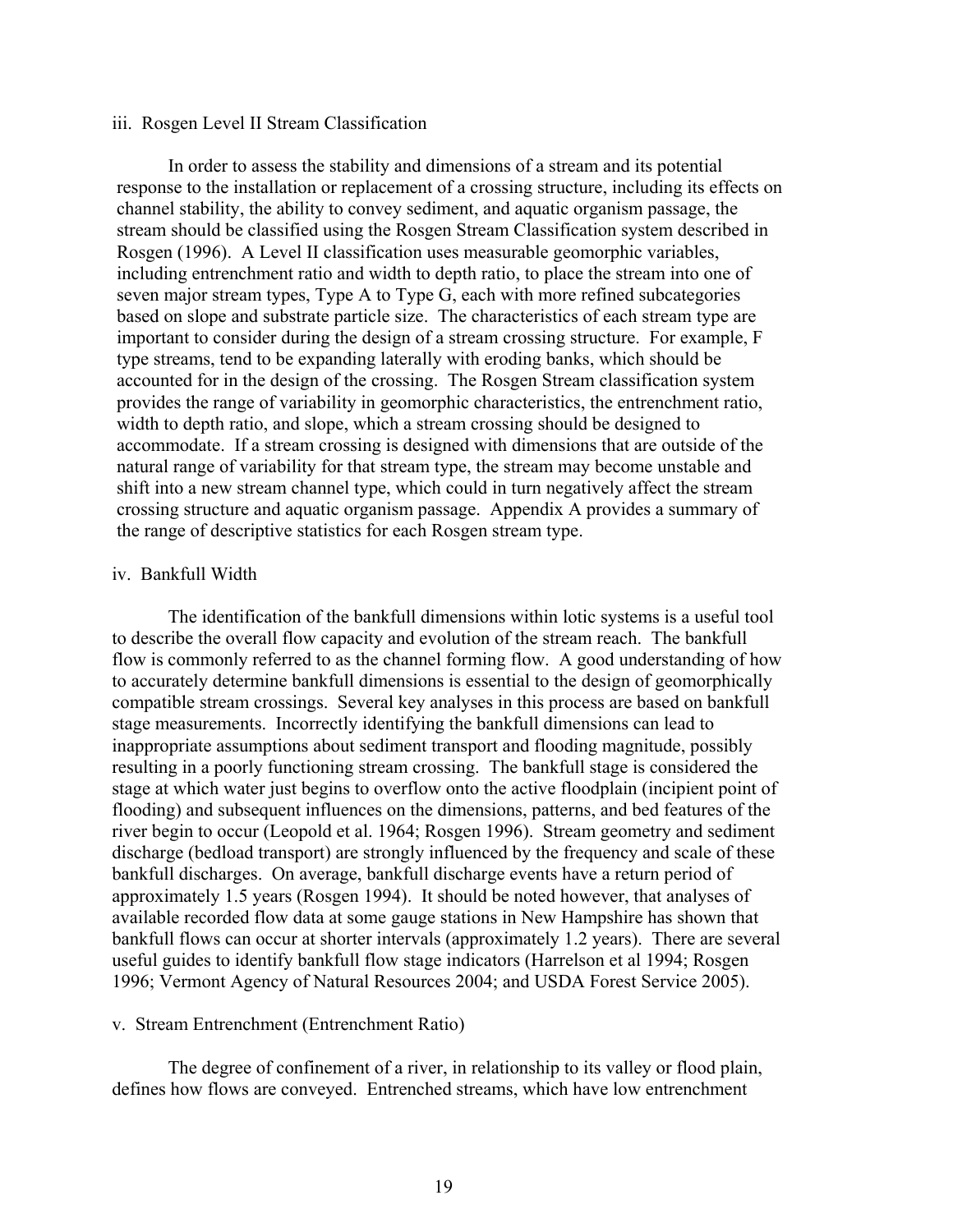<span id="page-19-0"></span>ratios, typically have minimal access to flood plains and tend to deepen in order to accommodate flood flows. Conversely, slightly entrenched streams, which have high entrenchment ratios, tend to accommodate the conveyance of increased water levels by expanding or spilling over into flood plains.

The entrenchment ratio is a field determinable metric that helps quantitatively define the entrenchment of a stream reach. The entrenchment ratio is defined as the ratio of the width of the flood-prone area to the surface width of the bankfull channel. The flood-prone area is considered the width at the elevation of twice the maximum depth at bankfull flow measured at a riffle or steep bed feature. The rate of confinement of a stream decreases as the entrenchment ratio increases. This can be an important metric especially in the design of flood plain culverts to convey floodwaters.

#### vi. Width/Depth Ratio (Bankfull Surface Width/Bankfull Mean Depth)

This parameter is used to illustrate the available energy and ability to move sediment at various flow levels within a stream reach. Reference site width/depth ratios are a good initial indicator of trends in the overall channel stability and can be used as a predictive tool for interpreting channel stability after channel disturbances, such as impacts from the installation of crossing structures. As width/depth ratios increase, hydraulic stress on the bed is reduced, yet higher stress along the banks may lead to increased erosion rates and therefore channel widening. A stream crossing design must consider not only the existing width/depth ratio of the channel, but any predicted changes that will occur in the future. A crossing on a stable stream reach that maintains the natural width/depth ratio of the stream over time will have the least impact on aquatic organism passage.

#### vii. Water Surface Slope

This parameter helps describe the rate of water surface elevation change in streams. Stream channel morphology, sediment loading, hydraulic, and biological characteristics are highly influenced by the water surface slope and resulting stream energy. Channel bed slope measurements are required in traditional hydraulic analyses. Water surface slope is required in the Level II Rosgen stream classification for stream type designation. Guides and documents previously listed provide accepted field methods to determine water surface slope.

#### viii. Bed Load Capacity Analysis

Sediment movement through structures at various flows should be consistent with that of the natural stream channel. Stream morphology and stability are highly influenced by its sediment regime. The sediment features of a stream channel can be expressed in a variety of methods. Measurements of sediment bedload, suspended sediment, as well as, sediment storage, size, and source all describe the physical parameters valuable in stream sediment analysis.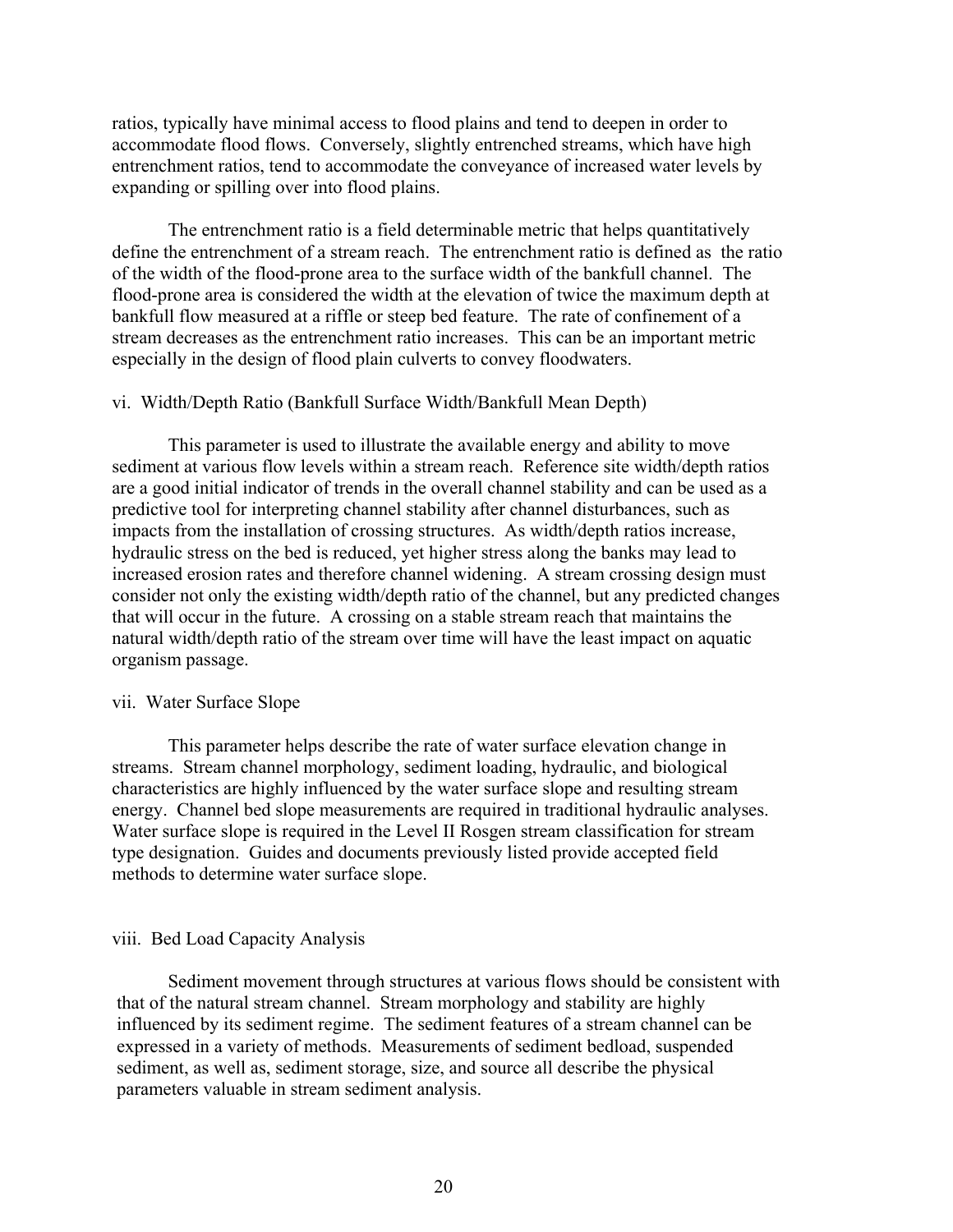Bedload sediment movement, or potential movement, is considered to be the primary sediment metric for channel stability (Rosgen 1996). It is important to recognize that the natural stream has the capability to move and transport sediment at varying rates as a function of the flow. A geomorphically compatible stream crossing matches the competence, the ability to move a single particle, and capacity, the total volume or mass of sediment moving at any time, of the natural channel for a range of flows centered on the dominant (channel-forming) discharge. Crossings that alter sediment transport competence may instigate channel instability, especially on high bedload streams. When a crossing causes a decrease in the channel's ability to move its sediment load, channel aggradation can be expected. Conversely, degradation of the stream bed can be expected when a crossing causes the sediment transport competence to increase.

 Bedload competence and capacity are calculated from sediment, geometric, hydrologic, and hydraulic data for the stream. The competence calculation is also referred to as incipient motion, and determines the particle size that moves during a specific flow. The measure for determining if a particle moves is the shear stress on the bed (units of force per unit area) – the bed shear stress ( $\tau_0$ ). Bed shear stress is estimated as the specific weight of water times the mean hydraulic depth times the water surface slope. The critical shear stress  $(\tau_c)$  is the  $\tau_0$  that is just able to move a certain particle size. Critical shear stress is computed based on the size of the particles found on the bed or bars of the stream. The ratio of  $\tau_0$  to  $\tau_c$  provides an estimate as to whether a particular particle can be moved. When the ratio is equal to one, the particle is said to be at "incipient motion". Common dimensionless measures of the critical shear stress are from Shields (see, for example, Simons and Sentūrk, (1992); Leopold et al. (1964); or Rosgen (1994)). Methods of computing either the critical shear stress, the particle size at incipient motion, etc., may be found in Appendix B.

 The particle size distribution of a stream is necessary to determine bed load capacity. When sampling sediment from the bed, it is important to sample below any "pavement" or partial armoring layer. For bed samples, they are typically taken at riffles, but not in the thalweg. Bar samples are superior to bed samples since the bar is truly representative of the sediments that move during channel-forming flows. Bars should be sampled in the lowest  $\frac{1}{2}$  elevation interval (full bar elevation is from the thalweg to the top of the bar) and on the downstream half of the feature. Both bed and bar samples may be pebble counts. Sieve analysis is preferable for smaller sediment sizes (e.g. smaller than cobble particles), although care must be taken to avoid washout of smaller particles when sampling below the water column. More samples and larger sample sizes will produce more accurate results. The sampling effort should be appropriate for the size of the project. Detailed guidelines for sampling particle size distributions are available in a publication by the U.S. Forest Service (Bunte and Abt 2001).

 There are many formulas for predicting bedload sediment transport. Common formulas include Meyer-Peter, Müeller; Einstein-Brown; Akers-White; Van Rijn; Yalin;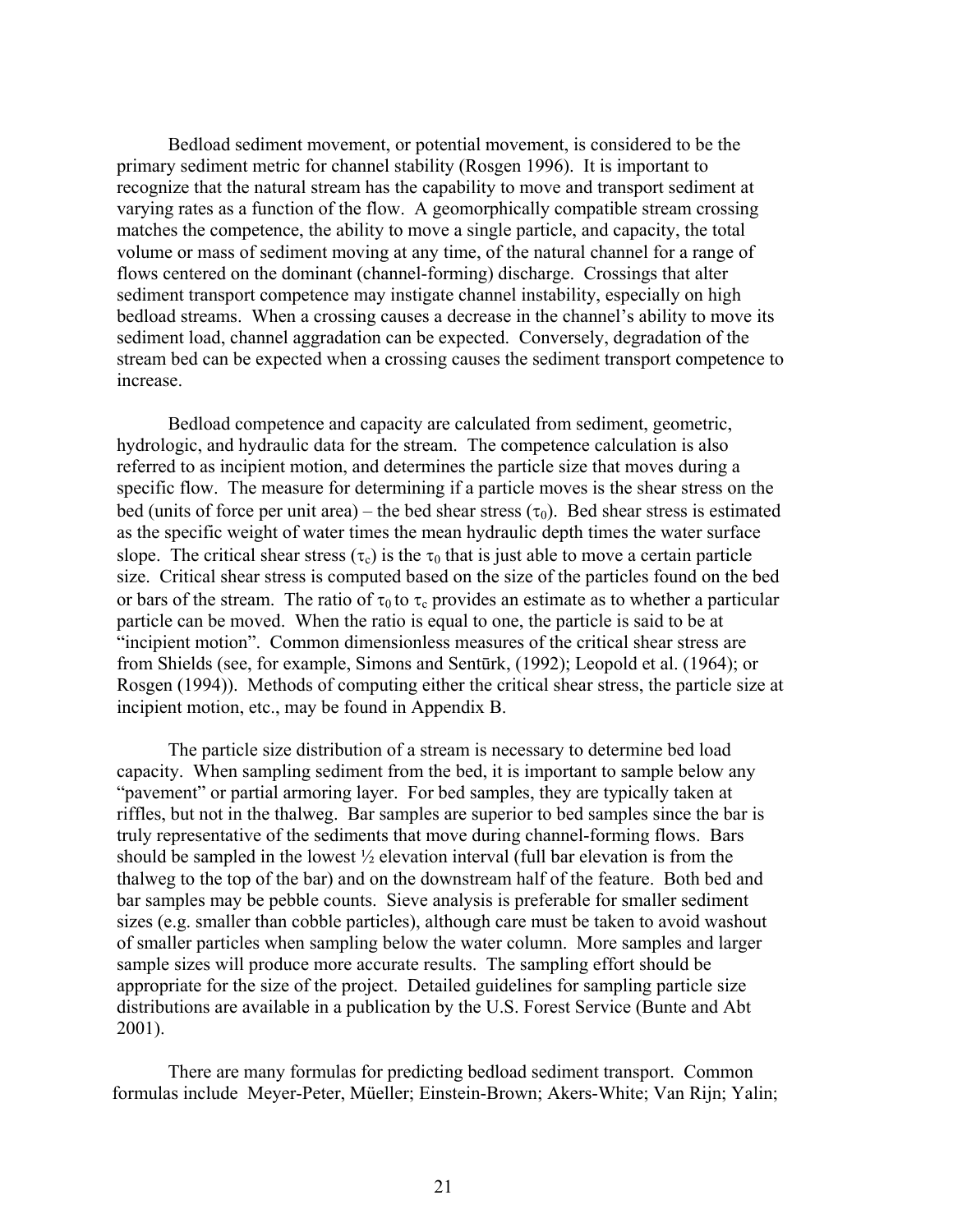<span id="page-21-0"></span>Larson; and Bagnold. When using one of these methods, it is important to understand that the designer is not comparing methods, but rather comparing the natural sediment transport capacity to that of the proposed stream crossing. To this end, the same formula should be used to estimate sediment transport in all cases when designing the stream crossing (before and after conditions). Details on the Meyer-Peter, Müeller and Einstein-Brown methods may be found in Appendix B. Also see USDOT/FHWA (2001).

### ix. Potential Catastrophic Failure Scenarios

As described in Section I.c., the amount of instream wood is expected to increase in northeastern streams as forests age in the region (Warren et al 2007), and studies of the mechanisms by which culverts have failed demonstrate that relatively small wood that is transported during relatively small high-flow events are often the causative agent for the blocking of the culvert. In light of recent flooding events in New Hampshire, applicants are urged to consider the potential of a catastrophic failure and the potential consequences of such an event.

Even well-designed crossing structures may be subject to failure in the event that they become overwhelmed by unforeseen circumstances such as the accumulation of sediment, wood, ice, or debris transported from upstream blocking the stream crossing structure. The site survey should capture sufficient topographic information to suggest what scenario(s) may occur in the event that the crossing experiences a catastrophic failure. The principal mechanisms of failure are stream capture, stream diversion, and washout. In the stream capture scenario, some or all of the flow travels along the road surface when the crossing becomes overwhelmed. This can occur if the road is sloped in either direction along the path of travel, or when the terrain is elevated on both sides of the roadway. In the stream diversion scenario, some or all of the flow travels parallel with the road, often in a drainage ditch, and may overwhelm down-gradient crossings or drainage pipes, or may be redirected to entirely different flow paths or properties. In the washout scenario, the fill or approaches are carried away by erosion when the crossing is overtopped, or by water piping through the fill. The impacts resulting from any of these scenarios can range from negligible to significant. Of these three scenarios, washouts have the greatest likelihood to result in catastrophic failure. This can occur if the crossing impounds water when it becomes blocked and begins to function like a dam and if the crossing were to fails, the result can be similar to a dam breach. For this reason, the site survey should capture sufficient information to estimate the potential upstream impoundment area and storage volume, and to describe the effect on downstream areas in the event of a catastrophic release or water.

#### **c) Data Analysis and Review**

To determine if a stream crossing is geomorphically compatible, the following information should be submitted for review.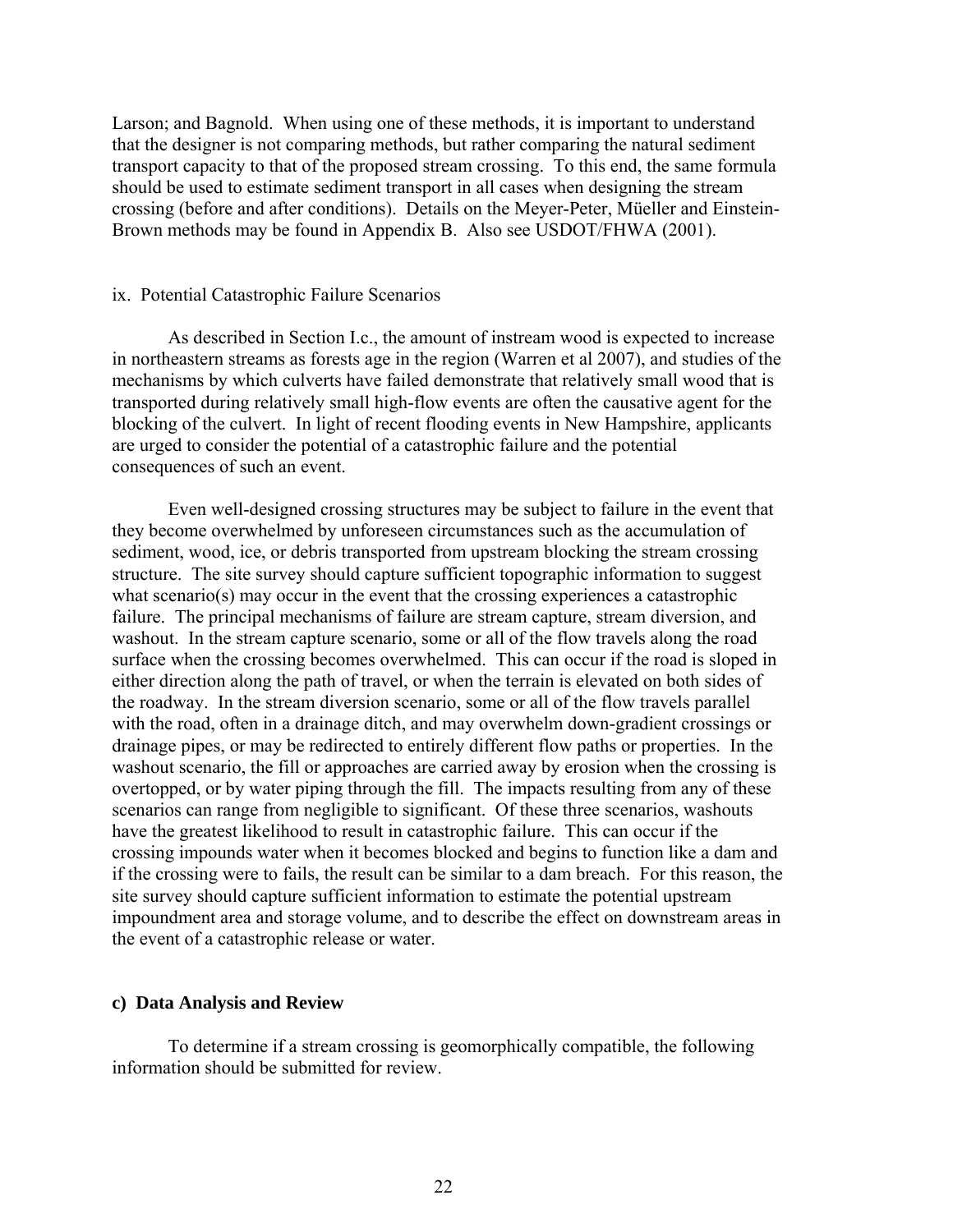- <span id="page-22-0"></span>• Rosgen geomorphic classification of the stream, which includes the bankfull width and depth measurements, entrenchment ratio, sinuosity, slope, and dominant particle size, at the location of the stream crossing. This should be the classification of the natural stream state, unaffected by any other stream crossings that may be in the vicinity. If the site of the proposed stream crossing is affected by another nearby structure or other impact, geomorphic data must be supplied that describes the natural system, unaffected by stream crossings. This may require data to be collected from further upstream or downstream, or from a reference reach.
- Demonstration that the stream crossing has accommodated the bankfull width, entrenchment ratio, bankfull width/bankfull depth ratio, and stream surface slope of the existing stream, within the natural ranges of variability for the stream type at the site of the stream crossing. To accommodate the entrenchment ratio, flood plain drainage structures may be utilized.
- Pre- and post-stream crossing bed load sediment transport calculations are to be submitted for flows from incipient motion to twice the maximum bankfull depth as measured at a riffle. This comparison should show that the stream crossing possesses similar bed load sediment transport characteristics as the pre-existing condition. For the pre-existing condition, if the stream is considered to be armored up to twice the maximum bankfull depth, this should be noted. Sediment transport calculation tools are provided in this document; however, if other tools (see "Examples of Other Agency Stream Crossing Guidelines" section at the end of this document) are proposed to be used during the design, the applicant should demonstrate that they are applicable to the site.
- Plan view drawing of the crossing demonstrating the crossing site is appropriate.
- Pre- and post-crossing water surface profiles for the bankfull flow event, 10-year and 100-year flow events.
- Narrative assessment of the long-term geomorphic consequences if the stream crossing is constructed.
- Methods or structures to be implemented to minimize any consequences identified in the previous bullet.

# **d) Applying Geomorphic Characteristics to Structure Designs**

Once the data is collected at the site of the proposed stream crossing (or reference reach), the next step is to incorporate this information into the design of a geomorphically compatible stream crossing. An analysis of hydraulic capacity at the site provides a starting point for crossing design. This preliminary design employs a design flow (for example, 25-year flood) and then develops the necessary stream crossing open area that passes this flow while subscribing to relevant hydraulic constraints (for example, not overtopping the roadway, not flooding certain areas, etc.).

Determining the geomorphic dimensions of the structure begins with the Rosgen Level II stream classification. Each stream type falls within a range of variability for each geomorphic characteristic (See Rosgen Classification of Natural Rivers appendix A) with acceptable variability. For example, B3 type streams have entrenchment ratios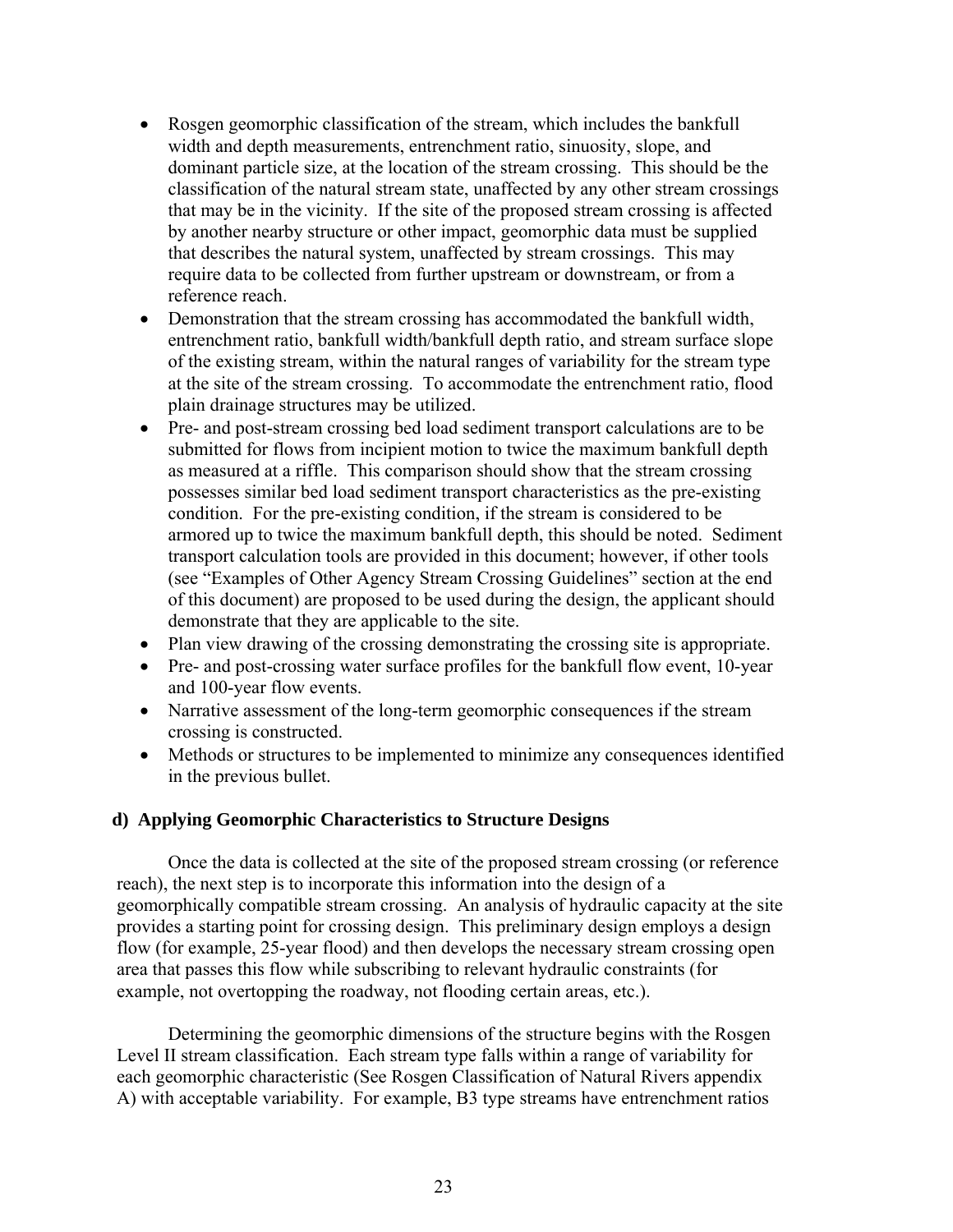that fall between 1.4 and 2.2, width/depth ratios less than 12, and slopes between 0.02 ft/ft and 0.39 ft/ft. These ranges provide guidance on the size of the crossing structure necessary to accommodate a particular stream type without forcing that stream to adjust into a different channel type. The designer of a stream crossing has the freedom to work within these variables as long as an analysis of bedload transport capacity shows that the proposed structure has similar sediment transport capacity as that of the natural channel for the pre-described range of flows (incipient motion through twice the maximum bankfull depth. In other words, a structure that creates a new entrenchment ratio of 1.4 may be appropriate on a B3 type stream with an actual entrenchment ratio of 1.6 if the sediment transport capacity is unchanged. However, the larger the entrenchment ratio value, the more likely it will be that floodplain drainage devices or spanning a portion of the floodplain will be necessary.

To extend the B3 stream type example, a stream with a bankfull width of 16 feet and an entrenchment ratio of 1.6 would be accommodated by a stream crossing width of 1.4 times16, or 22.4 feet, as long as sediment is neither aggrading in the structure, nor degrading downstream of the structure. If sediment transport is determined to be an issue at a structure width of 22.4 feet, then the structure could either be designed wider or a flood plain drainage device could be positioned at bankfull elevation in a way that alleviates the increased velocities in the main channel during high flows. Although it is preferable to span the flood-prone area to accommodate the entrenchment ratio, this approach may be cost prohibitive in some cases. Flood plain drainage structures allow for a more narrow structure width necessary to accommodate flows in the main channel without changing the bedload capacity of the stream. Maintaining the natural sediment transport capacity of a stream reach will ensure that flow velocities within the crossing structure will not present a barrier to aquatic organisms. While the Rosgen Level II classification provides general guidance on the range of variability in geomorphic characteristics that must be accommodated by the stream crossing design, it is the bedload capacity analysis that ensures that the crossing will not alter the natural flow regime specific to the site of the proposed structure.

An open bottom crossing structure that spans a stream a minimum of 1.2 times the bankfull width plus 2 feet should not impact the width/depth ratio or the slope of that stream. With a closed bottom crossing structure, the stream channel should be rebuilt, or allowed to reestablish, within the structure so that the width to depth ratio and the slope of the new channel falls within the range of variability for that stream type. This approach is often called stream simulation. Once again, an analysis of bed load capacity will act as a check to ensure that the new stream channel dimensions and slope are sufficient to maintain the existing sediment transport characteristics of that stream. The final product should have a height and width adequate to pass flows during infrequent storm events based on a hydraulic capacity analysis, allow for access to flood plains without significantly increasing flows in the main channel, maintain a channel slope and width/depth ratio that is within the natural range of variability for that stream type, and not substantially alter the existing sediment transport capacity of the natural stream reach.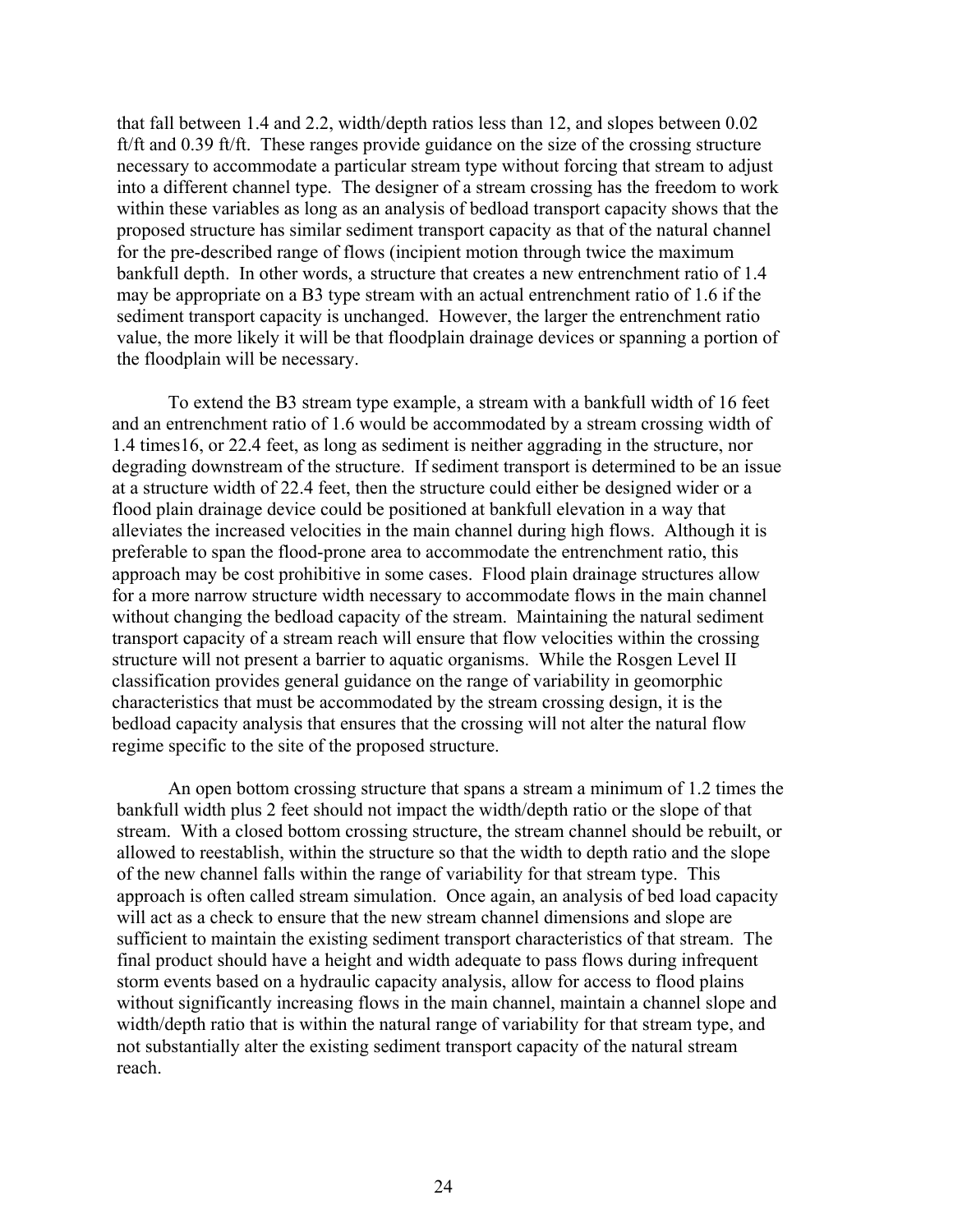<span id="page-24-0"></span>When the geomorphic stream crossing design is completed, it should then be compared to the preliminary hydraulic design. If there is significant discrepancy between the two, the geomorphic design should be hydraulically studied (for example, with HEC-RAS) to ensure that it meets the hydraulic constraints. If it does not, the geomorphic designs need to be modified, within the range of geomorphic variables appropriate for that stream type, until both geomorphic and hydraulic constraints are met. For example, floodway drainage may be necessary (additional culverts in the flood plain) to meet the hydraulic constraints.

There are many excellent design resources on stream simulation, the most recent of which were published in 2008 (Bates and Kirn, 2008; USDA Forest Service 2008b). These documents contain detailed information on how to design stream crossings utilizing stream simulation tools, and applicants should consider using these tools in the design and construction of new and replacement crossings.

### **e) Special Considerations by Channel Type**

The following section provides some general guidance on the stream crossing design issues that are typical of each Rosgen Level II stream type. Extremely variable factors such as adjacent land uses, local climatology, riparian buffer, and economic limitations all play a major role in each stream crossing project. It is unrealistic to briefly summarize these issues by stream type in this document, and therefore these variables need to be considered specifically at each potential site. There is no substitute for training and on the ground experience. A better understanding of the Rosgen Stream Classification system and the general principles of fluvial geomorphology among designers of stream crossing structures will result in stream crossings that greatly reduce the environmental impacts on New Hampshire's rivers and streams and comply with existing regulations.

When discussing stream channel stability and vertical adjustment, a time scale component needs to be considered. Some stream channels are evolving slowly and naturally on a geologic time scale. The rate of evolution should be identified to prevent "over engineered" structures with unintended ecological consequences. Natural changes in channel morphology may be happening at a rate that is too slow for concern on a human time scale. The channel evolution most impacting to stream crossing designs is that which is occurring rapidly. Stream types vary in their rate and pattern of channel evolution, as well as their vulnerability to disturbance. Whether it is a natural evolution or human induced impact, an unstable stream (e.g. see G type stream considerations) must be identified and appropriate efforts to stabilize the stream in the vicinity of the stream crossing may be necessary. Sediment transport, entrenchment ratios, bankfull width/ bankfull depth ratios, and stream slopes should still be maintained if stabilization techniques are utilized. Appendix D compares the sensitivity to disturbance, the erosion potential, and the typical sediment supply of Rosgen level II stream types. This can be a useful table, but it should not replace site-specific analyses.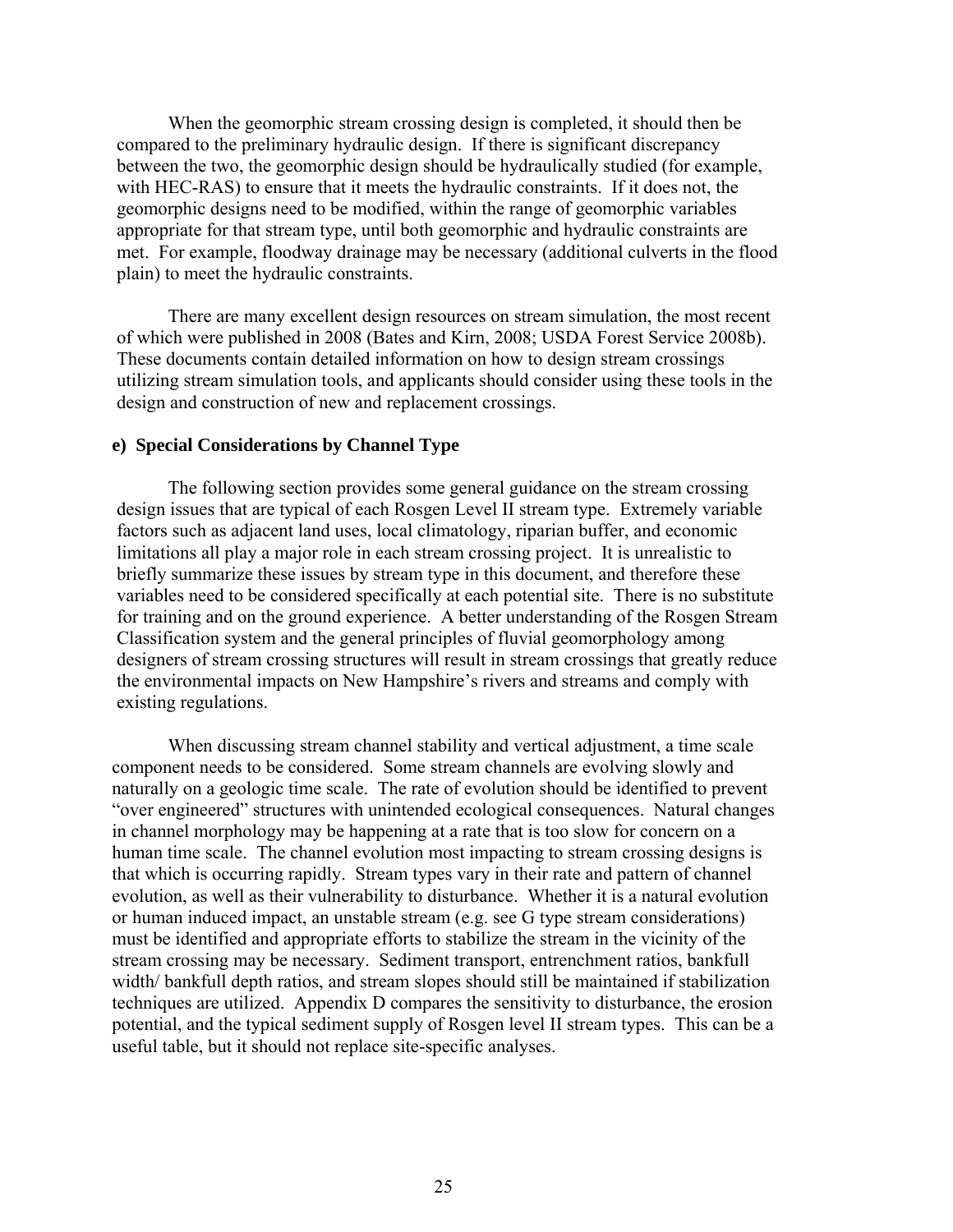### <span id="page-25-0"></span>i. Type A

Type A streams are high energy, entrenched streams with relatively steep slopes. In New Hampshire, they tend to occur in the more mountainous regions. These streams are very stable when the substrate is bedrock or boulders, but have high sediment loads and are very sensitive to disturbance in valleys with finer substrates. Due to the flashy nature of these streams, it is important to design a crossing with adequate height and cross sectional area to prevent over-topping during high flows. Because of the entrenched nature of A type streams, crossing structures designed at, or even slightly less than, bankfull width may be adequate as long as the sediment transport capacity of the stream is not altered. Caution should be used in the hydraulic analysis of this stream type since often the flow is critical and or supercritical.

## ii. Type B

Type B streams display moderate sinuosity, slope, width/depth ratios, and entrenchment. This generally stable stream type commonly consists of riffles and rapids and occasional scour pools. Type B streams are often found in forested areas with flood plain vegetation moderately influencing channel stability. Streambank erosion is typically considered low and sensitivity to disturbance is often low to moderate. Fish habitat in this channel type is often attributed to scour pools developed by large woody material.

Stream crossings commonly occur over B and C type channels in New Hampshire because they tend to occur in valleys that are conducive to road building and development. From a stream crossing perspective, B type streams are a transition in design issues between A and C type streams. Approaches to crossing a B type stream vary with the size of the flood plain. At one end of the spectrum are B type streams with lower entrenchment ratios (1.4). The relatively narrow flood-prone area may be accommodated with a single opening. At the other end of the spectrum are the B type streams with entrenchment ratios of up to 2.1. These streams behave more like C type streams, with lower slopes and wider flood plains. The flood-prone area in relation to the bankfull width may be too wide for a single opening and should be either spanned or accommodated with flood plain drainage structures. In either case, an analysis of bedload capacity will ensure that the structure design will not impact sediment transport capacity through the stream reach.

#### iii. Type C

Type C channels have high entrenchment ratios and therefore commonly access well developed flood plains to accommodate high flow stages. Channels are typically sinuous with low slopes, less than 2%, and commonly consist of riffle/pool sequences. A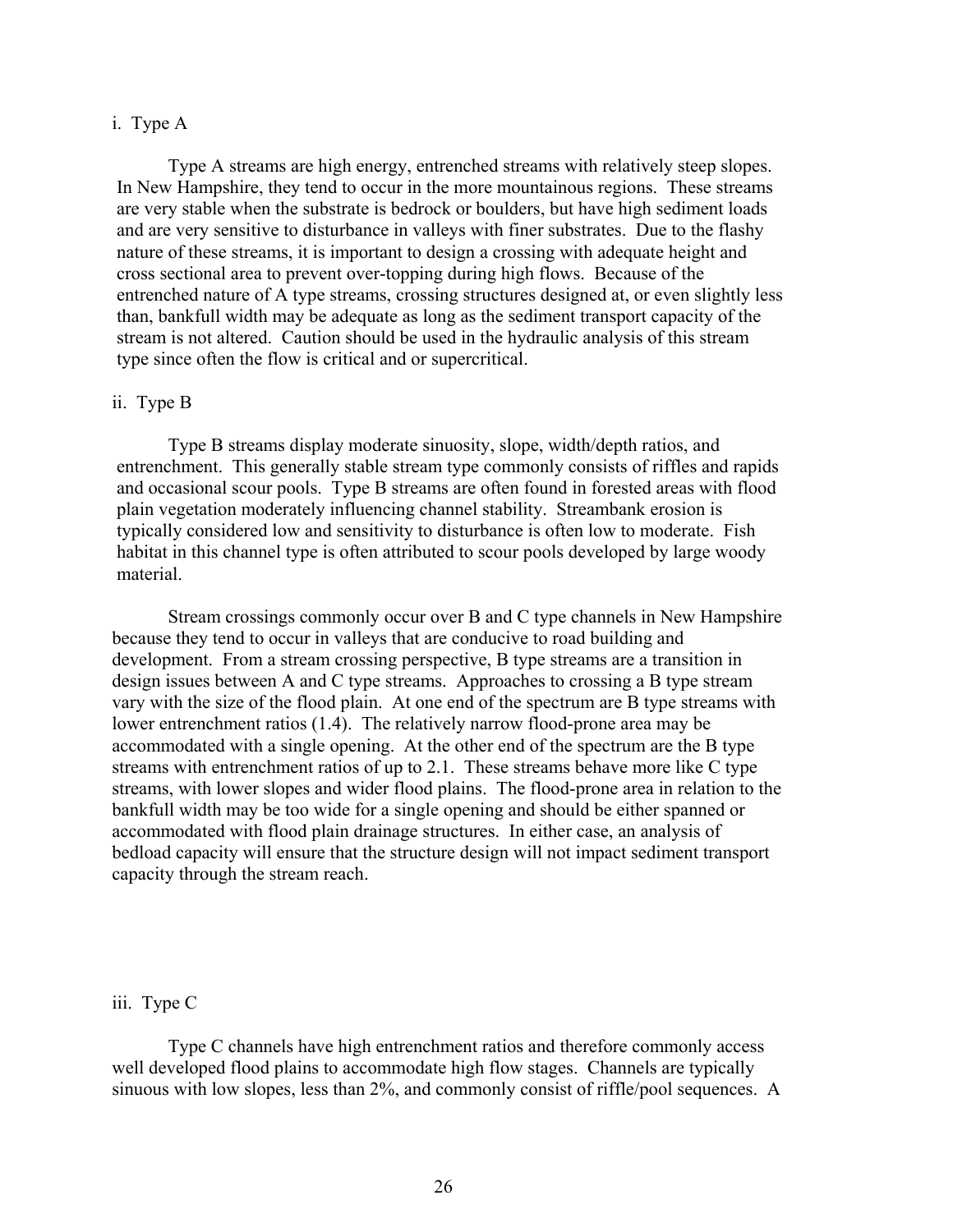<span id="page-26-0"></span>concern in designing stream crossing structures for this stream type is channel stability and lateral extension. Channel stability and lateral movement is highly dependent on the adjacent stability of the natural stream bank. If existing bank stability is impacted, this channel type can quickly become unstable. To compensate for possible channel instability and wider bankfull flows, larger crossing structures and/or flood plain drainage structures should be considered.

#### iv. Type D

Type D channels are braided stream channels with high width/depth ratios. They are characterized by multiple, laterally shifting stream channels separated by unvegetated, or sparsely vegetated, islands and bars. The constantly shifting stream channels in a D type stream present a problem for designing crossing structures. Although it is best to avoid building a road over a braided channel, a bridge or piered structure is the preferred option for crossing a D type stream. Attempting to position multiple culverts to accommodate each channel can result in higher than normal maintenance costs, as stream channels shift and culverts fill with sediment.

## v. Type E

Type E channels are relatively stable, sinuous channels with very wide flood plains. The stream banks and flood plains are usually well vegetated, often with wetland plant species. Entrenchment ratios can be as high as 100 in broad, unconfined valleys. This high entrenchment ratio is difficult to accommodate with a single stream crossing structure. The least impacting approach to crossing an E type stream would be a bridge or piered structure that spans the flood-prone area. However, the costs associated with this approach may be prohibitive, and **thus it is recommended that crossings not be located on Type E channels**.

Two important considerations when designing a crossing of an E type stream are preserving the width/depth ratio of the stream channel and maintaining access to flood plains. Type E channels are stable, but vulnerable to disturbance, and can rapidly change into different channel types if stream channel dimensions are altered. It is highly recommended that crossings of Type E channels be at a minimum width of 1.2 times bankfull width plus 2 feet and that flood plain culverts at bankfull elevation be used to avoid constricting flood flows through the main channel. If the stream channel must be rebuilt within a structure, it is important to maintain the natural width/depth ratio to avoid destabilizing the stream.

### vi. Type F

Type F stream channels are meandering, entrenched stream channels that are often in the process of widening and establishing a new flood plain. These channels have high bank erosion rates, which present a problem for crossing design. A crossing on an F type channel must account for the lateral movement of the stream banks. If a crossing over an F type channel cannot be avoided, some form of armoring and/or grade control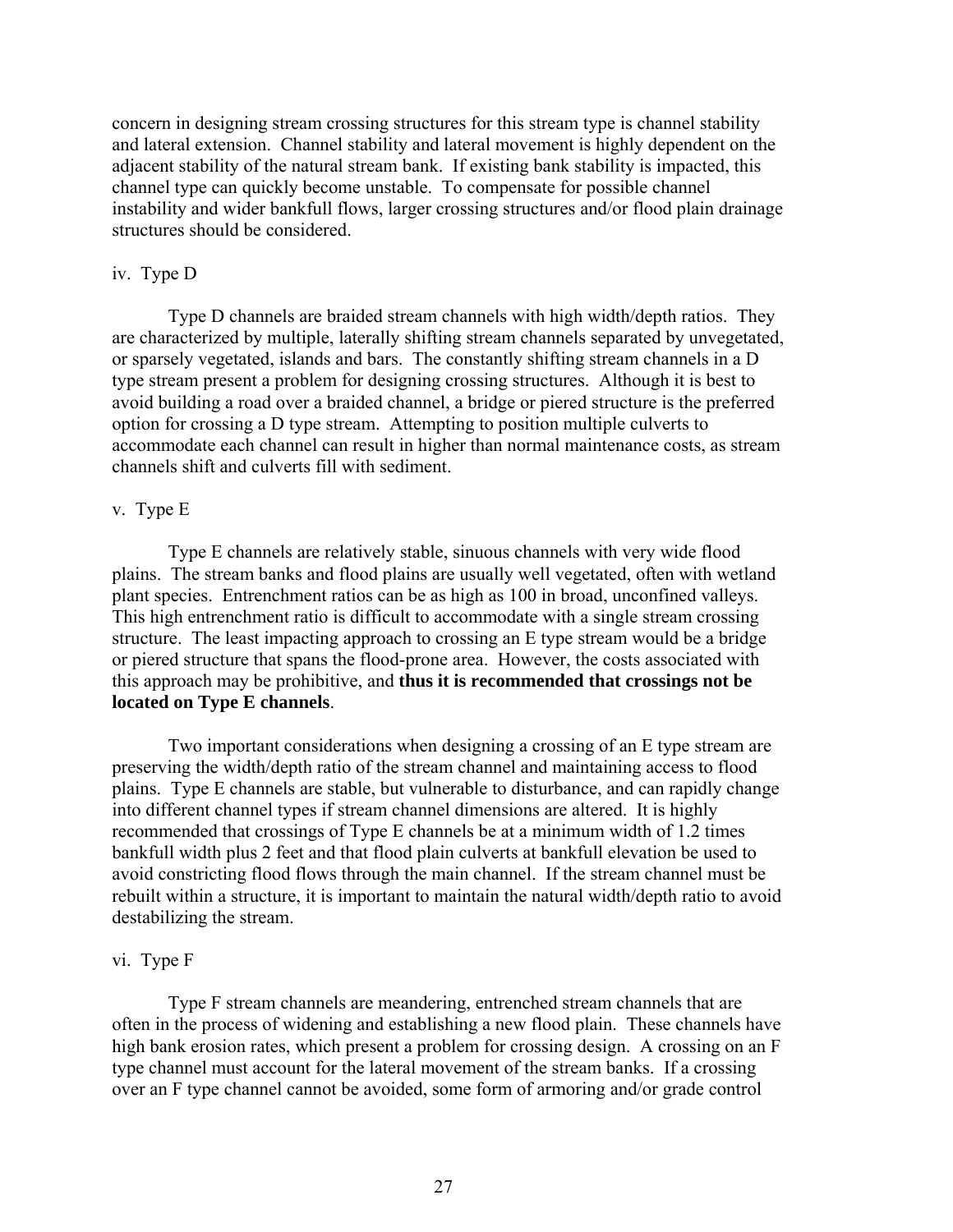<span id="page-27-0"></span>may be necessary to prevent bank erosion or sediment deposition that may threaten the crossing structure. Any modifications to the stream bank must be done with consideration for the effects of future channel adjustment that may impact or result from the project. A conservative approach to armoring will help minimize negative impacts to instream habitat and aquatic organism passage. Enhancing the streambank (riparian) buffer with woody vegetation in the vicinity of the stream crossing on an F channel is only recommended after the degree of channel incision has been reduced to less than 1.0.

## vii. Type G

Type G channels are highly entrenched and are generally unstable both laterally and vertically. This channel type consists of streams that are deep and narrow with moderate sinuosity and slopes; often characterized by the term "gully". The stream energy of G type streams expressed by a low width/depth ratio (less than 12) is an indication of high rates of sediment movement and bank erosion. Because of the high rates of down cutting experienced in most G type streams, an embedded culvert, or nonembedded culvert with a downstream grade control that helps back-up water into the culvert at low flows should be considered. A hard bottom culvert may be necessary to protect roads and stream banks within the structure from the inherent downcutting of type G streams. The instability or "disequilibrium" of this stream type may be a good illustration of impacts at both the stream and watershed levels.

#### **IV. Guidelines for Stream Crossing Structure Replacement**

Numerous culverts and other crossing structures in New Hampshire currently act as a barrier to aquatic organism passage and sediment transport. It is important to assess the impact these structures have and what opportunities exist for mitigating those and future impacts. In the short term however, some barriers can be addressed by culvert retrofits: temporary modifications to improve aquatic organism passage short of replacement. However, crossing replacement programs and projects offer the best opportunity for restoring continuity and natural sediment transport, maintaining long-term protection of river and stream ecosystems, and providing adequate protection from damage during flood events.

Methods have been developed, and are continuing to be refined and adapted, for evaluating culverts and other crossing structures for their impacts on aquatic organism passage and other ecosystem processes. Along with these assessments there needs to be a process for prioritizing problem crossings for remediation. The process should take into account habitat quality in the river or stream and surrounding areas, upstream and downstream conditions, as well as the number of other crossings, discontinuities (channelized or piped sections), and barriers affecting the system. It is important to use a watershed-based approach to river and stream restoration in order to maximize positive outcomes and avoid unintended consequences. Although a watershed approach to stream crossing replacement is preferred, it is understood that limited funding forces most stream crossing structure replacement to occur as the need arises. However, this in no way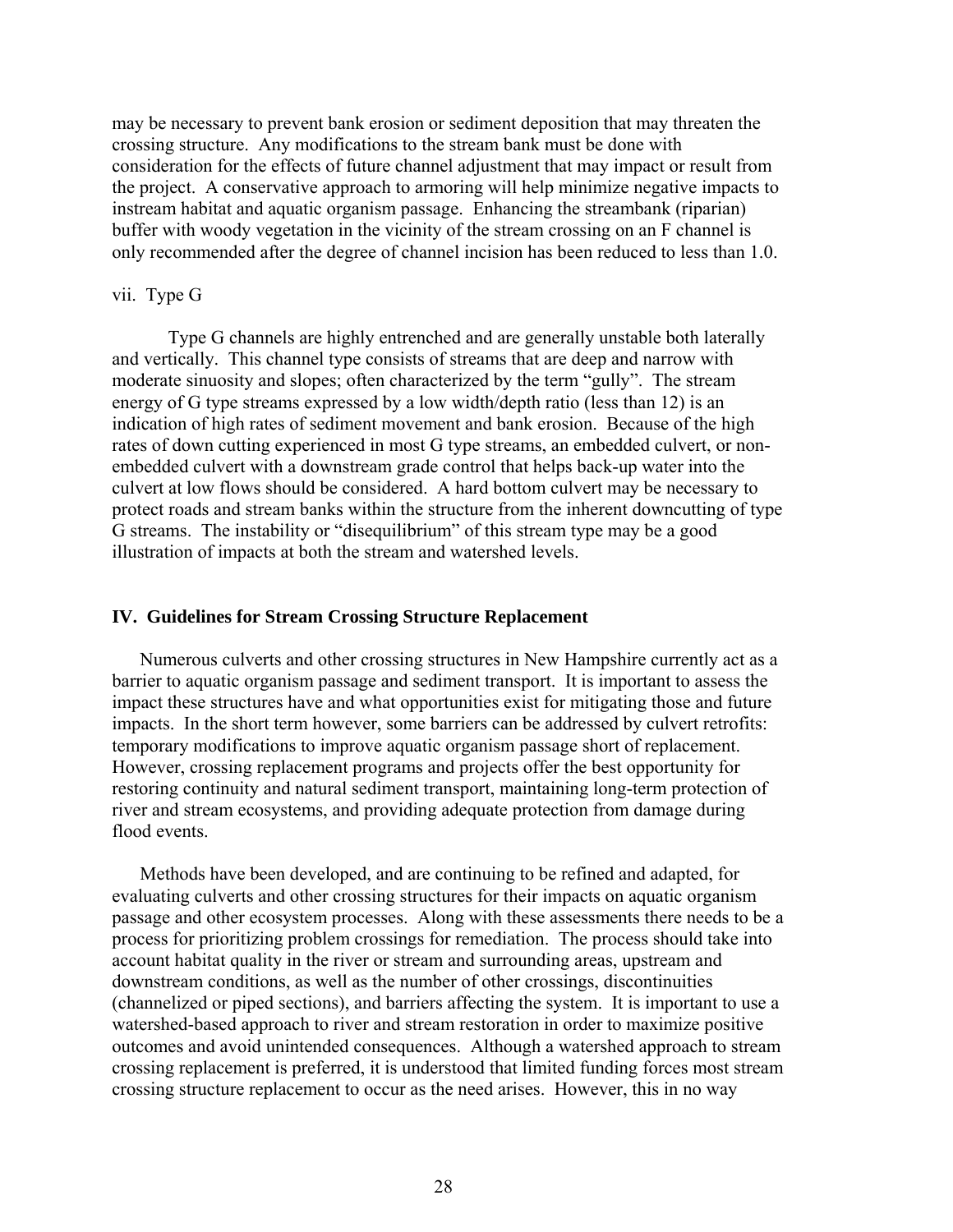<span id="page-28-0"></span>lessens the dramatic ecosystem impacts resulting from these culverts. Each individual stream crossing replacement should be evaluated as an opportunity to improve the overall connectivity of a watershed.

Stream crossing upgrades require careful planning and are not in all instances simply the replacement of a culvert with the same size or larger structure. Even as undersized crossings block the movement of organisms and material, over time rivers and streams adjust to the hydraulic and hydrologic changes caused by these structures, often leading to aggradation on the upstream side of the culvert and the increased potential of crossing failing due to this. Increasing the size of a crossing structure can destabilize the stream and cause head cutting, the progressive degradation of the stream channel, upstream of the crossing. There also may be downstream effects such as increased sedimentation. Crossing replacement can result in the loss or degradation of wetlands that formed upstream as a consequence of constricted flow. In heavily developed watersheds, undersized culverts may impede water to the point that storm flows are diminished in the watershed as a whole. Before replacing a culvert or other crossing structure with a larger structure, it is essential that the replacement be evaluated for its impacts on:

- Downstream flooding.
- Upstream flooding.
- upstream and downstream habitat (instream habitat, wetlands, riparian buffer, riparian areas).
- Potential for erosion and headcutting.
- Channel dimension, pattern, and profile in the vicinity of the structure.
- Sediment transport capacity.
- Stream vertical and lateral stability.

The replacement crossing will need to be carefully designed in order to maximize the benefits and minimize the potential for negative consequences resulting from the upgrade. In some instances, stream restoration may be needed in addition to culvert replacement in order to restore river/stream continuity and facilitate fish and wildlife passage. Culvert replacement may require attendant structures such as cross vanes, W weirs, and log vanes to ensure stream stability at that location. As with the design and construction of new crossings, the recent publication on stream simulation for stream crossings can be effectively utilized for the design and construction of replacement crossings (USDA Forest Service 2008b). Other tools specifically related to fish passage at culverts are available from a consortium of stakeholders (USDA Forest Service 2008a), from Maine (MEDOT 2004) and Vermont (Bates and Kirn 2008). These fish passage tools may provide fish passage for replacement culverts which are otherwise not impacting aquatic habitat or sediment and wood transport.

# **a) General Considerations**

Replacement crossing structures should follow the design guidelines for new stream crossing structures (see Design Guidelines for New Stream Crossings section). With stream crossing replacements, the stream should be surveyed beyond the impact area of the existing crossing, upstream and/or downstream, to where the natural stream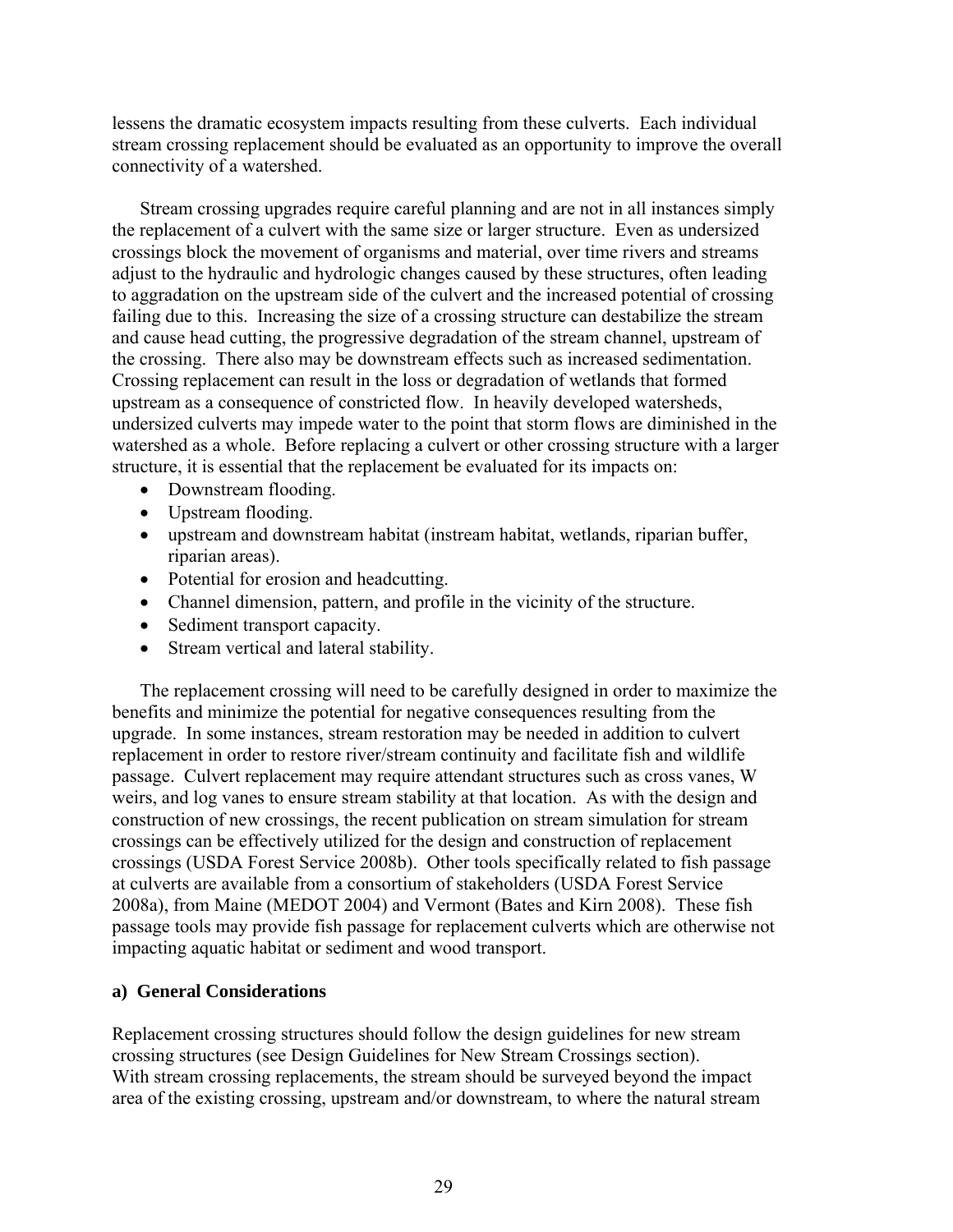channel exists. Upstream, the stream reach equal to or higher than the elevation of the top of the fill/road that covers the structure to be replaced should typically provide bankfull measurements that are outside the influence of the existing structure. In the case of high embankments, the headwater depth/elevation for the 25-year flood can be used. It must be demonstrated that the area surveyed for bankfull measurements is beyond any impact that may have been caused by the existing crossing. In addition, the existing stability of the stream within the proximity of the structure needs to be considered before any replacement/retrofitted structure is considered. Without identifying current stream stability a replacement structure may exaggerate sediment transport impacts limiting the function and lifespan of the replacement structure.

Replacement stream crossings should be designed to avoid or mitigate the following problems:

- Inlet drops
- Outlet drops
- Flow contraction that produces significant turbulence and increased velocities
- Tailwater armoring
- Tailwater scour pools
- Headwater pools
- Headwater flooding
- Physical barriers to aquatic organism passage
- Embankment failures/instabilities
- Channel entrenchment
- Channel sedimentation

As indicated by longitudinal profiles, scour analyses and other methods, structure design should include appropriate grade controls to ensure that the replacement will not destabilize the river/stream.

To the extent practicable stream restoration should be conducted, as needed, to restore river/stream continuity and eliminate barriers to aquatic organism movement.

The use of smooth bore materials or plastic pipes is not recommended unless they can be used and still allow the culvert to fall within the natural variability of the stream type and do not obstruct the movement of animals indigenous to the waterbody.

Slip-lined culvert replacement techniques are not recommended unless they can be used and still allow the culvert to fall within the natural variability of the stream type and do not obstruct the movement of animals indigenous to the waterbody. Situations in which slip liners are appropriate include:

- a. Drainage ditches not within the jurisdiction of the NHDES Wetlands Bureau.
- b. Locations where the entire length of the crossing is backwatered and analysis demonstrates that it will continue to be so after the slip-line installation (not including crossings backwatered by beaver activity).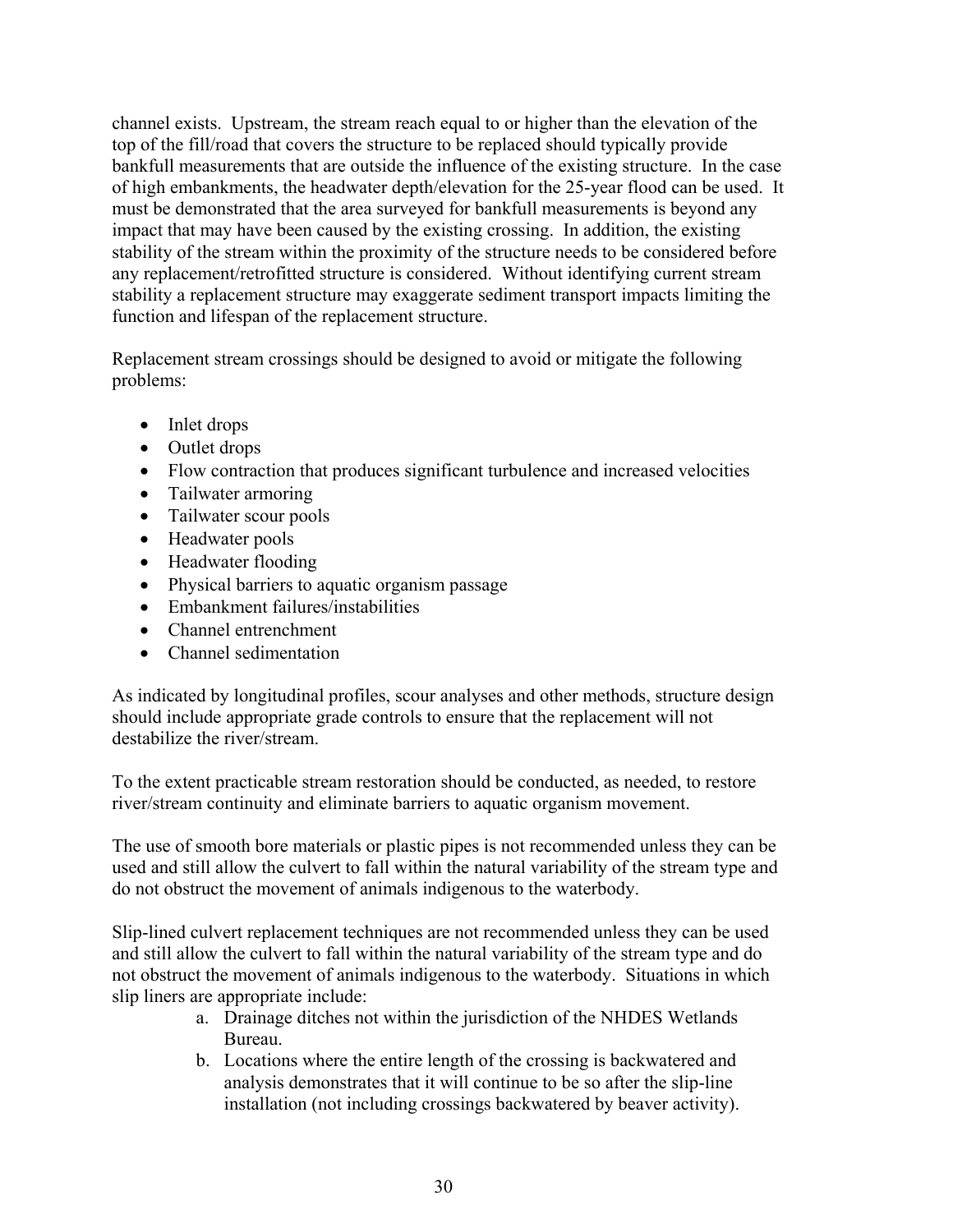c. When the applicant has demonstrated through sound engineering that aquatic organism passage will not be precluded.

# <span id="page-30-0"></span>**c) Field Survey Data Collection, Analysis and Review**

Many of the same parameters surveyed under the Guidelines for New Stream Crossings section are required under for replacement crossings. To determine if a replacement stream crossing is geomorphically compatible, the following information should be submitted for review.

- Description of the rationale for the stream crossing replacement.
- Rosgen stream classification upstream and downstream of the existing stream crossing. Rosgen geomorphic characteristics of the existing stream crossing.
- Detrimental geomorphic consequences that have occurred as a result of the existing stream crossing, if they exist.
- Bed load sediment transport capacity of the channel upstream of the existing stream crossing, (upstream of any 25-year flood backwater condition), from incipient motion through twice maximum bankfull depth. Bed load sediment transport capacity for the existing stream crossing for the same range of flows. In the case of multiple stream crossings, continue upstream until some semblance of the natural system, unaffected by stream crossings, is reached.
- Demonstration that the stream crossing has accommodated the bankfull width, entrenchment ratio, bankfull width to bankfull depth ratio, and stream surface slope of the existing stream, within the natural ranges of variability for the stream type at the site of the stream crossing. To accommodate the entrenchment ratio, flood plain drainage structures may be utilized.
- Pre- and post-stream crossing bed load sediment transport calculations are to be submitted for flows from incipient motion to twice the maximum bankfull depth. This comparison should show that the stream crossing possesses similar bed load sediment transport characteristics as the pre-existing condition. For the preexisting condition, if the stream is considered to be armored up to twice the maximum bankfull depth, this should be noted. Sediment transport calculation tools are provided in this document; however, if other tools (see "Examples of Other Agency Stream Crossing Guidelines" section at the end of this document) are proposed to be used during the design, the applicant should demonstrate that they are applicable to the site.
- Plan view drawing of the crossing demonstrating the crossing site is appropriate
- Pre- and post-crossing water surface profiles for the bankfull flow event, the 10 year and 100-year flow events.
- Narrative assessment of the long-term geomorphic consequences if the stream crossing is constructed.
- Methods or structures to be implemented to minimize any consequences identified in the previous bullet.

# **V. Construction**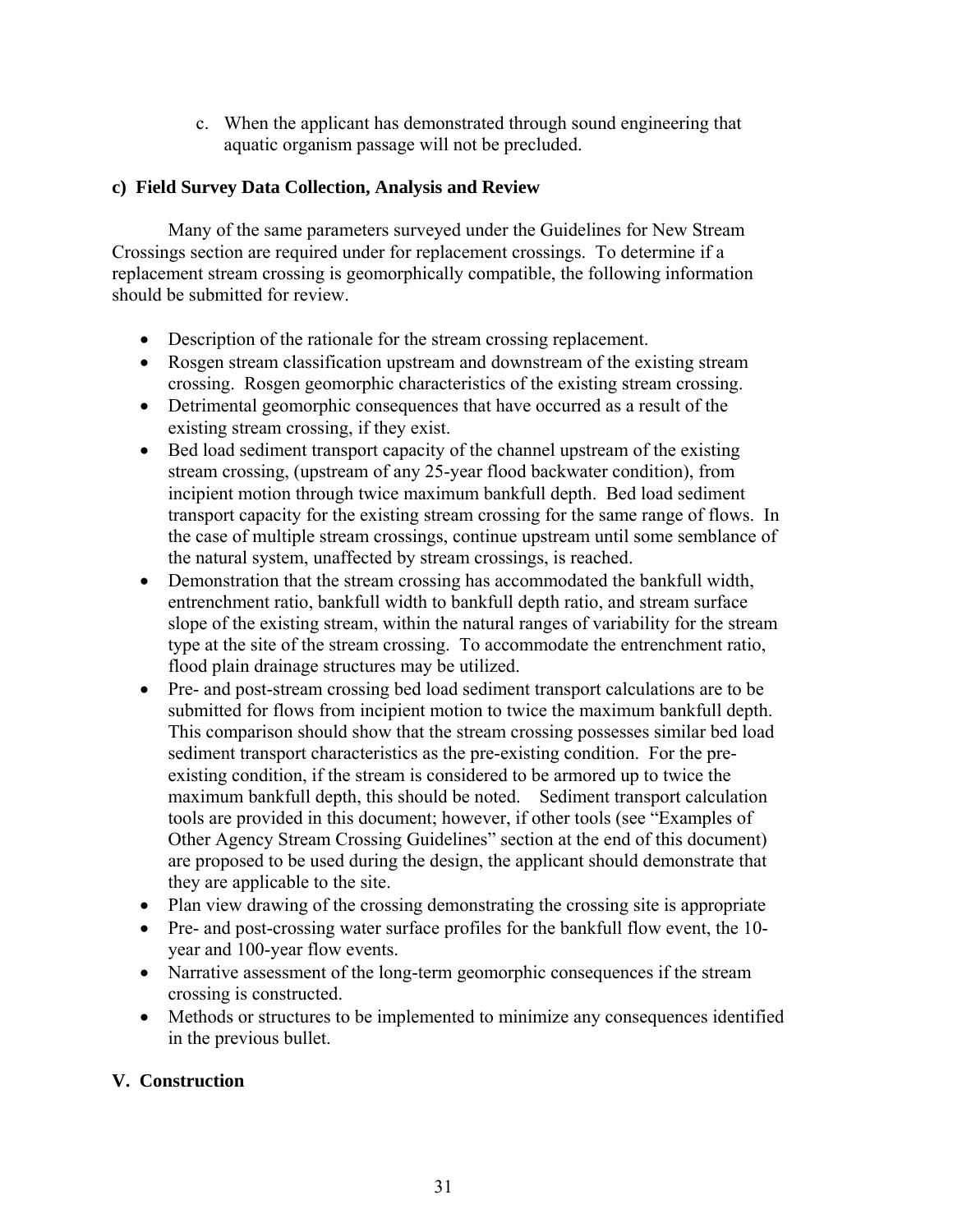<span id="page-31-0"></span>This section provides some recommendations that should help minimize impacts during stream crossing installation and replacement operations. Specific installation/replacement plans need to be developed for all projects due to the variety of site conditions. A well-developed plan should show how impacts would be minimized, how unexpected events may be mitigated, and how the project will be done as efficiently as possible.

Much of this section is derived from the Massachusetts River and Stream Crossing Standards (River and Stream Continuity Partnership 2006). Additionally, the U.S. Forest Service has recently published a comprehensive document on the design and construction of stream crossings (USDA Forest Service 2008b),and it is recommended that this document be considered as a source of information on construction practices for stream crossings.

## **a) Road and Crossing Location**

Roads should be planned to avoid or minimize the number of road-stream crossings. Where crossings cannot be avoided they should be located in areas that will minimize impacts. Here are some guidelines:

- Avoid sensitive areas such as rare species occurrences and habitats and important habitat features (vertical sandy banks, underwater banks of fine silt or clay, deep pools, fish spawning habitat).
- Avoid unstable or high-hazard locations such as steep slopes, wet or unstable slopes, noncohesive soils, and bordering vegetated wetlands. Alluvial reaches are poor locations for road-stream crossings.
- Where possible locate crossings on straight channel segments (avoid meanders) and/or naturally entrenched locations.
- To the extent possible align crossings perpendicular to the stream channel and bankfull velocity vector; in addition give similar consideration to the floodplain flow.
- Crossings at bedrock outcrops, where the stream is cut into bedrock, are the most stable.

# **b) Timing of Construction**

In general, the most favorable time for constructing road-stream crossings is during periods of low flow, generally July 1 to October 1. However, there may be occasions when a particular stream or river supports one or more rare species that would be particularly vulnerable to disturbances during low-flow conditions. Where rare species are a concern, contact the NHFGD or the New Hampshire Natural Heritage Bureau for information and advice on how to minimize impacts to those species.

## **c) Duration of Construction**

Limiting the duration of instream work is the best way to avoid potential impacts.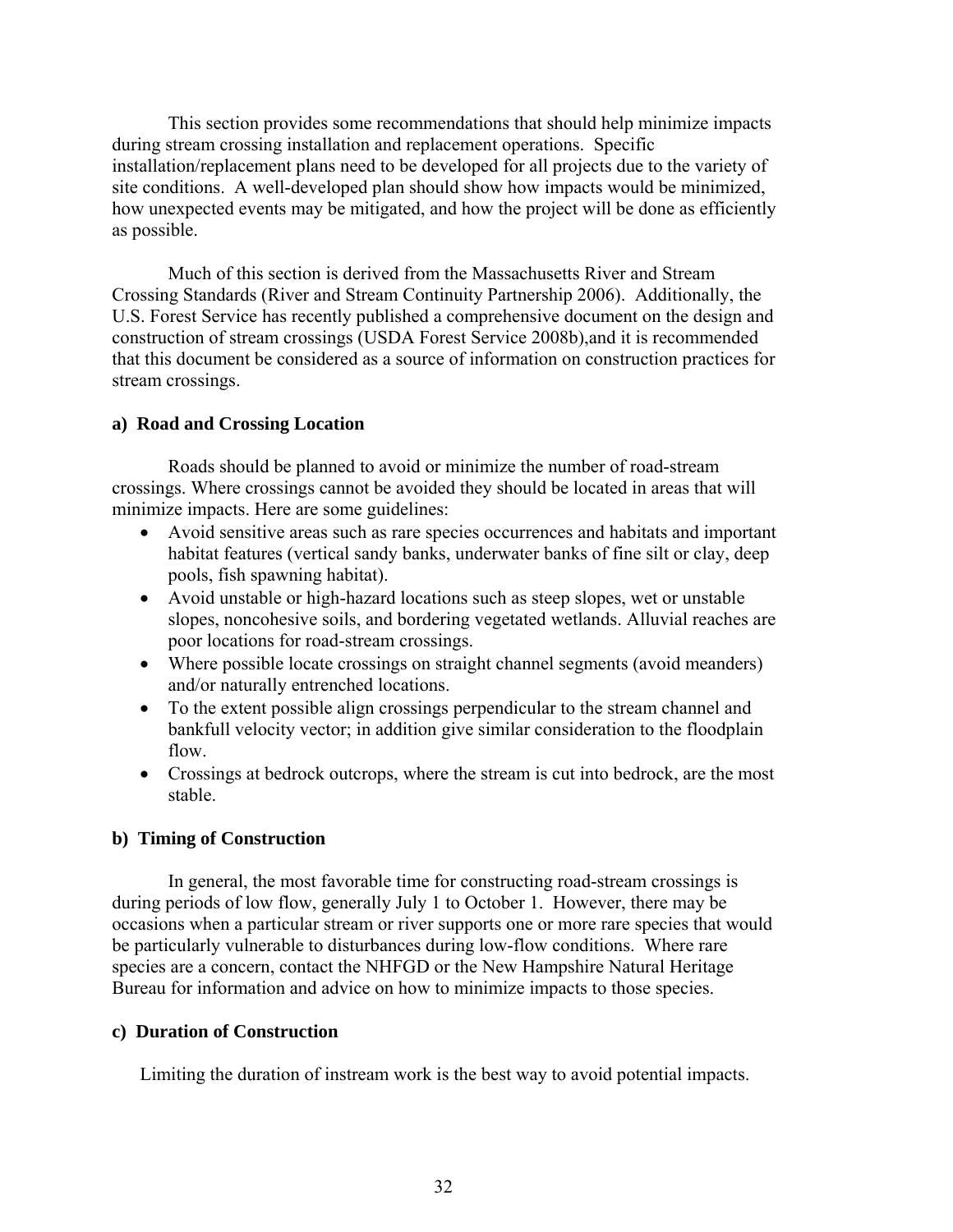- <span id="page-32-0"></span>• Have the new structure, equipment, and construction materials onsite and/or crane and delivery scheduled before the excavator bucket hits the stream.
- If possible, probe the footing or excavation areas to determine if ledge will need to be blasted - schedule the blaster accordingly.
- Adjust work schedules to minimize duration of vulnerability to inclement weather

# **d) In Stream Work**

- Whenever possible, all work should be conducted from the stream banks and heavy machinery should be kept out of the channel.
- In most cases, if appropriate sediment controls are applied, stream crossing replacement or installation can be done without stream diversion. The effects of sedimentation from an efficient and well planned installation/replacement project should be minimal when compared to the sediment transport during bankfull flows.
- Minimize the extent and duration of the hydrological disruption.
- Consider the use of bypass channels to maintain some river and stream continuity during construction.
- Use dams or cofferdams to prevent water logging of construction areas.
- Salvage aquatic organisms (fish, salamanders, crayfish, mussels) stranded.
- Segregate clean diversion water from sediment-laden runoff or seepage water, diversion water should re-enter the stream from an appropriate energy dissipation technology.
- Use anti-seep collars around diversion pipes, but in doing so, make due consideration of any nearby infrastructure that may be impacted by the water backed-up behind anti-seep collars.
- Use upstream sumps to collect groundwater and prevent it from entering the construction site.
- Collect construction drainage from groundwater, storms, and leaks and treat to remove sediment and floatable debris.
- Use downstream sediment control sumps to collect water that seeps out of the construction area.
- Use fish screens around the intakes of diversion pipes.
- Use appropriate energy dissipaters and erosion control at pipe outlets.

# **Stormwater Management, Erosion and Sediment Control**

• Minimize bare ground.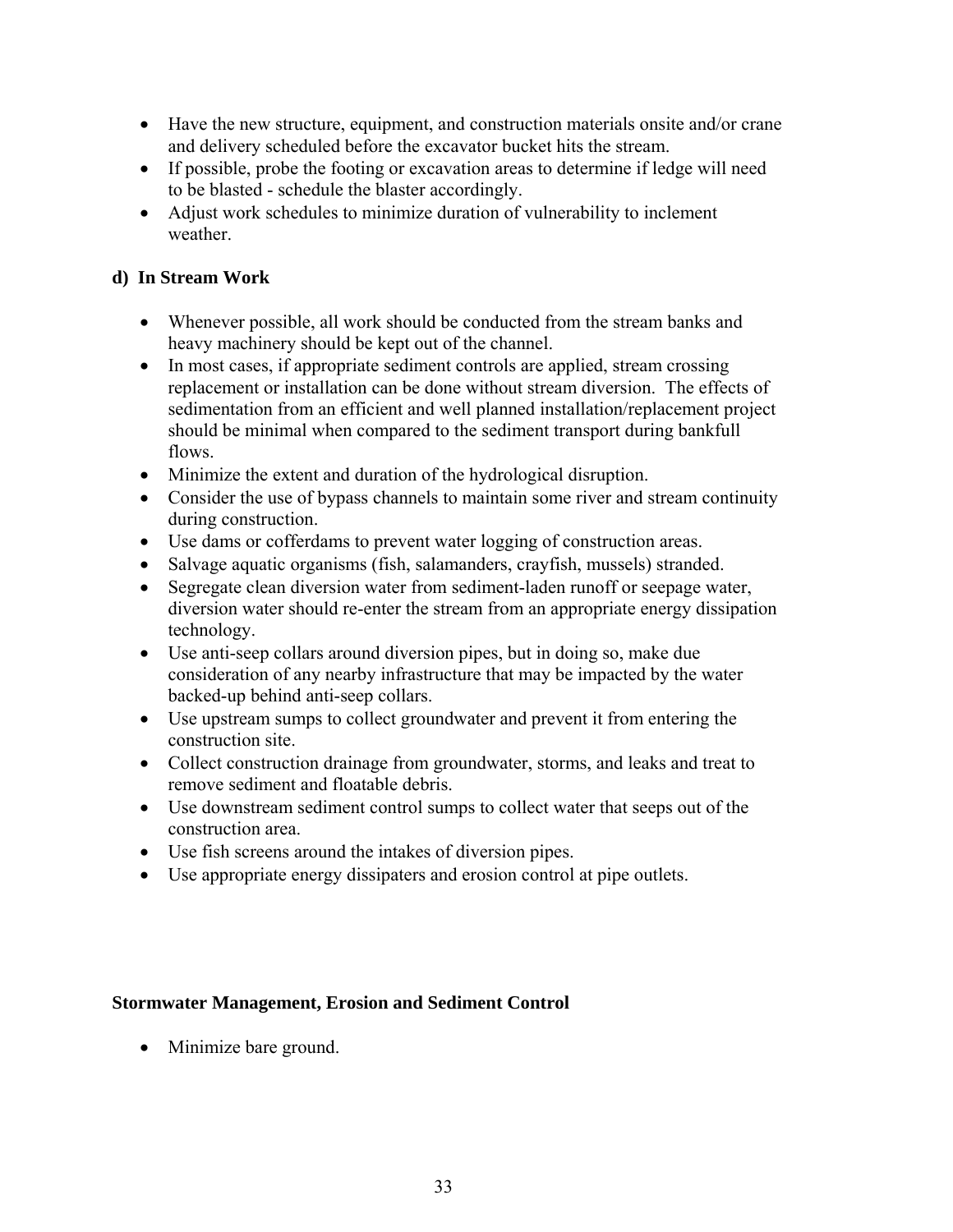- <span id="page-33-0"></span>• Minimize impacts to riparian vegetation. Native herbaceous and shrubby vegetation that must be disturbed should be salvaged and transplanted whenever possible.
- Prevent excavated material from running into water bodies and other sensitive areas.
- Stabilize exposed areas as soon as practicable, this includes stockpiles.
- Use appropriate sediment barriers such as silt fence, hay bales, mats, Coir logs for perimeter control.
- Manage and treat surface and groundwater encountered during excavation with the following:
	- o Sediment basins
	- o Fabric, biobag or hay bale corals
	- o Irrigation sprinklers or drain pipes discharging into vegetated upland areas
	- o Sand filters
	- o Geotextile filter bags
- Turbidity of water 100-200 feet downstream of the site should not be visibly greater than turbidity upstream of the project site.
- Use best management practices for stormwater runoff. Minimize the amount of runoff flowing directly into the river or stream.

# **f) Pollution Control**

- Wash equipment prior to bringing to the work area to remove leaked petroleum products and avoid introduction of invasive plants.
- When possible replace hydraulic oils with vegetable based oils in case a line is broken near the stream.
- To avoid leaks, repair equipment prior to construction.
- Be prepared to use petroleum absorbing "diapers" if necessary.
- Locate refueling areas and hazardous material containment areas away from streams and other sensitive areas.
- Establish appropriate areas for washing concrete mixers; prevent concrete wash water from entering rivers and streams.
- Take steps to prevent leakage of stockpiled materials into streams or other sensitive areas. Locate away from water bodies and other sensitive areas, provide sediment barriers and traps, and cover stockpiles during heavy rains.

# **g) Construction of Stream Bed and Banks within Structures**

- Check construction surveys to ensure slopes and elevations meet design specifications.
- Use appropriately graded material, according to design specifications, that has been properly mixed before placement inside the structure.
- Avoid segregation of bed materials.
- Compact bed material.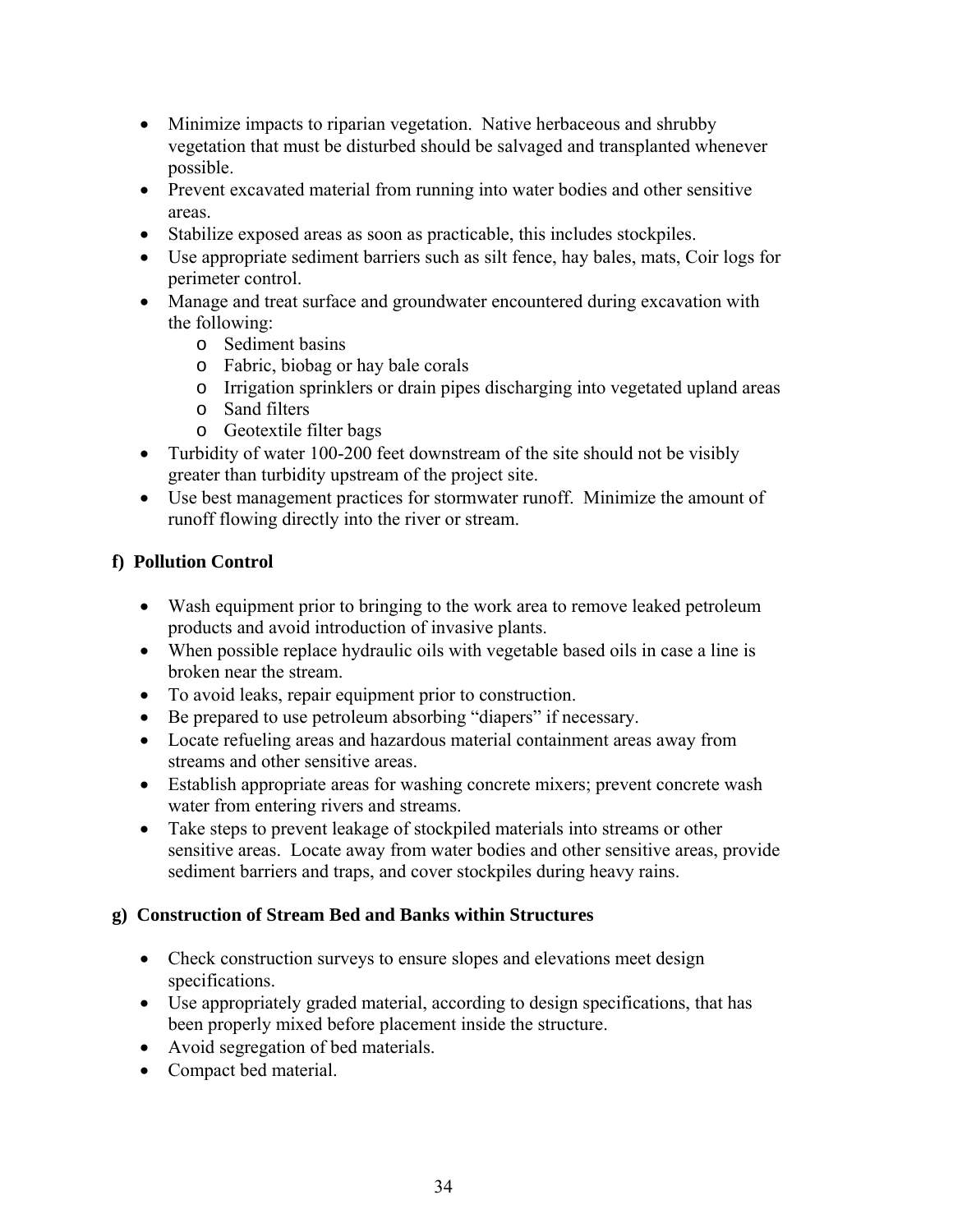- <span id="page-34-0"></span>• After the stream bed has been constructed wash bed material to ensure that fine materials fill gaps and voids.
- Construct an appropriate low-flow channel, thalweg and channel cross section.
- Carefully construct stream bed to ensure functionality and stability.
- Construct well-graded banks for roughness, passage by small wildlife, and instream bank-edge habitat.
- Tie constructed banks into upstream and downstream banks.

# **h) Soil Stabilization and Re-vegetation**

- Surface should be rough to collect seeds and moisture.
- Implement seeding and planting plan that addresses both short term stabilization and long term restoration of riparian vegetation.
- Water vegetation to ensure adequate survival.
- Use seed, mulch, and/or erosion control fabrics on all slopes and other vulnerable areas.
- Jute netting and other erosion control materials that contain mesh near streams or rivers should be avoided (have been known to trap and kill fish and wildlife). If mesh materials are used, ensure mesh is biodegradable and properly placed and tacked down.
- Use native plants unless other non-invasive alternatives will yield significantly better results.
- Avoid mowing in the riparian zone to allow the natural succession of woody plants with deeper, more complex root structures.

# **i) Monitoring**

- Ensure that BMPs are being implemented.
- Inspect for erosion after every precipitation event and at least twice per week. Inspections reports are to be documented.
- Evaluate structure stability.
- Inspect for evidence of stream instability.
- Inspect for presence of debris accumulations or other physical barriers at or within crossing structures.
- Ensure streambed continuity is maintained.
- Inspect for problems with infiltration in constructed stream beds (e.g., subsurface flows).
- Inspect for scouring of the streambed downstream or the aggradation of sediment upstream of the structure.
- Inspect revegetation health, success, and diversity. Cull invasive species.
- Inspect for mortalities of animals and plants.
- One cross section upstream and one downstream of the structure, surveyed before, immediately following, and for two successive years after construction.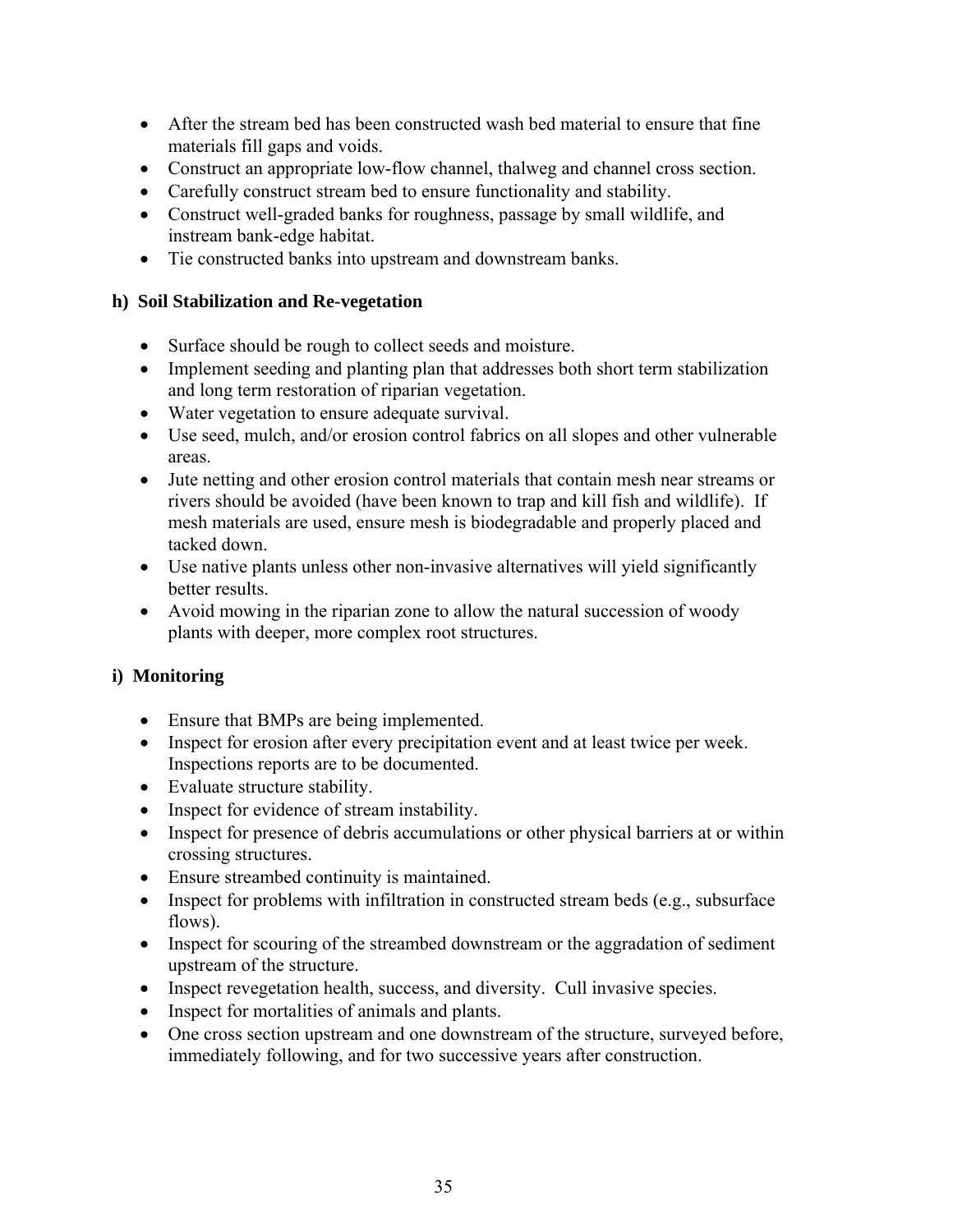# <span id="page-35-0"></span>**VI. References**

Barnard, B. 2003. Evaluation of the Stream Simulation Culvert Design Method in Western Washington, a preliminary study. Washington Department of Fish and Wildlife. [http://wdfw.wa.gov/hab/engineer/stream\\_monitor.pdf.](http://wdfw.wa.gov/hab/engineer/stream_monitor.pdf) Accessed on January 4, 2008.

Bunte, K., and S. R. Abt. 2001. Sampling surface and subsurface particlesize distributions in wadable gravel-and cobble-bed streams for analyses in sediment transport, hydraulics and streambed monitoring, Gen. Tech.Rep. U. S. Dep. Agric., RMRS-GTR-74. *[www.fs.fed.us/rm/pubs/rmrs\\_gtr74.html.](http://www.fs.fed.us/rm/pubs/rmrs_gtr74.html)*

California Fish and Game Department. 2003. Fish Passage Evaluation At Stream Crossings. Part IX of The Salmonid Stream Restoration Manual.

Castro, J. 2003. Geomorphologic impacts of culvert replacement and removal: avoiding channel incision. U.S. Fish and Wildlife Service—Oregon Fish and Wildlife Office, Portland, Oregon.

Fahrig L. and G. Merriam. 1985. Habitat patch connectivity and population survival. *Ecology* 66(6):1762-1768.

Fausch, K.D., C.E. Torgersen, C.V. Baxter, H.W. Li. 2002. Landscapes to riverscapes: bridging the gap between research and conservation of stream fishes. BioScience 52: 483-498.

Flanagan, S.A. 2004. Woody Debris Transport Through Low-Order Stream Channels of Northwest California – Implications for Road-Stream Crossing Failure. M.S. Thesis. Humboldt State University. 123pp.

Forman, Richard T.T. and Lauren E Alexander. 1998. Roads and their major ecological effects. *Annual Review Ecological Systems* 29: 207-231.

Furniss, , M.J., T. S. Ledwith, M.A. Love, B.C. McFadin, and S.A. Flanagan. 1998. Response of Road-Stream Crossings to Large Flood Events in Washington, Oregon, and Northern California. USDA Forest Service, Six Rivers National Forest, Pacific Southwest Region, San Dimas Technology and Development Center, San Dimas, California. 9877 1806-SDTDC.

Gregory, S.V., F.J. Swanson, W.A. McKee and K.W. Cummins. 1991. An ecosystem perspective of riparian zones. Bioscience 41(8):540-551.

Harrelson, C.C., J.P. Potyondy, and C.L. Rawlins, 1994. Stream Channel Reference Sites: An Illustrated Guide to Field Technique. General Technical Report RM-245. U.S. Department of Agriculture, Forest Service, Fort Collins, Colorado. 66 pp.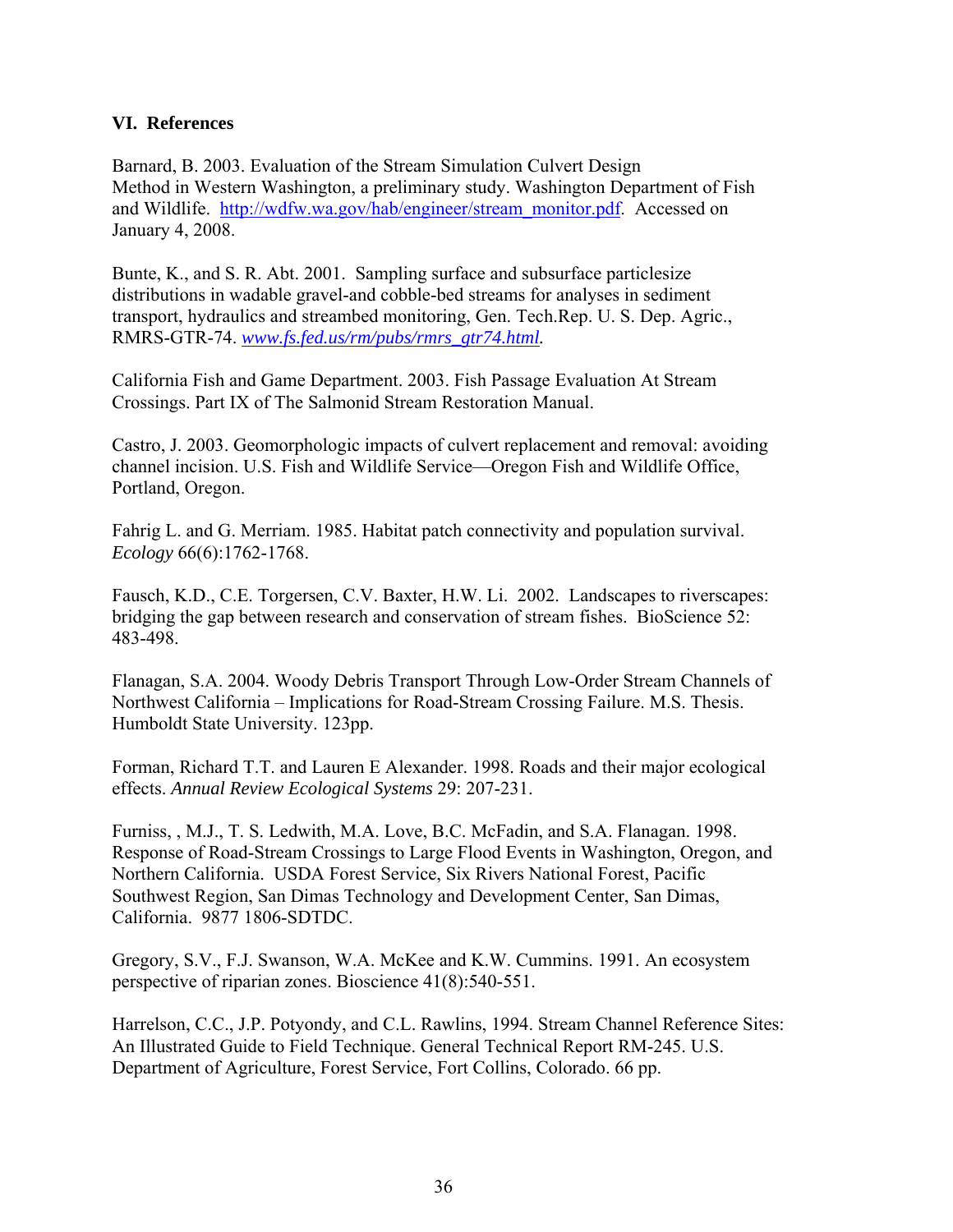Jackson, S.D., 2003. Ecological considerations in the design of river and stream crossings. Pages 20-29 *in* C.L. Irwin, P. Garrett, and K.P. McDermott, editors. Proceedings of the International Conference on Ecology and Transportation. Center for Transportation and the Environment, North Carolina State University, Raleigh, North Carolina.

Leopold, L. B., M. G. Wolman, and J. P. Miller. 1964. Fluvial Processes in Geomorphology. Dover Publications, New York.

MEDOT. 2004. Fish Passage Policy and Design Guide. Maine Department of Transportation. Second edition. December 2004. [http://www.maine.gov/mdot/environmental-office](http://www.maine.gov/mdot/environmental-office-homepage/pdf/Fish_Passage_Policy_Final_2nd_Edition_w_cover2.pdf)homepage/pdf/Fish\_Passage\_Policy\_Final\_2nd\_Edition\_w\_cover2.pdf

Marchand, M. N. and J. A. Litvaitis. 2004. Effects of Habitat Features and Landscape Composition on the Population Structure of a Common Aquatic Turtle in a Region Undergoing Rapid Development. Conservation Biology 18(3):758–767.

Mazeika, S., P. Sullivan, M.C. Watzin and W.Cully Hession. 2006. Influence of stream geomorphic condition on fish communities in Vermont, U.S.A. Freshwater Biol. 51: 1811-1826.

Merritt, D.M, and E.E. Wohl, 2002. Processes governing hydrochory along rivers: Hydraulics, hydrology, and dispersal phenology. Ecological Applications 12(4):1071- 1087.

Meyer, J. L., D. L. Strayer, J. B. Wallace, S. L. Eggert, G. S. Helfman, and N. E. Leonard. 2007. The contribution of headwater streams to biodiversity in river networks. Journal of the American Water Resources Association 43(1):86–103.

Montgomery, D. R., and Buffington, J. M. 1997. Channel-reach morphology in mountain drainage basins. Geological Society of America Bulletin, 109(5): 596-611.

Naiman, R.J., H. Decamps, and M. Pollock. 1993. The role of riparian corridors in maintaining regional biodiversity. Ecol. Applic. 3: 209-212.

Naiman, R. J. and J.J. Latterell. 2005. Principles for linking fish habitat to fisheries management and conservation. J. Fish Biol. 67 (Suppl B):166-185.

New Hampshire Department of Resources and Economic Development, Division of Forests and Lands. 2001. Erosion Control on Timber Harvesting Operations in New Hampshire.

[http://www.dred.state.nh.us/divisions/forestandlands/reference/documents/CompleteBMP](http://www.dred.state.nh.us/divisions/forestandlands/reference/documents/CompleteBMPmanualminuslaws.doc) [manualminuslaws.doc](http://www.dred.state.nh.us/divisions/forestandlands/reference/documents/CompleteBMPmanualminuslaws.doc)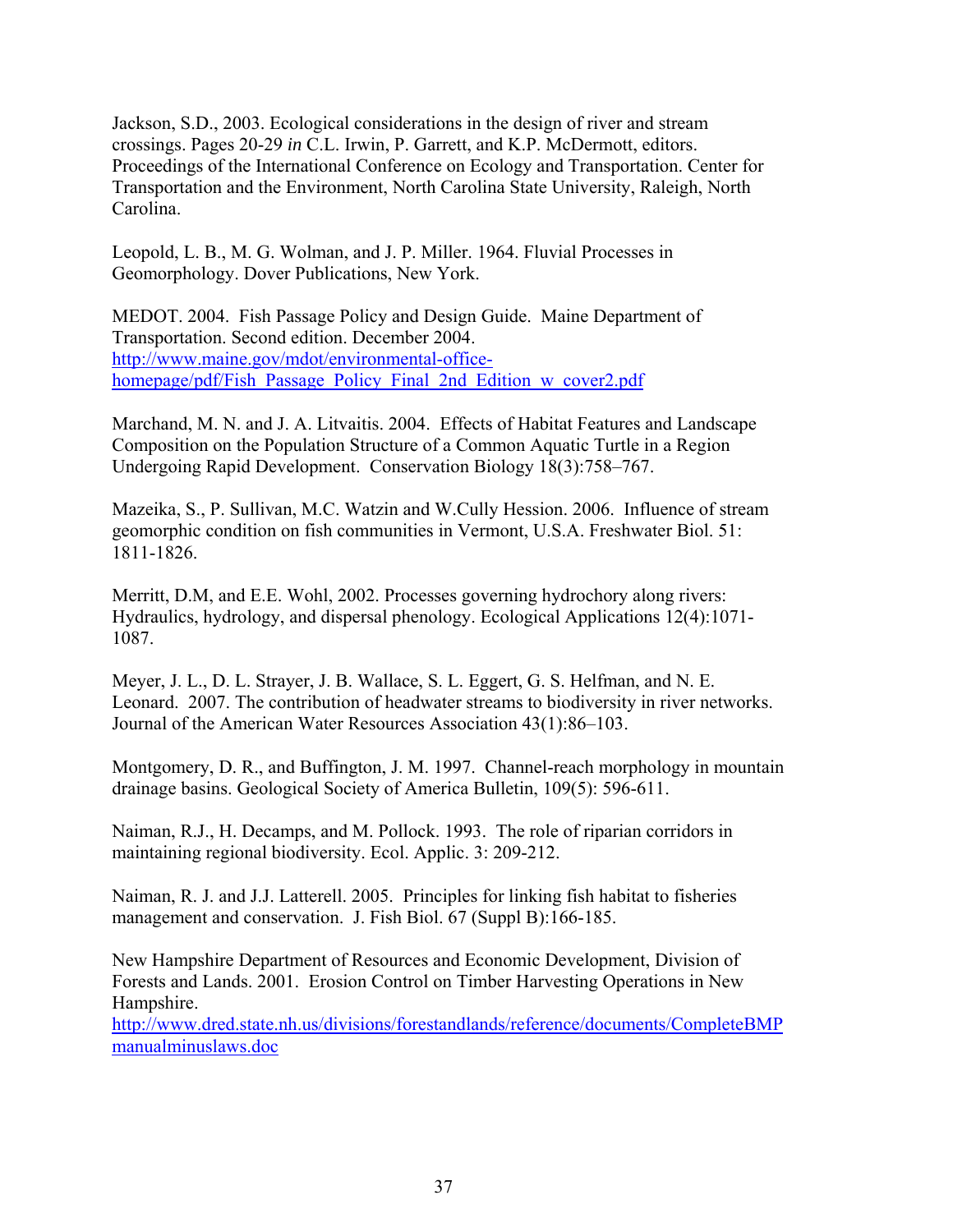Normann, J. M., R. J. Houghtalen, and W. J. Johnston. 2001. Hydraulic Design of Highway Culverts; Hydraulic Design Series No. 5 (HDS 5), Second Edition, FHWA-NHI-01-020, September 2001.

Pew Center on Global Climate Change. Climate Change 101: Understanding and Responding to Global Climate Change. [http://www.pewclimate.org/docUploads/Climate101%2DFULL%5F121406%5F065519](http://www.pewclimate.org/docUploads/Climate101-FULL_121406_065519.pdf) [%2Epdf](http://www.pewclimate.org/docUploads/Climate101-FULL_121406_065519.pdf). Accessed on January 9, 2007.

Poff, N.L., J.D. Allan, M.B. Bain, J.R. Karr, K.L. Prestegaard, B.D. Richter, R.E. Sparks, and J.C. Stromberg. 1997. The natural flow regime. BioScience 47(11):769-784.

River and Stream Continuity Partnership. 2006. Massachusetts River and Stream Crossing Standards: Technical Guidelines. University of Massachusetts, Amherst, Massachussets. 9 pp.

Robison, E.G., A. Mirati and M. Allen. 1999. Oregon Road/Stream Crossing Restoration Guide: Spring 1999. Oregon Department of Fish and Wildlife.

Rosgen, D. 1996. Applied river morphology. Wildlife Hydrology, Pagosa Springs, Colorado.

Simons, D. B. and F. Senturk. 1992 Sediment Transport Technology: Water and Sediment Dynamics, Water Resources Publications, Littleton, Colorado.

Sullivan S.M., Watzin M.C., Hession W.C.. 2006. Influence of stream geomorphic condition on fish communities in Vermont, U.S.A.. Freshwater Biology 51(10): 1811

Trombulak, S.C., and C.A. Frissell. 2000. Review of ecological effects of roads on terrestrial and aquatic communities. Conservation Biology 14:18-30.

University of New Hampshire, Cooperative Extension. 2005. Best Management Practices for Forestry: Protecting New Hampshire's Water Quality. <http://extension.unh.edu/Forestry/Pubs/BMPBook.pdf>

USDOT/FHWA. 2001. River Engineering for Highway Encroachments, Pub. No. FHWA NHI 01-004, Publication HDS-6 (Hydraulic Design Series No. 6), December 2001). [http://www.fhwa.dot.gov/engineering/hydraulics/library\\_arc.cfm?pub\\_number=8&id=20](http://www.fhwa.dot.gov/engineering/hydraulics/library_arc.cfm?pub_number=8&id=20). Accessed on November 13, 2007.

USDA Forest Service. 2005. Guide to identification of bankfull stage in the northeastern United States. Gen. Tech. Rep. RMRS-GTR-133-CD. Fort Collins, CO. Rocky Mountain Research Station. 4 CD-ROM set.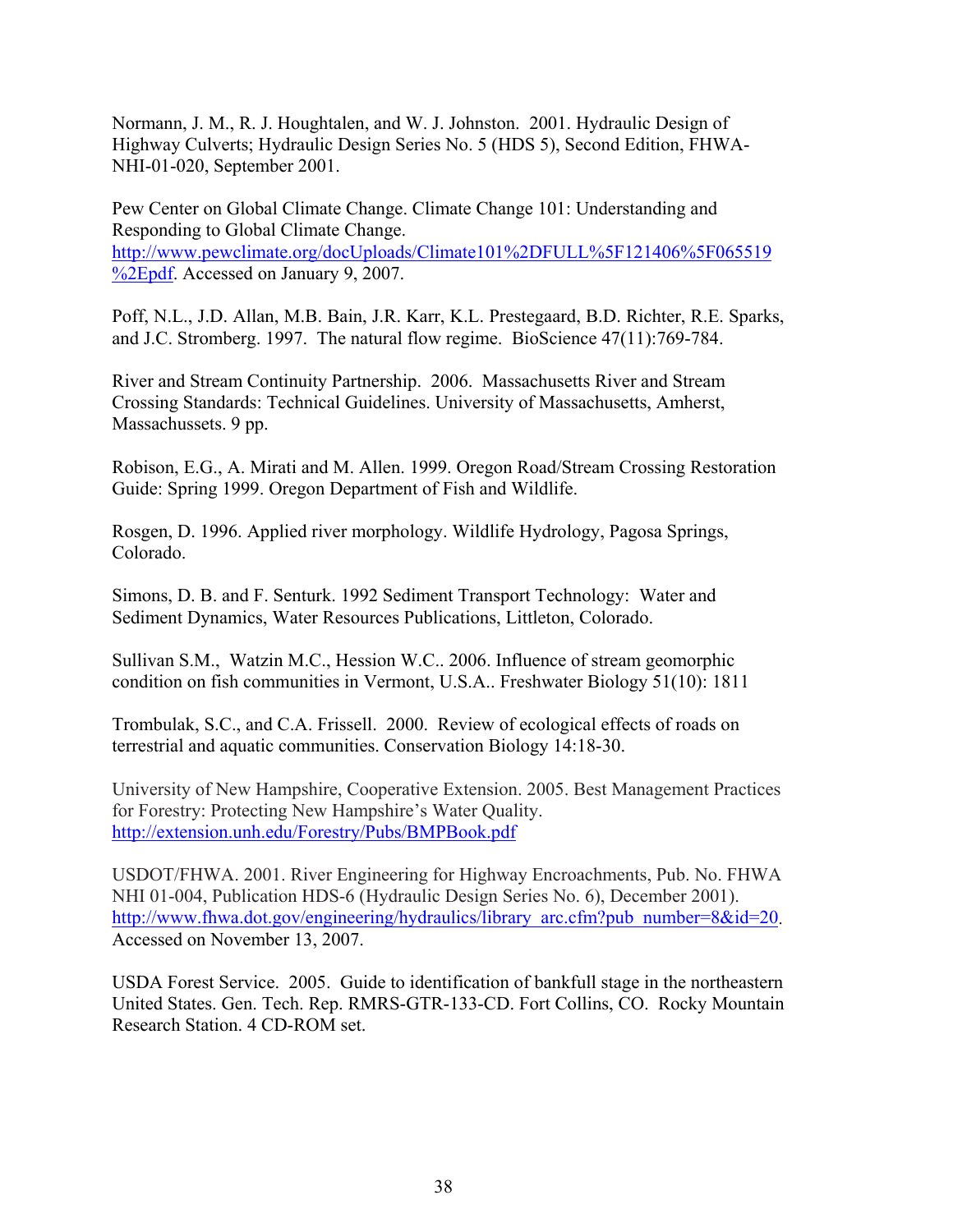USDA Forest Service. 2008a. FishXing. Software and Learning Systems for Fish Passage Through Culverts.<http://www.stream.fs.fed.us/fishxing/>. Accessed on September 10, 2008.

USDA Forest Service. 2008b. Stream Simulation: an Ecological Approach to Road-Stream Crossings. San Dimas CA: USDA Forest Service National Technology and Development Center. 0877 1801—SDTDC. [http://www.stream.fs.fed.us/fishxing/publications/PDFs/AOP\\_PDFs/08771801.pdf](http://www.stream.fs.fed.us/fishxing/publications/PDFs/AOP_PDFs/08771801.pdf). Accessed on September 9, 2008.

Vermont Agency of Natural Resources. 2004. Vermont Stream Geomorphic Assessment Appendix K. Identification of Bankfull Stage.

Warren, D.R., E.S. Bernhardt, R.O. Hall, and G.E. Likens. 2007. Forest age, wood and nutrient dynamics in headwater streams of the Hubbard Brook Experimental Forest, NH. Earth Surf. Process. Landforms. 32:1154-1163.

Washington Department of Fish and Wildlife. 2003. Design of Road Culverts for Fish Passage.Webster, J. R., J. L. Tank, J. B. Wallace, J. L. Meyer, S. L. Eggert, T. P. Ehrman, B. R. Ward, B. L. Bennett, P. F. Wagner, and M. E. McTammany. 2001. Effects of litter exclusion and wood removal on phosphorus and nitrogen retention in a forest stream. *Verh. Internat. Verein. Limnol.* 27: 1337-1340.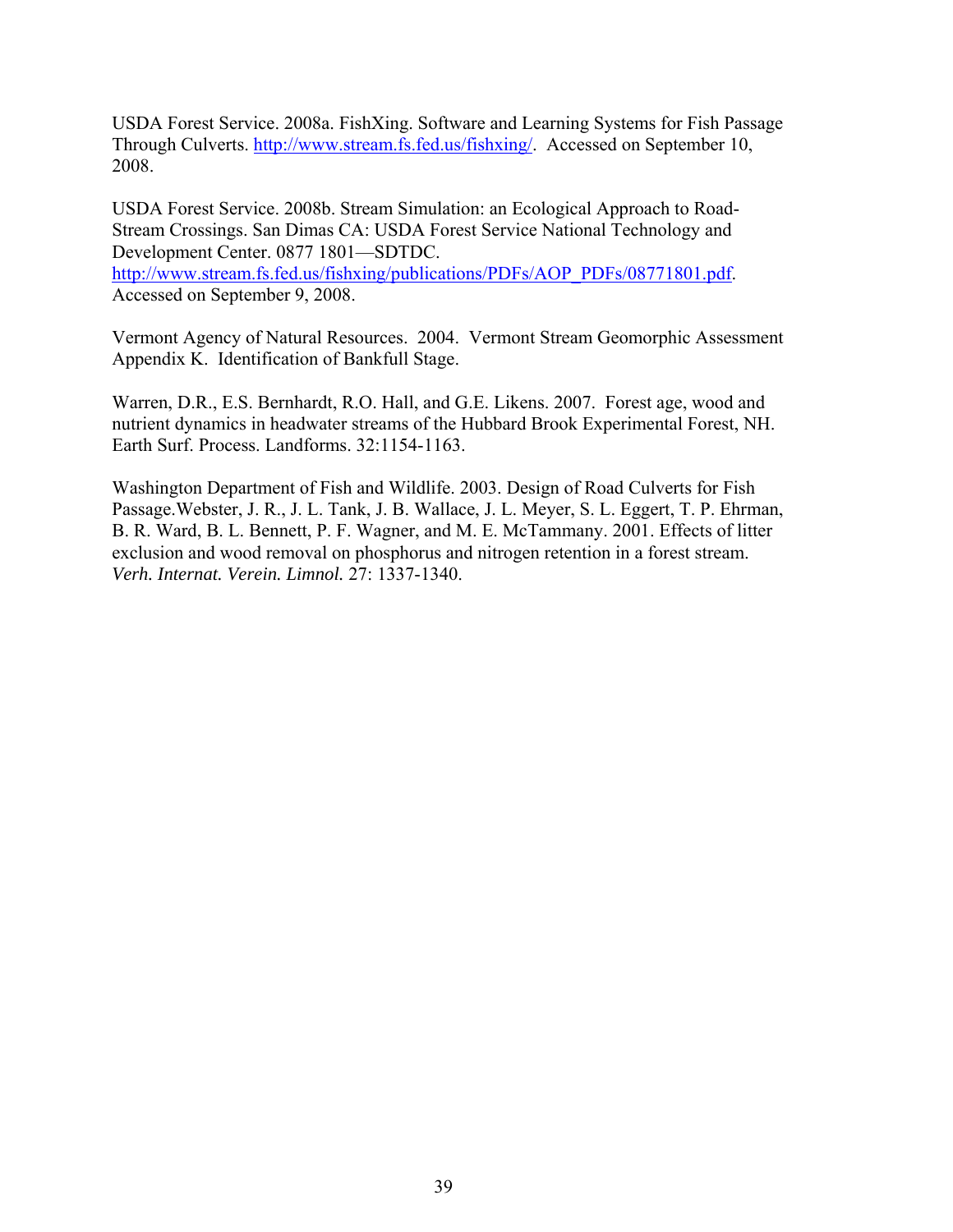# <span id="page-39-0"></span>**VII. Definitions**

Aggradation: The geologic process by which a streambed is raised in elevation by the deposition of additional material transported from upstream.

Bankfull Width: (Refer to the description of bankfull width in Appendix A) Bankfull width is considered the stage at which water overflow into the active floodplain begins to occur (from WA). Stream geometry and sediment discharge (bedload transport) are strongly influenced by the frequency and scale of these discharges. On average, bankfull discharge events occur about every 1.5 years (.67 annual events) (from Rosgen 1994).

Culvert: As used in these Standards, culverts are round, elliptical or rectangular structures that are fully enclosed (contain a bottom) designed primarily for channeling water beneath a road, railroad or highway.

Degradation (from WA): The removal of streambed materials caused by the erosional force of water flow that results in a lowering of the bed elevation throughout a reach.

Deposition (from WA): The settlement of material onto the channel-bed surface or floodplain.

Embedded Culvert: A culvert that is installed in such a way that the bottom of the structure is below the stream bed and there is substrate in the culvert.

Flow Constriction: When a culvert or other crossing structure is significantly smaller then the stream width the converging flow creates a condition called "flow contraction." The increased velocities and turbulence associated with flow contraction can block fish and wildlife passage and scour bed material out of a crossing structure. Flow contraction also creates inlet drops.

Inlet drop: Where water level drops suddenly at an inlet, causing changes in water speed and turbulence. In addition to the higher velocities and turbulence, these jumps can be physical barriers to fish and other aquatic animals when they are swimming upstream and are unable to swim out of the culvert.

Geomorphology (from WA): The study of physical features associated with landscapes and their evolution. Includes factors such as; stream gradient, elevation, parent material, stream size, valley bottom width and others.

Gradient (from WA: The slope of a stream-channel bed or water surface, expressed as a percentage of the drop in elevation divided by the distance in which the drop is measured.

Incision: the process of streambed degradation forming a deeper, narrower channel.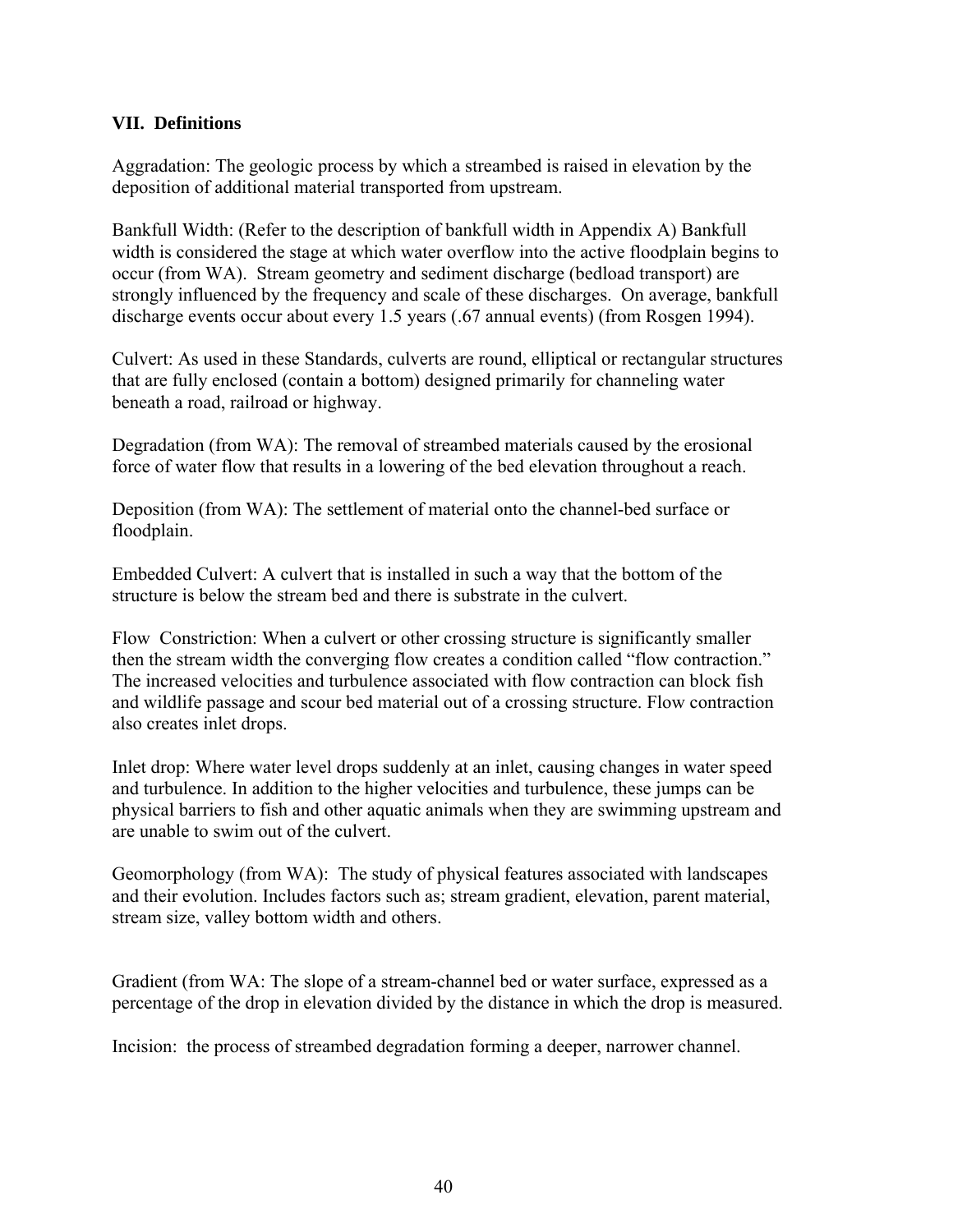Outlet drop: An outlet drop occurs when water drops off or cascades down from the outlet, usually into a receiving pool.

Reach (or stream reach): A section of a stream having similar physical and biological characteristics.

Regional Hydraulic Geometry Reference Curve: a compilation of bankfull width and depth and watershed drainage area data stratified by channel type and sediment size to predict bankfull flow characteristics .

Riparian Area: land adjacent to waterbodies meshing aquatic, wetland, and terrestrial ecosystems.

River/Stream Continuity: Maintaining undisrupted the aquatic and benthic elements of river and stream ecosystems, generally through maintenance of appropriate substrates and hydraulic characteristics (water depths, turbulence, velocities, and flow patterns).

Scour pool: A pool created downstream from high flows exiting the culvert. The pool is typically wider than the stream channel and banks are typically eroded. Some plunge pools may have been specifically designed to dissipate flow energy at the culvert outlet and control downstream erosion.

Streambed: the composition of substrates within the stream channel not in suspension.

Structure Armoring (From WA): A surface streambed layer of course grained sediments that are rarely transported. This layer protects the underlying sediments from erosion and transport, while creating enough roughness to prevent channel down-cutting.

Supercritical flow: conditions in which the flow velocity is larger than the wave velocity. [http://en.wikipedia.org/wiki/Supercritical\\_flow](http://en.wikipedia.org/wiki/Supercritical_flow)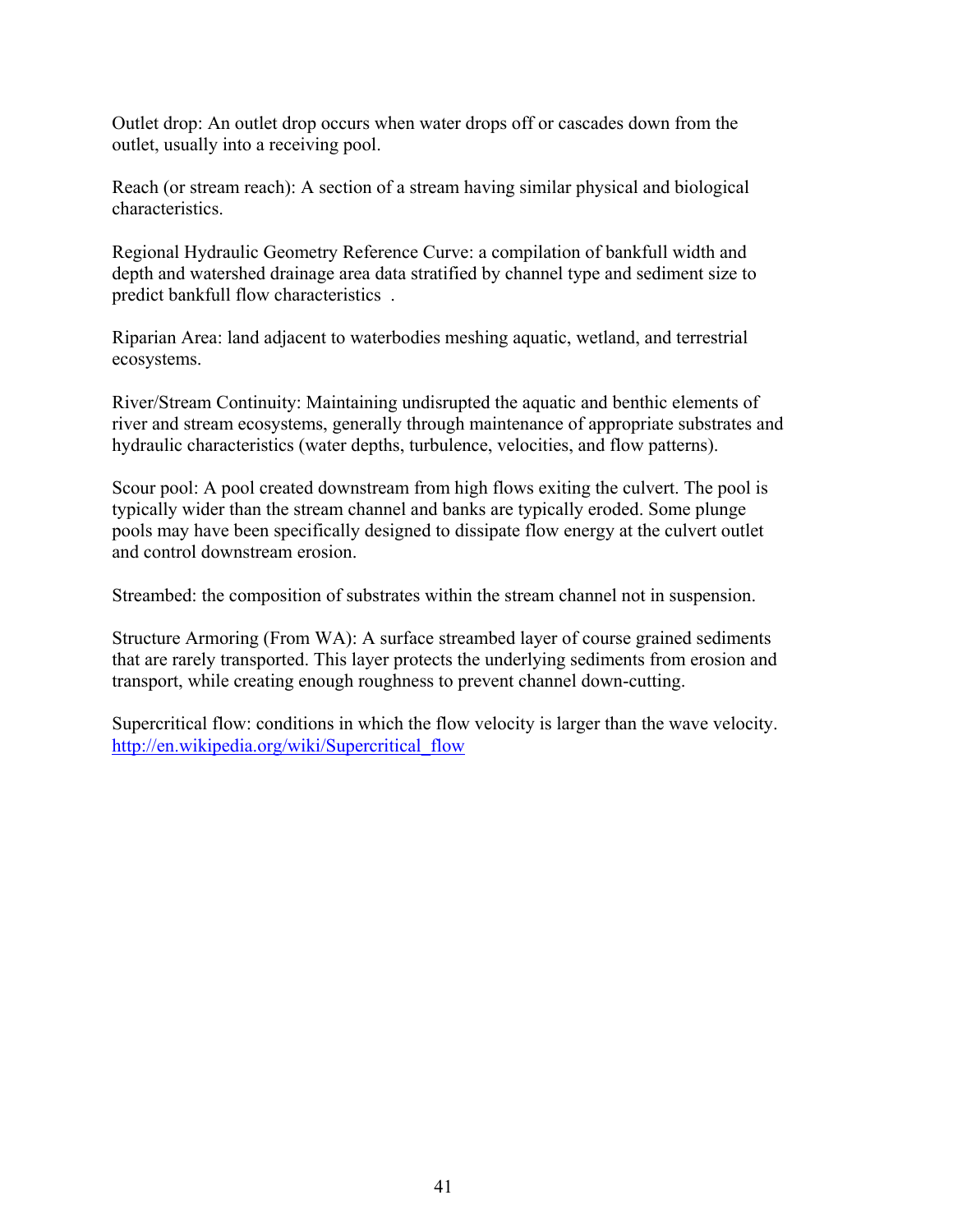

# **Appendix A - Rosgen Stream Classification Table**

<span id="page-41-0"></span>**Reprinted with Permission, from Rosgen, 1996**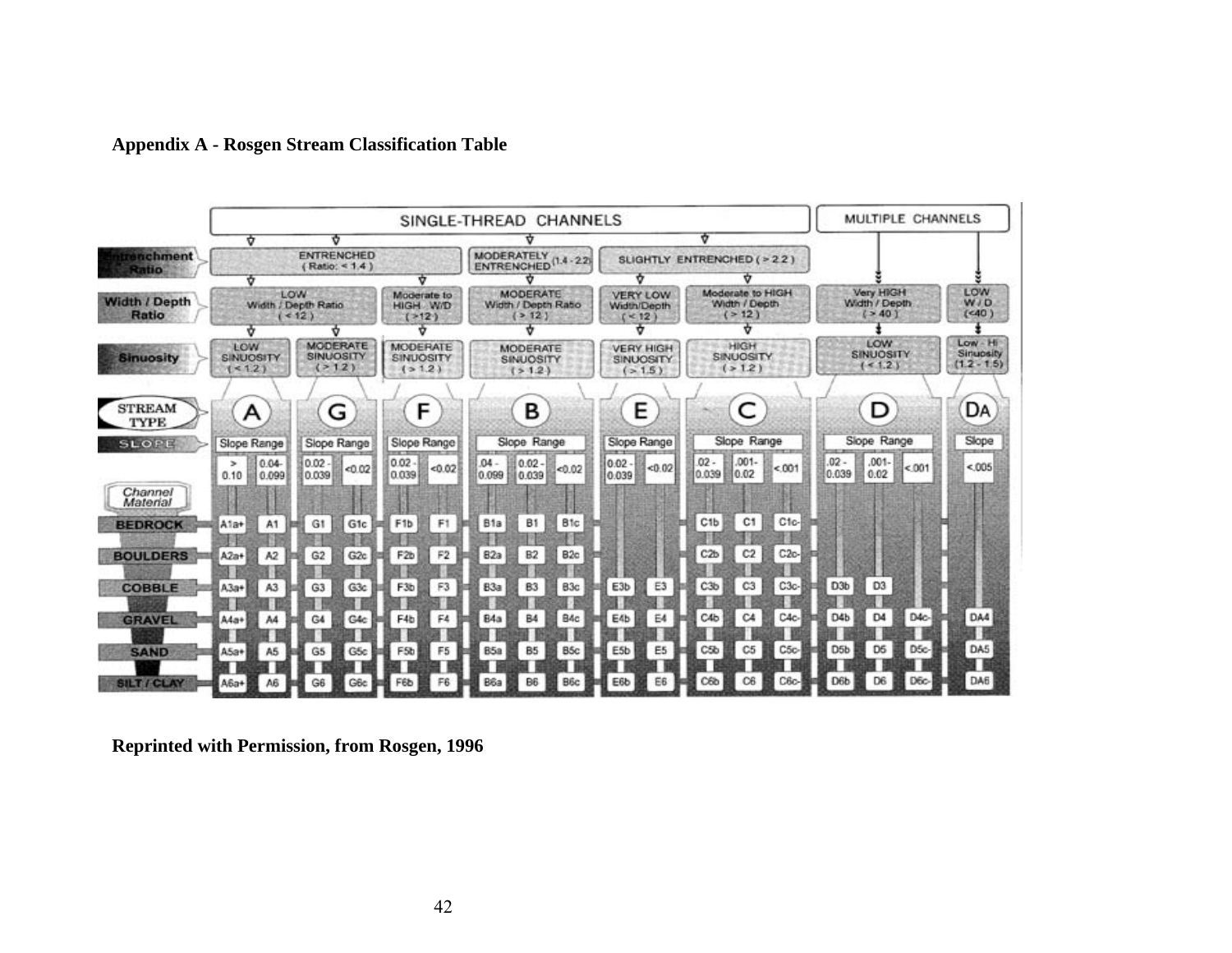## <span id="page-42-0"></span>**Appendix B – Sediment Competence (Incipient Motion) Calculations**

Glossary

 $d_{BKF}$  = Bankfull flow depth (L)  $D$  = Particle size (L)  $D_c$  = Critical particle size at incipient motion (L)  $R_h$  = Hydraulic Radius (L) {commonly approximated by the mean depth)  $S_0$  = Slope of stream bed (riffle to riffle) at bankfull or for the flow under investigation (-)  $\gamma$  = Specific weight of water (F/L<sup>3</sup>)  $\tau_c$  = Critical shear stress at incipient motion (F/L<sup>2</sup>)  $\tau_0$  = Shear stress on the stream bed (F/L<sup>2</sup>)

#### **Sediment Competence Formulas**

#### **Shields Curve fitted by equations (Shulits and Hill)**

D = particle size in feet and  $\tau_c$  is critical bed shear stress in psf.

| 0.0003 < D < 0.0009 | $\tau_c$ = 0.0215 D <sup>0.25</sup> |
|---------------------|-------------------------------------|
| 0.0009 < D < 0.0018 | $\tau_c = 0.315 \text{ D}^{0.633}$  |
| 0.0018 < D < 0.022  | $\tau_c = 16.8 \text{ D}^{1.262}$   |
| D > 0.022           | $\tau_c$ = 6.18 D                   |

# **Shields (coarse particles larger than 10 mm, where**  $\tau_*$  **= 0.047 to 0.06)**

$$
D_c = (12.9 - 10.1) R_h S_f \qquad \Leftrightarrow \gamma d_{BKF} S_o
$$
 Eq. 1

## **Using Colorado data as a modified Shields estimate of incipient motion**

$$
\tau_{o} = \gamma R_{h} S_{f}
$$
\n
$$
D = 152.02 \tau_{c}^{0.7355}
$$
\n
$$
D \text{ in mm and } \tau_{c} \text{ in psf}
$$
\nEq. 2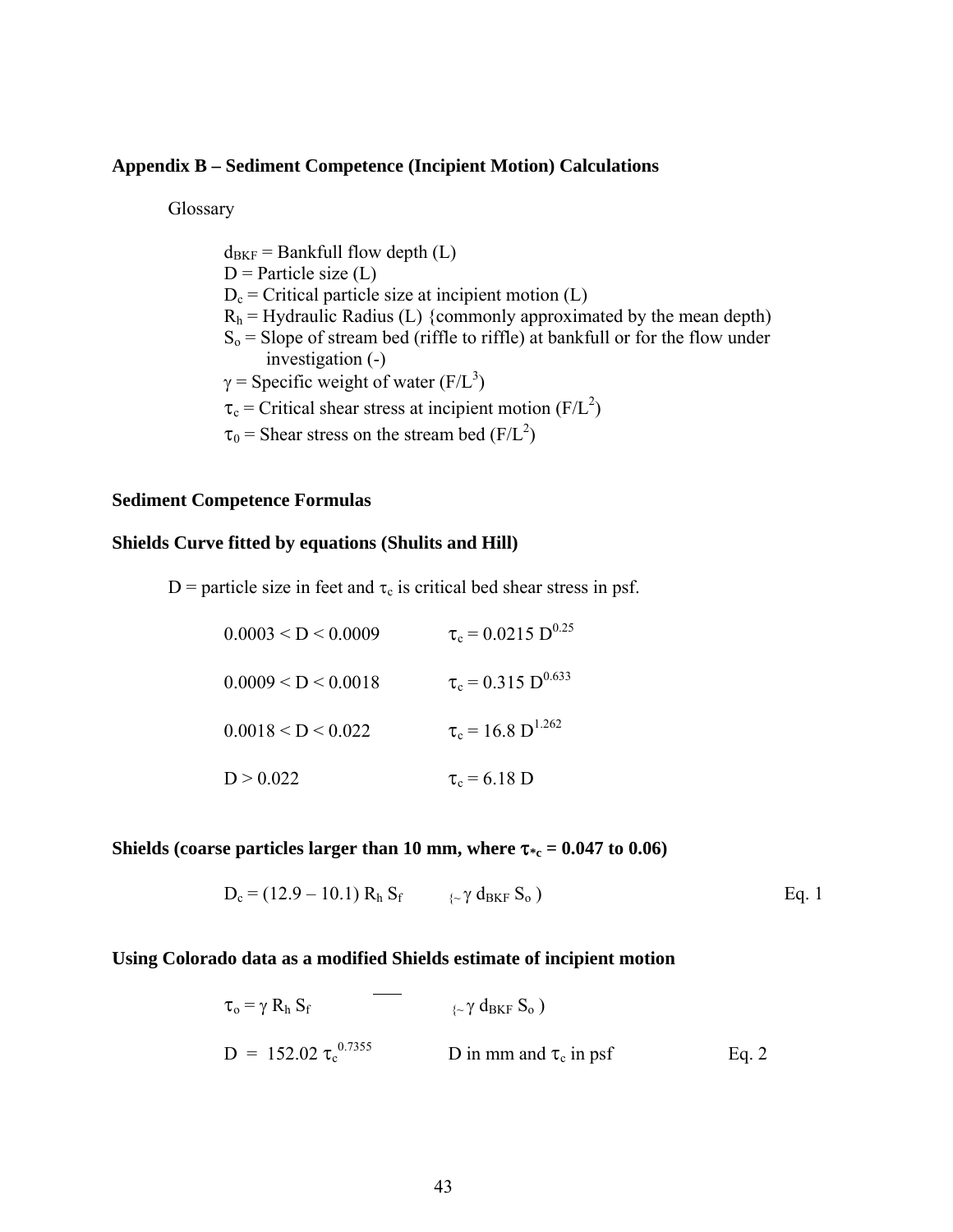# **Effect of large particle protrusion height versus particle embedded into the layer**

 $\hat{D}$  = particle size from the bar or sublayer sample  $D =$  particle size from the riffle count

When 
$$
3 < D_{50} / \hat{D}_{50} < 7
$$
  
\n $\tau_{*_{c}} = 0.0834 \left( \frac{D_{50}}{\hat{D}_{50}} \right)^{-0.872}$  Eq. 3

When 
$$
1.3 < \hat{D}_{100} / D_{50} < 3
$$
  
\n $\tau_{*_{c}} = 0.0384 \left( \frac{\hat{D}_{100}}{D_{50}} \right)^{-0.887}$  Eq. 4

# **For either of the protrusion height cases:**

 Mean bankfull depth necessary to move the largest bar/subpavement particle at the bankfull water slope *D*

$$
\frac{1}{d_{BKF}} = \frac{1.65 \tau_{*_{c}} \hat{D}_{100}}{S_{o}}
$$
 Eq. 5

 Necessary slope to move the largest bar/subpavement particle at the identified bankfull mean depth *D*

$$
S = \frac{1.65\tau_* \hat{D}_{100}}{d_{BKF}}
$$
 Eq. 6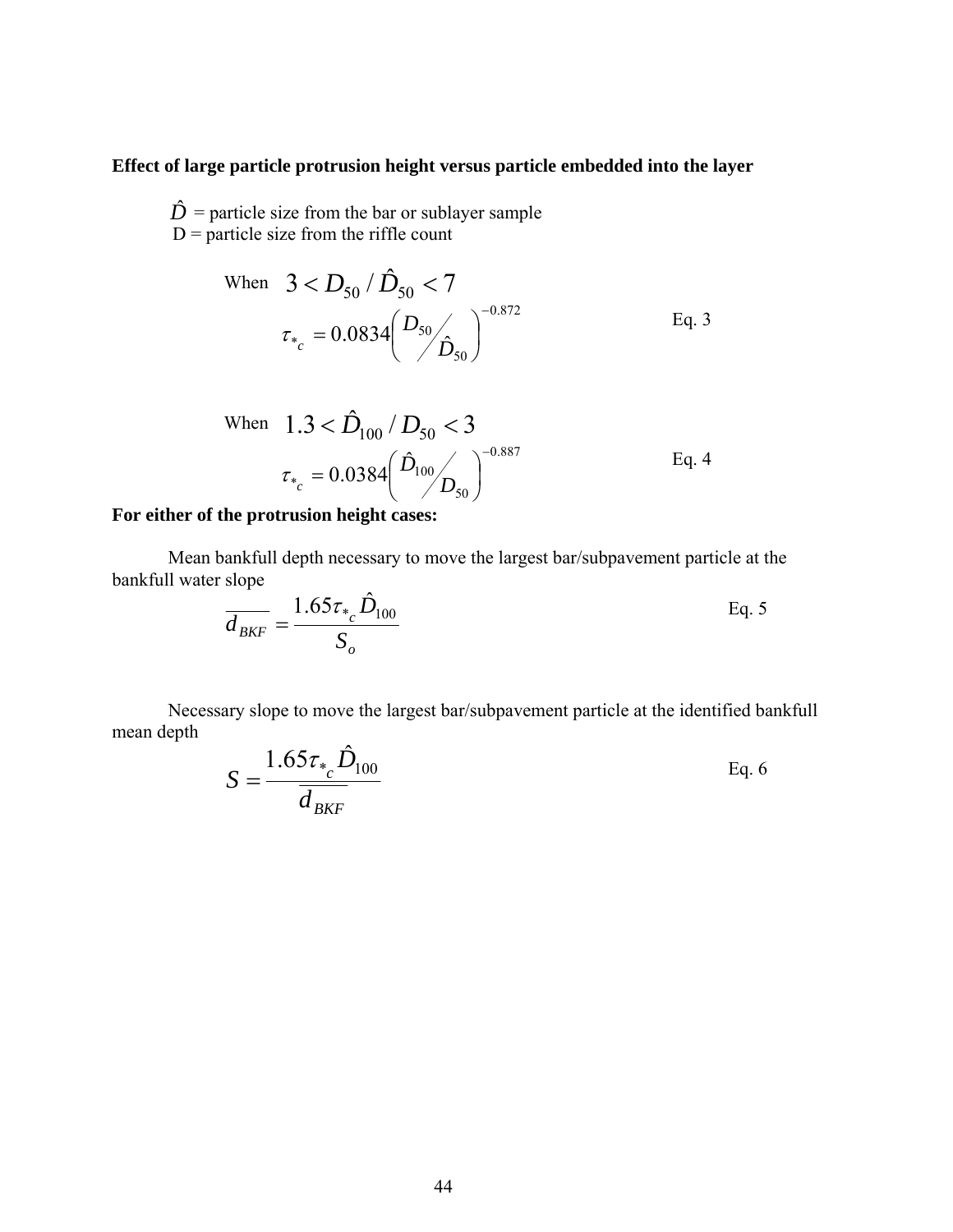## <span id="page-44-0"></span>**Appendix C – Sediment Capacity (Bed Load Sediment Transport or Sediment Discharge)**

Glossary

 $Q_s$  = Volumetric sediment transport for the entire stream cross section ( $L^3/T$ )  $q_s = Q_s/w_{BKF}$  = volumetric sediment discharge per unit width of cross section  $(L^2/T = L^3/T/L)$  $G_s$  = Weight sediment flux (F/T)  $= \gamma_s Q_s$  $g_s$  = Weight sediment flux per unit width of stream (F/T/L)  $= \gamma_s q_s = G_s / w_{BKF}$  $q^*$ <sub>s</sub> = Dimensionless sediment bed load flux  $\frac{1}{2}$  =  $(s - 1) gD^{3}$ *qs* −  $s =$  Sediment specific gravity  $(-)$  $D$  = particle size (L)  $G =$  acceleration due to gravity  $\tau^*$  = Dimensionless bed shear stress  $=$  $(s-1)\gamma D$   $(s-1)D$  $R<sub>h</sub>$ *S*  $s-1$ ) $pD$  $h^{\mathbf{D}}f$ 1) $pD$   $(s-1)$  $\frac{\tau_0}{(-1)\gamma D} = \frac{R_h}{(s - 1)}$  $D^*$  = Dimensionless sediment particle size  $=\int_{\sum}^{\infty} (s-1)g^{-1/3}$ 2 1  $\left\lfloor \frac{(s-1)g}{\nu^2} \right\rfloor$  $\lceil (s D\left[\frac{(s-1)g}{v^2}\right]$ v = Kinematic viscosity of water  $(L^2/T)$ 

## **Meyer-Peter, Müeller**

$$
q^* = 8(\tau^* - \tau^*)_0^{3/2}
$$
 (they assumed  $\tau^* = 0.047$ ) Eq. 1

#### **Einstein-Brown**

$$
q_s^* = \begin{cases} \frac{Ke^{(-0.391/\pi^*)}}{0.465} & \text{for } \tau^* < 0.182 \text{ Eq. 2a} \\ 40K\tau^{*3} & \text{for } \tau^* \ge 0.182 \text{ Eq. 2b} \\ \text{where:} \end{cases}
$$

$$
K = \sqrt{\frac{2}{3} + \frac{36}{D^{*^3}}} - \sqrt{\frac{36}{D^{*^3}}}
$$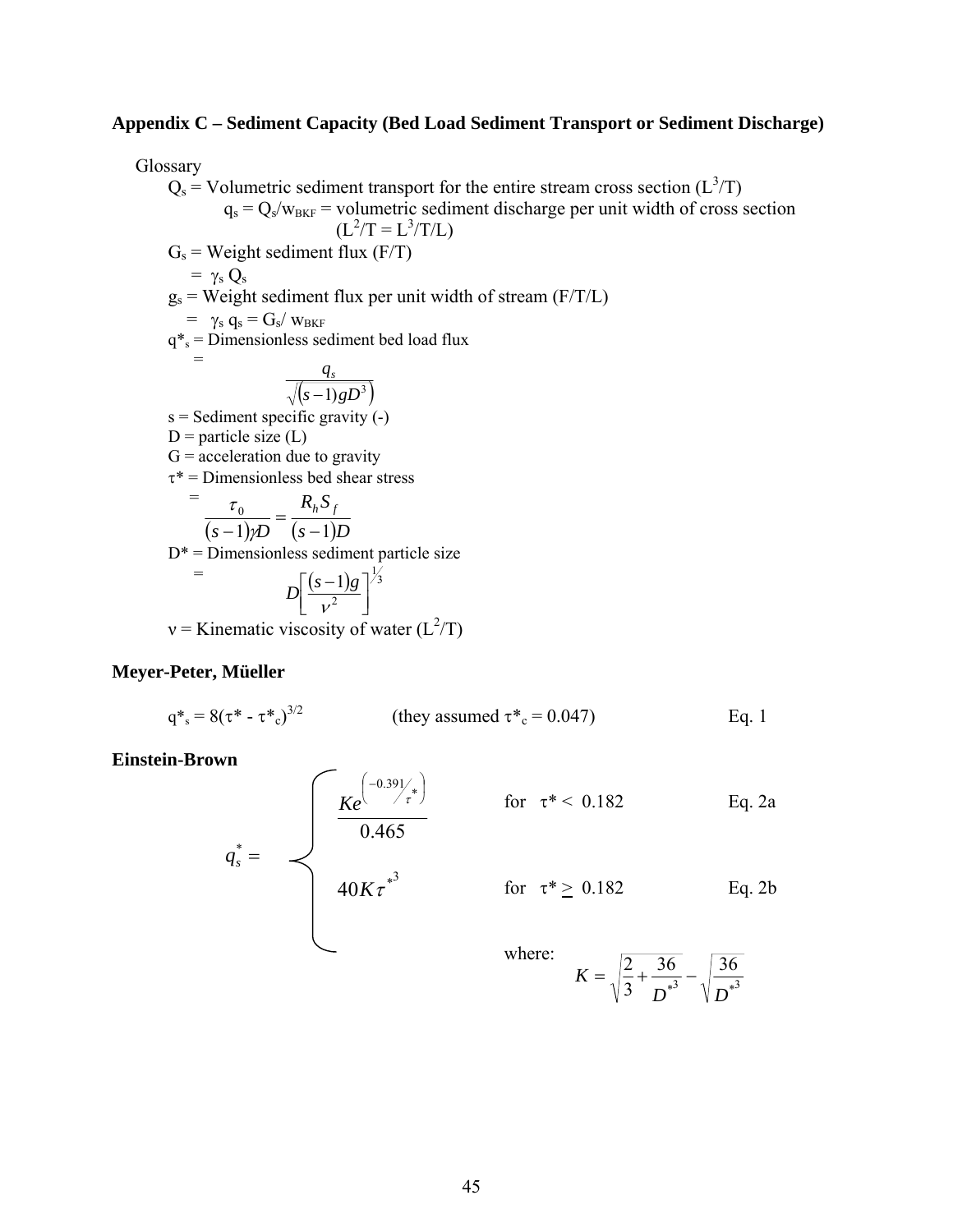| <b>Stream</b><br><b>Type</b> | <b>Sensitivity to</b><br><b>Disturbance</b> | <b>Recovery</b><br><b>Potential</b> | <b>Sediment</b><br><b>Supply</b> | <b>Streambank</b><br><b>Erosion Potential</b> | <b>Vegetation</b><br>Controlling |
|------------------------------|---------------------------------------------|-------------------------------------|----------------------------------|-----------------------------------------------|----------------------------------|
|                              |                                             |                                     |                                  |                                               | <b>Influence</b>                 |
| A1                           | very low                                    | excellent                           | very low                         | very low                                      | negligible                       |
| A2                           | very low                                    | excellent                           | very low                         | very low                                      | negligible                       |
| A <sub>3</sub>               | very high                                   | very poor                           | very high                        | very high                                     | negligible                       |
| A <sub>4</sub>               | extreme                                     | very poor                           | very high                        | very high                                     | negligible                       |
| A5                           | extreme                                     | very poor                           | very high                        | very high                                     | negligible                       |
| A6                           | high                                        | poor                                | high                             | high                                          | negligible                       |
| B1                           | very low                                    | excellent                           | very low                         | very low                                      | negligible                       |
| B <sub>2</sub>               | very low                                    | excellent                           | very low                         | very low                                      | negligible                       |
| B <sub>3</sub>               | low                                         | excellent                           | low                              | low                                           | moderate                         |
| <b>B4</b>                    | moderate                                    | excellent                           | moderate                         | low                                           | moderate                         |
| B <sub>5</sub>               | moderate                                    | excellent                           | moderate                         | moderate                                      | moderate                         |
| <b>B6</b>                    | moderate                                    | excellent                           | moderate                         | low                                           | moderate                         |
| C1                           | low                                         | very good                           | very low                         | low                                           | moderate                         |
| C <sub>2</sub>               | low                                         | very good                           | low                              | low                                           | moderate                         |
| C <sub>3</sub>               | moderate                                    | good                                | moderate                         | moderate                                      | very high                        |
| C <sub>4</sub>               | very high                                   | good                                | high                             | very high                                     | very high                        |
| C <sub>5</sub>               | very high                                   | fair                                | very high                        | very high                                     | very high                        |
| C6                           | very high                                   | good                                | high                             | high                                          | very high                        |
| D <sub>3</sub>               | very high                                   | poor                                | very high                        | very high                                     | moderate                         |
| D <sub>4</sub>               | very high                                   | poor                                | very high                        | very high                                     | moderate                         |
| D <sub>5</sub>               | very high                                   | poor                                | very high                        | very high                                     | moderate                         |
| D <sub>6</sub>               | high                                        | poor                                | high                             | high                                          | moderate                         |
| DA4                          | moderate                                    | good                                | very low                         | low                                           | very high                        |
| DA5                          | moderate                                    | good                                | low                              | low                                           | very high                        |
| DA6                          | moderate                                    | good                                | very low                         | very low                                      | very high                        |
| E3                           | high                                        | good                                | low                              | moderate                                      | very high                        |
| E <sub>4</sub>               | very high                                   | good                                | moderate                         | high                                          | very high                        |
| E <sub>5</sub>               | very high                                   | good                                | moderate                         | high                                          | very high                        |
| E <sub>6</sub>               | very high                                   | good                                | low                              | moderate                                      | very high                        |
| F1                           | low                                         | fair                                | low                              | moderate                                      | low                              |
| F <sub>2</sub>               | low                                         | fair                                | moderate                         | moderate                                      | low                              |
| F3                           | moderate                                    | poor                                | very high                        | very high                                     | moderate                         |
| F <sub>4</sub>               | extreme                                     | poor                                | very high                        | very high                                     | moderate                         |
| F <sub>5</sub>               | very high                                   | poor                                | very high                        | very high                                     | moderate                         |
| F <sub>6</sub>               | very high                                   | fair                                | high                             | very high                                     | moderate                         |
| G1                           | low                                         | good                                | low                              | low                                           | low                              |
| G <sub>2</sub>               | moderate                                    | fair                                | moderate                         | moderate                                      | low                              |
| G <sub>3</sub>               | very high                                   | poor                                | very high                        | very high                                     | high                             |
| G <sub>4</sub>               | extreme                                     | very poor                           | very high                        | very high                                     | high                             |
| G <sub>5</sub>               | extreme                                     | very poor                           | very high                        | very high                                     | high                             |
| G <sub>6</sub>               | very high                                   | poor                                | high                             | high                                          | high                             |

<span id="page-45-0"></span>**Appendix D. Management Interpretations by Stream Type (Rosgen 1994, 1996)** 

a Includes increases in streamflow magnitude and timing and/or sediment increases.

b Assumes natural recovery once cause of instability is corrected.

c Includes suspended and bedload from channel derived sources and/or from stream adjacent slopes.

d Vegetation that influences width/depth ratio-stability.

This table comes from<http://www.epa.gov/warsss/sedsource/type.htm>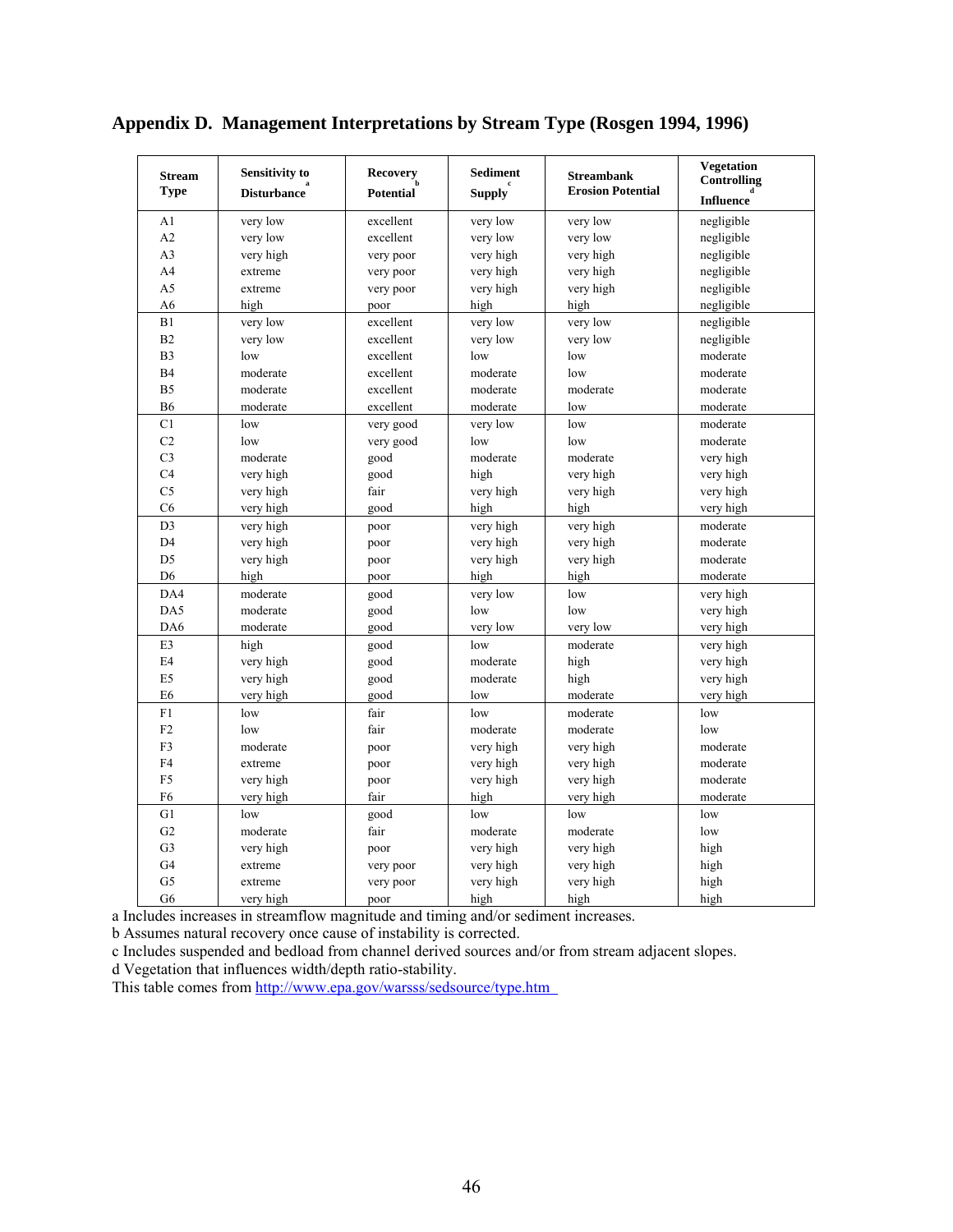# <span id="page-46-0"></span>**Appendix E - Links/Resources**

# **Constructing a Representative Stream Channel Within a Closed Bottom Structure**

Bates, K., B. Barnard, B. Heiner, J. P. Klavas, P. D. Powers. 2003. Design of Road Culverts for Fish Passage. Washington Department of Fish and Wildlife. Available at: [http://wdfw.wa.gov/hab/engineer/cm/culvert\\_manual\\_final.pdf](http://wdfw.wa.gov/hab/engineer/cm/culvert_manual_final.pdf)

Bates, K.K. and R. Kirn. 2008. Guidelines for the Design of Stream/Road Crossings for Passage of Aquatic Organisms in Vermont. Final Draft. February 2008. 127 pp.

Johansen, D. K. 2003. Design and Construction of Aquatic Organism Passage at Road Stream Crossings: Construction Challenges and Case Studies of Stream Simulation Structures for Aquatic Organism Passage. 53-72, CD-ROM Conference Proceedings, International Conference of Ecology and Transportation. Lake Placid, New York

# **Field Protocols for Surveys and Bankfull Width Determination**

Harrelson, C.C., Rawlins, C.L. and Potyondy, J.P. (1994) Stream Channel Reference Sites: An Illustrated Guide to Field Techniques. USDA Forest Service General Technical Report RM-245. Available at: [http://www.fs.fed.us/rm/pubs\\_rm/rm\\_gtr245.pdf](http://www.fs.fed.us/rm/pubs_rm/rm_gtr245.pdf)

Rosgen, D.L. (1996) Applied river morphology: 2nd Edition, Wildland Hydrology, Pagosa Springs, Colorado, 388 p.

U.S. Department of Agriculture, Forest Service (2005) Guide to identification of bankfull stage in the northeastern United States: Rocky Mountain Research Station, Stream Systems Technology Center, General Technical Report RMRS-GTR-133-CD, 4 CDs.

Vermont Department of Environmental Conservation. Water Quality Division. 2005. Vermont Stream Geomorphic Assessment Protocols. Available at: [http://www.anr.state.vt.us/dec/waterq/rivers/htm/rv\\_geoassesspro.htm](http://www.anr.state.vt.us/dec/waterq/rivers/htm/rv_geoassesspro.htm)

# **Best Management Practices for Stream Crossing Structure Installation and Replacement**

Gubernick, B., Clarkin, K., and Furniss, M. (2003) Design and Construction of Aquatic Organism Passage at Road-Stream Crossings: Site Assessment and Geomorphic Considerations in Stream Simulation Culvert Design. 30-41, CD-ROM Conference Proceedings, International Conference of Ecology and Transportation. Lake Placid, New York

Gubernick, B., and Bates, K. K. (2003) Design and Construction of Aquatic Organism Passage at Road-Stream Crossings: Designing Culverts for Aquatic Organism Passage: Stream Simulation Design. 42-53, CD-ROM Conference Proceedings, International Conference of Ecology and Transporation. Lake Placid, New York